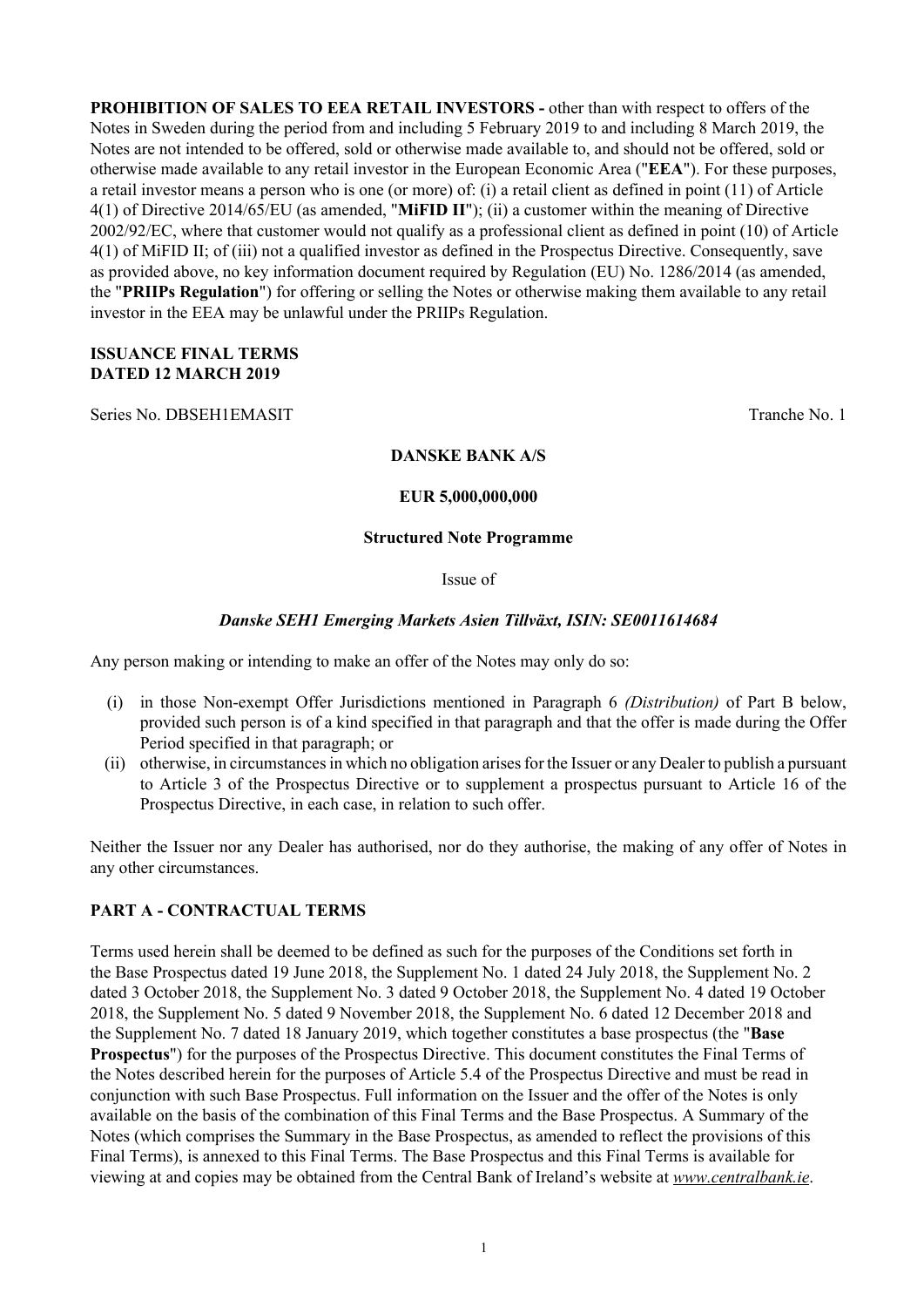| 1.  | Issuer:                |                                                                              | Danske Bank A/S                                                                                |
|-----|------------------------|------------------------------------------------------------------------------|------------------------------------------------------------------------------------------------|
| 2.  | (i)                    | Series Number:                                                               | <b>DBSEH1EMASIT</b>                                                                            |
|     | (ii)                   | Tranche Number:                                                              | 1                                                                                              |
|     | (iii)                  | Date on which the Notes will be<br>consolidated and form a single<br>Series: | Not Applicable                                                                                 |
| 3.  |                        | Specified Currency or Currencies:                                            | <b>SEK</b>                                                                                     |
| 4.  |                        | <b>Aggregate Principal Amount:</b>                                           | SEK 4,940,000                                                                                  |
| 5.  | <b>Issue Price:</b>    |                                                                              | 110.00 per cent of the Aggregate Principal Amount                                              |
| 6.  | (i)                    | <b>Specified Denominations:</b>                                              | SEK 10,000.00                                                                                  |
|     | (ii)                   | <b>Calculation Amount:</b>                                                   | SEK 10,000.00                                                                                  |
| 7.  | (i)                    | Issue Date:                                                                  | 26 March 2019                                                                                  |
|     | (ii)                   | <b>Interest Commencement Date:</b>                                           | Not Applicable                                                                                 |
|     | (iii)                  | Trade Date:                                                                  | 12 March 2019                                                                                  |
| 8.  | <b>Maturity Date:</b>  |                                                                              | 26 March 2024                                                                                  |
| 9.  | <b>Interest Basis:</b> |                                                                              | Not Applicable - The Notes do not bear or pay any interest                                     |
| 10. |                        | Redemption/Payment Basis:                                                    | Index-Linked Redemption Notes (further particulars<br>specified at items 34 and 36(iv) below). |
| 11. |                        | Put/Call Options:                                                            | Not Applicable                                                                                 |
| 12. | Tax Gross-Up:          |                                                                              | General Condition 8.3 (No Gross-up) applicable                                                 |
| 13. |                        | Date of Board approval for issuance of<br>Notes obtained:                    | Not Applicable                                                                                 |
|     | <b>CONVERSION</b>      |                                                                              | PROVISIONS RELATING TO REFERENCE ITEMS AND FX PRINCIPAL/OPTION                                 |
| 14. |                        | <b>Rate-Linked Provisions:</b>                                               | Not Applicable                                                                                 |
| 15. |                        | <b>Inflation-Linked Provisions:</b>                                          | Not Applicable                                                                                 |

2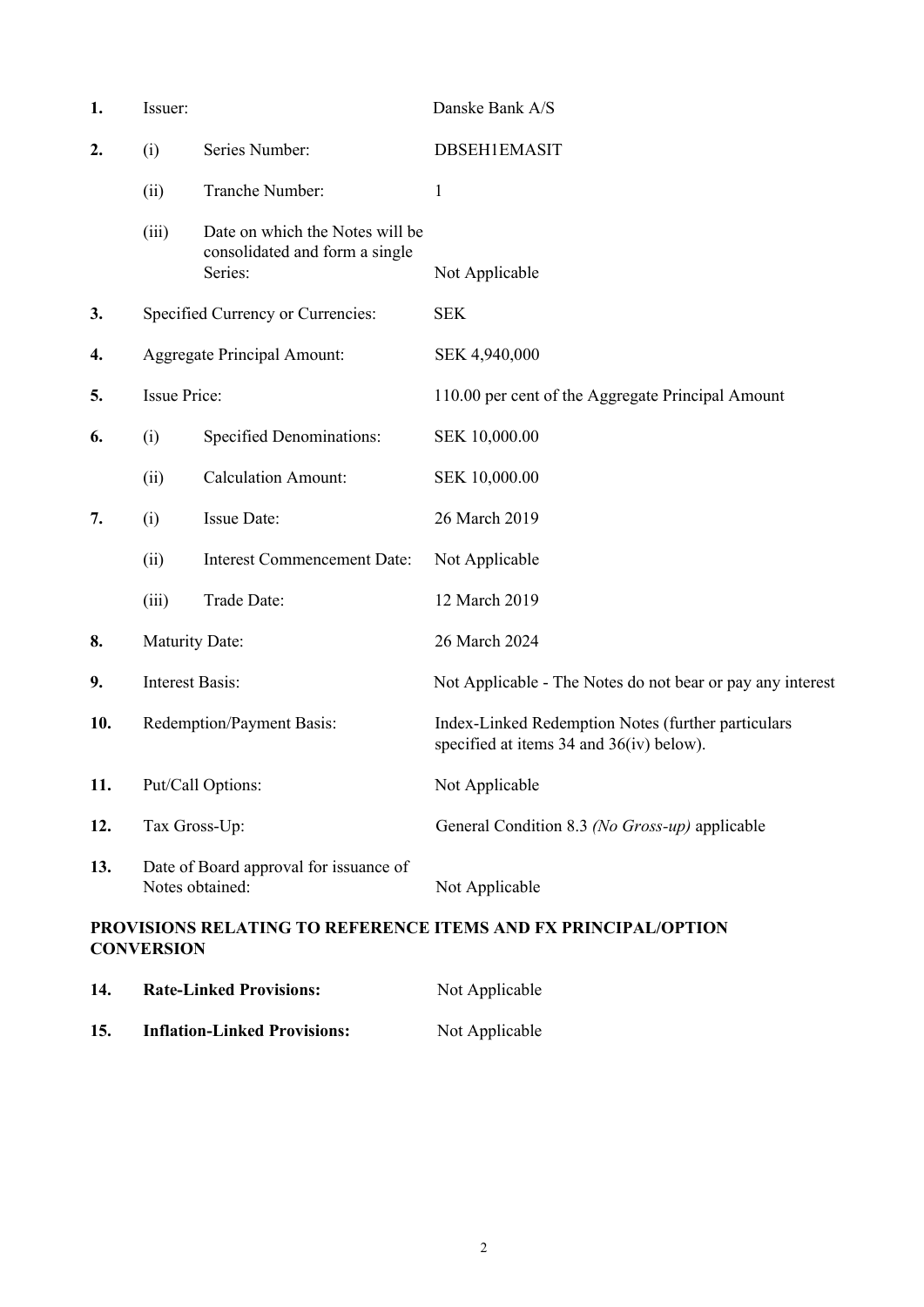| 16.            |                                     | <b>Index-Linked Provisions:</b> |                                                                                                                                                                                                                               |                          | Applicable     |                                              |                                                                                                                                                                                                                                                                                                           |       |
|----------------|-------------------------------------|---------------------------------|-------------------------------------------------------------------------------------------------------------------------------------------------------------------------------------------------------------------------------|--------------------------|----------------|----------------------------------------------|-----------------------------------------------------------------------------------------------------------------------------------------------------------------------------------------------------------------------------------------------------------------------------------------------------------|-------|
|                | (i)                                 | weightings:                     | Whether the Notes relate to a<br>basket of indices or a single<br>index, the identity of the<br>relevant Index/Indices, whether<br>any such Index is a Designated<br>Multi-Exchange Index and<br>(if applicable) the relevant |                          |                | as specified in the Table below.             | Basket of Indices. The Underlying indices are as specified<br>in the Table below. Each Underlying Equity is an ETF<br>Share if so specified in the Table below. The Equity Issuer<br>of each Underlying Equity is the entity specified in the<br>Table below. The weighting, for each Underlying Index is |       |
|                | (ii)                                | Initial Price:                  |                                                                                                                                                                                                                               |                          |                | Not Applicable                               |                                                                                                                                                                                                                                                                                                           |       |
|                | (iii)                               | Exchange(s):                    |                                                                                                                                                                                                                               |                          |                | As specified in the Table below              |                                                                                                                                                                                                                                                                                                           |       |
|                | (iv)                                |                                 | Related Exchange(s):                                                                                                                                                                                                          |                          |                | As specified in the Table below              |                                                                                                                                                                                                                                                                                                           |       |
|                | (v)                                 | Valuation Time:                 |                                                                                                                                                                                                                               |                          |                | As specified in the Table below              |                                                                                                                                                                                                                                                                                                           |       |
|                | (vi)                                |                                 | Correction of Index Levels:                                                                                                                                                                                                   |                          |                | Correction of Index Levels applies           |                                                                                                                                                                                                                                                                                                           |       |
|                |                                     |                                 | Correction Cut-Off Date:                                                                                                                                                                                                      |                          |                | Days after such Relevant Determination Date. | In relation to a Relevant Determination Date, two Business                                                                                                                                                                                                                                                |       |
| i              | <b>Index</b>                        |                                 | <b>Designated Exchange</b><br><b>Multi</b><br><b>Exchange</b><br><b>Index</b>                                                                                                                                                 |                          |                | <b>Related Exchange Valuation Time</b>       |                                                                                                                                                                                                                                                                                                           | $W_i$ |
| 1              | <b>MSCI</b> Taiwan<br>Index         |                                 | N <sub>0</sub>                                                                                                                                                                                                                | Taiwan Stock<br>Exchange |                | All Exchanges                                | <b>Scheduled Closing</b><br>Time                                                                                                                                                                                                                                                                          | 50%   |
| $\overline{c}$ | <b>MSCI</b> Singapore<br>Free Index |                                 | N <sub>0</sub>                                                                                                                                                                                                                | Singapore<br>Exchange    |                | All Exchanges                                | <b>Scheduled Closing</b><br>Time                                                                                                                                                                                                                                                                          | 50%   |
| 17.            | <b>Equity-Linked Provisions:</b>    |                                 |                                                                                                                                                                                                                               |                          | Not Applicable |                                              |                                                                                                                                                                                                                                                                                                           |       |
| 18.            | <b>Fund-Linked Provisions:</b>      |                                 |                                                                                                                                                                                                                               |                          | Not Applicable |                                              |                                                                                                                                                                                                                                                                                                           |       |
| 19.            | <b>Currency-Linked Provisions:</b>  |                                 |                                                                                                                                                                                                                               |                          | Not Applicable |                                              |                                                                                                                                                                                                                                                                                                           |       |
| 20.            | <b>Commodity-Linked Provisions:</b> |                                 |                                                                                                                                                                                                                               |                          | Not Applicable |                                              |                                                                                                                                                                                                                                                                                                           |       |
| 21.            |                                     |                                 | <b>Additional Disruption Events:</b>                                                                                                                                                                                          |                          | Applicable     |                                              |                                                                                                                                                                                                                                                                                                           |       |
|                | (i)                                 | Change in Law:                  |                                                                                                                                                                                                                               |                          |                | Applicable                                   |                                                                                                                                                                                                                                                                                                           |       |
|                | (ii)                                |                                 | Hedging Disruption:                                                                                                                                                                                                           |                          | Applicable     |                                              |                                                                                                                                                                                                                                                                                                           |       |

(iii) Increased Cost of Hedging: Applicable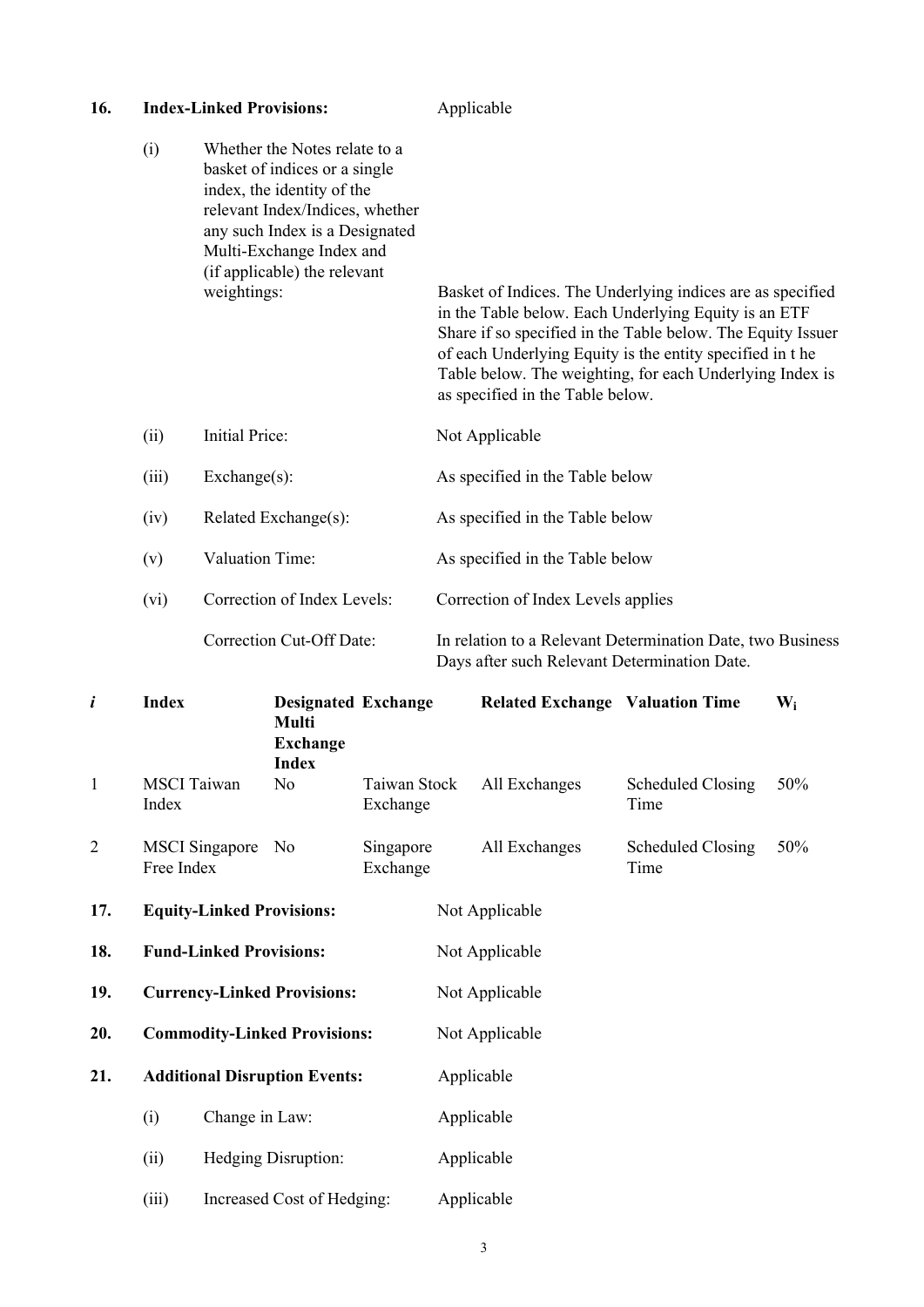| 22. |      | <b>Credit-Linked Provisions:</b>               | Not Applicable |
|-----|------|------------------------------------------------|----------------|
|     | (vi) | Loss of Stock Borrow:                          | Not Applicable |
|     | (v)  | Insolvency Filing:                             | Not Applicable |
|     | (iv) | Increased Cost of Stock Borrow: Not Applicable |                |

#### **PROVISIONS RELATING TO INTEREST (IF ANY) PAYABLE**

| 23. | <b>FX Interest Conversion:</b>                                  | Not Applicable |
|-----|-----------------------------------------------------------------|----------------|
| 24. | <b>Fixed Rate Notes Provisions:</b>                             | Not Applicable |
| 25. | <b>Variable Rate Note Provisions:</b>                           | Not Applicable |
| 26. | Provisions for specific types of<br><b>Variable Rate Notes:</b> | Not Applicable |
| 27. | <b>Reference Item-Linked Interest</b><br><b>Provisions:</b>     | Not Applicable |
| 28. | <b>Zero Coupon Note Provisions:</b>                             | Not Applicable |
| 29. | <b>Credit-Linked Interest Provisions:</b>                       | Not Applicable |

#### **PROVISIONS RELATING TO REDEMPTION**

| 30. | <b>Call Option:</b> | Not Applicable |
|-----|---------------------|----------------|
| 31. | <b>Put Option:</b>  | Not Applicable |

#### **32. Early Redemption:**

| (i)  | Early Redemption for tax<br>reasons:                           | Not Applicable                 |  |
|------|----------------------------------------------------------------|--------------------------------|--|
| (11) | Notice Period relating to early<br>redemption for tax reasons: | Minimum Period: Not Applicable |  |
|      |                                                                | Maximum Period: Not Applicable |  |

(iii) Early Redemption Amount payable (a) on redemption for taxation reasons or (b) on redemption for an Administrator/Benchmark Event or (c) on an an illegality or (d) on an Event of Default or (e) in the case of Reference Item-Linked Notes, following an early redemption pursuant to the provisions of the relevant Reference Item Schedule: As set out in the General Conditions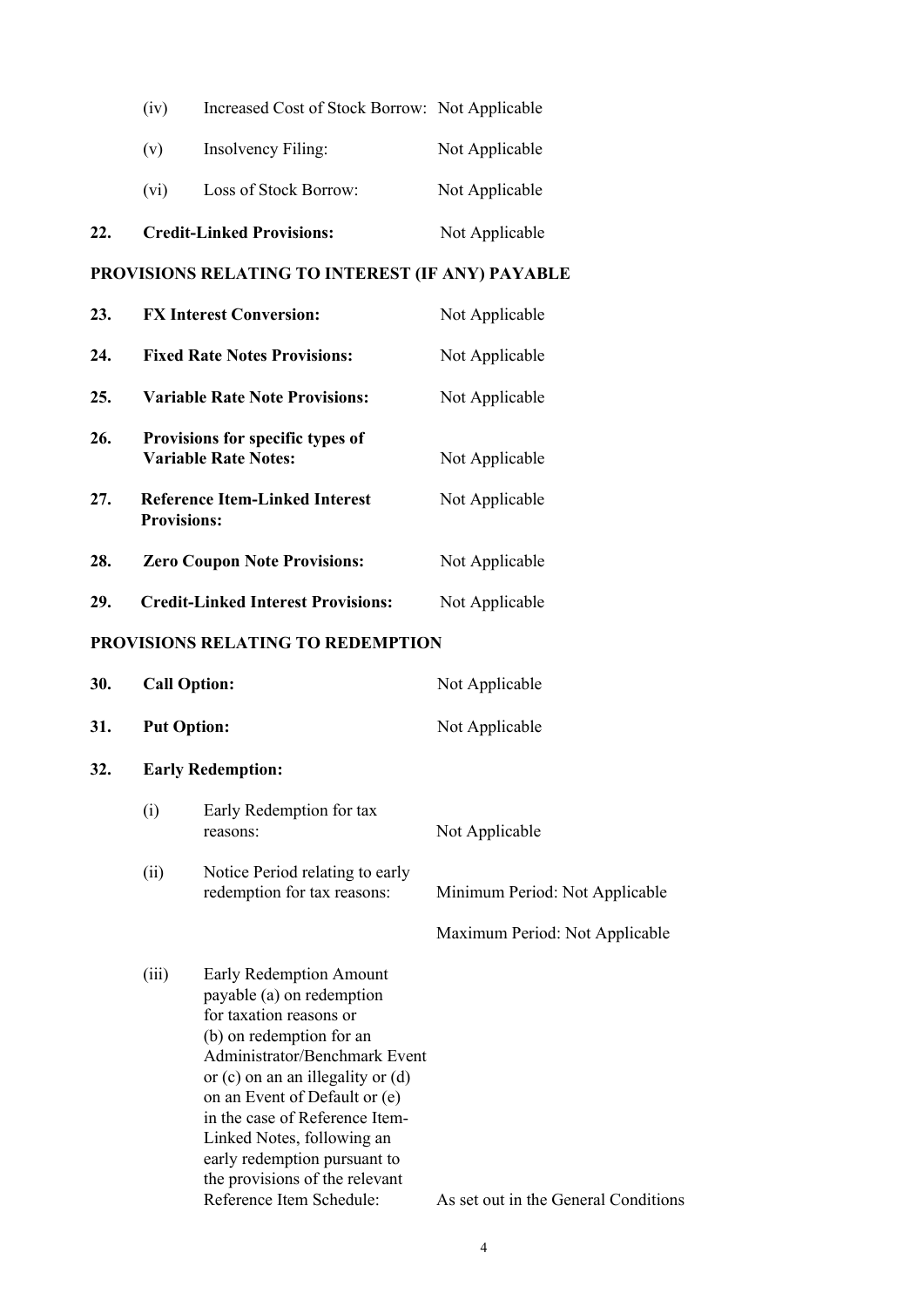|     | (iv)                                                          | Early Redemption Amount<br>includes amount in respect of<br>interest:   | Not Applicable                                                                                                                                                |
|-----|---------------------------------------------------------------|-------------------------------------------------------------------------|---------------------------------------------------------------------------------------------------------------------------------------------------------------|
| 33. | <b>Autocall Early Redemption:</b>                             |                                                                         | Not Applicable                                                                                                                                                |
| 34. |                                                               | <b>Final Redemption Amount:</b>                                         | The Final Redemption Amount shall be the Reference<br>Item-Linked Redemption Amount as specified in item 36<br>below.                                         |
| 35. |                                                               | <b>FX Principal Conversion:</b>                                         | Not Applicable                                                                                                                                                |
| 36. | <b>Reference Item-Linked Redemption</b><br><b>Provisions:</b> |                                                                         | Applicable. The Notes are Index-Linked Redemption<br>Notes.                                                                                                   |
|     | (i)                                                           | Final Redemption Amount:                                                | The Final Redemption Amount for the purposes of General<br>Condition 6.1 (Scheduled Redemption) is the Reference<br>Item-Linked Redemption Amount, being the: |
|     |                                                               |                                                                         | Call Redemption Amount.                                                                                                                                       |
|     | (ii)                                                          | Provisions relating to Relevant<br>Principal Amount:                    | Applicable                                                                                                                                                    |
|     |                                                               | Redemption Factor:<br>(A)                                               | 100 per cent                                                                                                                                                  |
|     |                                                               | FX Principal Conversion:<br>(B)                                         | Not Applicable                                                                                                                                                |
|     | (iii)                                                         | Provisions relating to Nth<br>Performance:                              | Second highest                                                                                                                                                |
|     | (iv)                                                          | Call Redemption Amount:                                                 | Applicable: Redemption Payout Condition 4 Call<br>Redemption Amount applies.                                                                                  |
|     |                                                               | Strike:<br>(A)                                                          | 100%                                                                                                                                                          |
|     |                                                               | Participation Rate:<br>(B)                                              | 132%                                                                                                                                                          |
|     |                                                               | Performance Floor:<br>(C)                                               | 0%                                                                                                                                                            |
|     |                                                               | FX Option Conversion:<br>(D)                                            | Not Applicable                                                                                                                                                |
| 37. |                                                               | <b>Redemption Valuation Provisions:</b>                                 | Applicable                                                                                                                                                    |
|     | (i)                                                           | Initial valuation to determine<br>Reference Item Initial <sub>i</sub> : | Applicable                                                                                                                                                    |
|     | (ii)                                                          | <b>Initial Valuation Date:</b><br>Final Valuation to determine          | 12 March 2019                                                                                                                                                 |
|     |                                                               | Reference Item Final <sub>i</sub> :                                     | Applicable                                                                                                                                                    |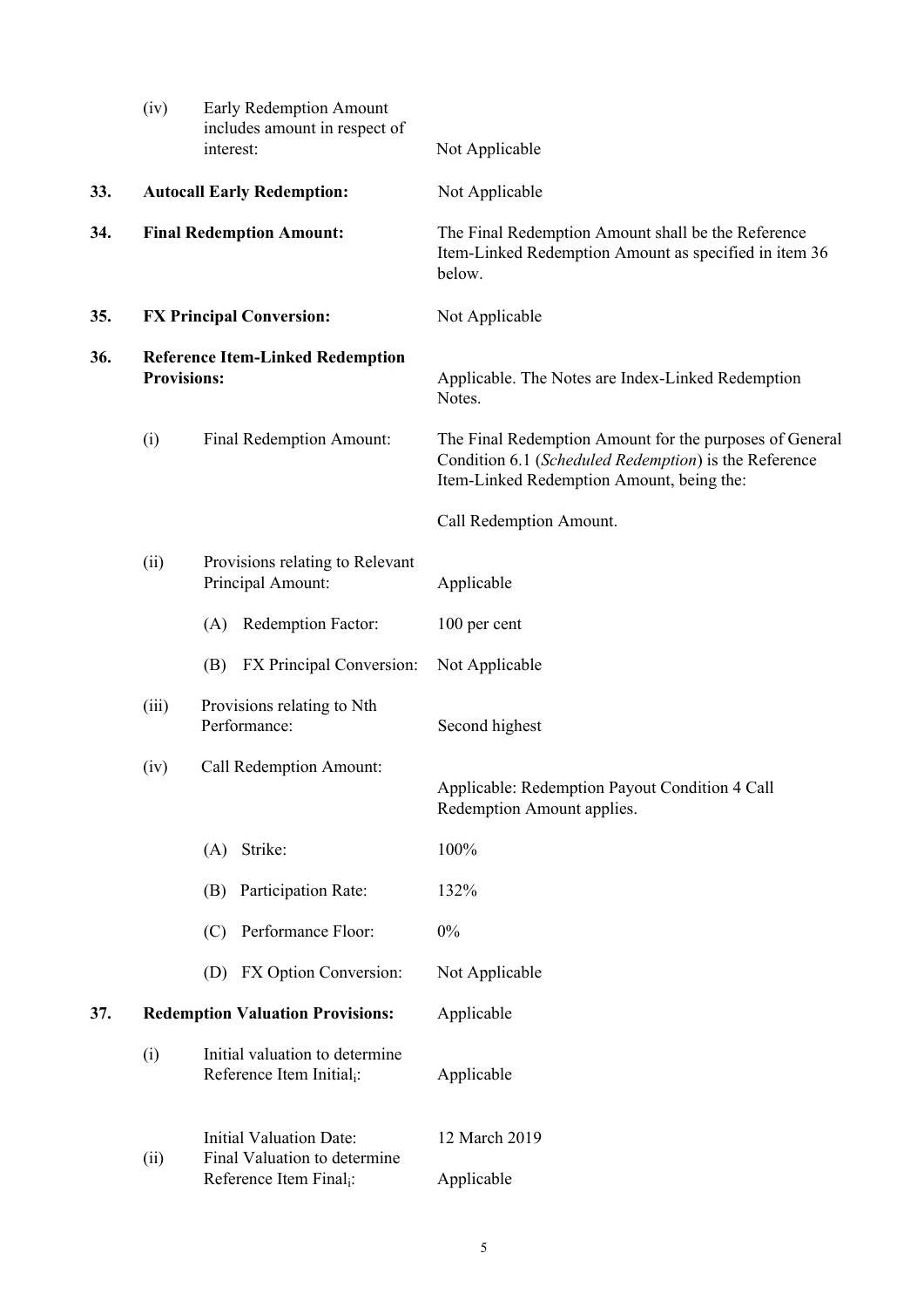|           |       | Adjustment provisions:                            | In the event of a Disrupted Day/Market Disruption Event:                                                                                                                                                                                                                                                                              |
|-----------|-------|---------------------------------------------------|---------------------------------------------------------------------------------------------------------------------------------------------------------------------------------------------------------------------------------------------------------------------------------------------------------------------------------------|
|           |       |                                                   | Postponement applies                                                                                                                                                                                                                                                                                                                  |
|           |       | Final Averaging Dates:                            | As set out in the Table below and in relation to the Call<br>Element Only:                                                                                                                                                                                                                                                            |
|           |       |                                                   | <b>Final Averaging Dates</b><br>t                                                                                                                                                                                                                                                                                                     |
|           |       |                                                   | 12 March 2023<br>$\mathbf{1}$<br>12 April 2023<br>$\overline{2}$<br>12 May 2023<br>3<br>12 June 2023<br>$\overline{4}$<br>12 July 2023<br>5<br>12 August 2023<br>6<br>12 September 2023<br>7<br>12 October 2023<br>8<br>12 November 2023<br>9<br>10 12 December 2023<br>11 12 January 2024<br>12 12 February 2024<br>13 12 March 2024 |
|           |       | Adjustment provisions:                            | In the event of a Disrupted Day/Market Disruption Event:<br>Postponement applies                                                                                                                                                                                                                                                      |
|           | (iii) | Periodic Valuation:                               | Not Applicable                                                                                                                                                                                                                                                                                                                        |
|           | (iv)  | Continuous Valuation:                             | Not Applicable                                                                                                                                                                                                                                                                                                                        |
|           | (v)   | <b>Bermudan Valuation:</b>                        | Not Applicable                                                                                                                                                                                                                                                                                                                        |
|           | (vi)  | Daily Valuation:                                  | Not Applicable                                                                                                                                                                                                                                                                                                                        |
|           | (vii) | FX Valuation:                                     | Not Applicable                                                                                                                                                                                                                                                                                                                        |
|           |       | Principal FX Rate:                                | Not Applicable                                                                                                                                                                                                                                                                                                                        |
|           |       | Option FX Rate:                                   | Not Applicable                                                                                                                                                                                                                                                                                                                        |
|           |       | <b>GENERAL PROVISIONS APPLICABLE TO THE NOTES</b> |                                                                                                                                                                                                                                                                                                                                       |
| <u>າດ</u> |       |                                                   |                                                                                                                                                                                                                                                                                                                                       |

| 38. | Form of Notes:                 | VP Systems Notes issued in uncertificated and<br>dematerialised book entry form. See further item 6. of<br>Part B below. |
|-----|--------------------------------|--------------------------------------------------------------------------------------------------------------------------|
| 39. | New Global Note form:          | Not Applicable                                                                                                           |
| 40. | Applicable Business Centre(s): | Stockholm & TARGET                                                                                                       |
| 41. | Business Day Convention:       | <b>Following Business Day Convention</b>                                                                                 |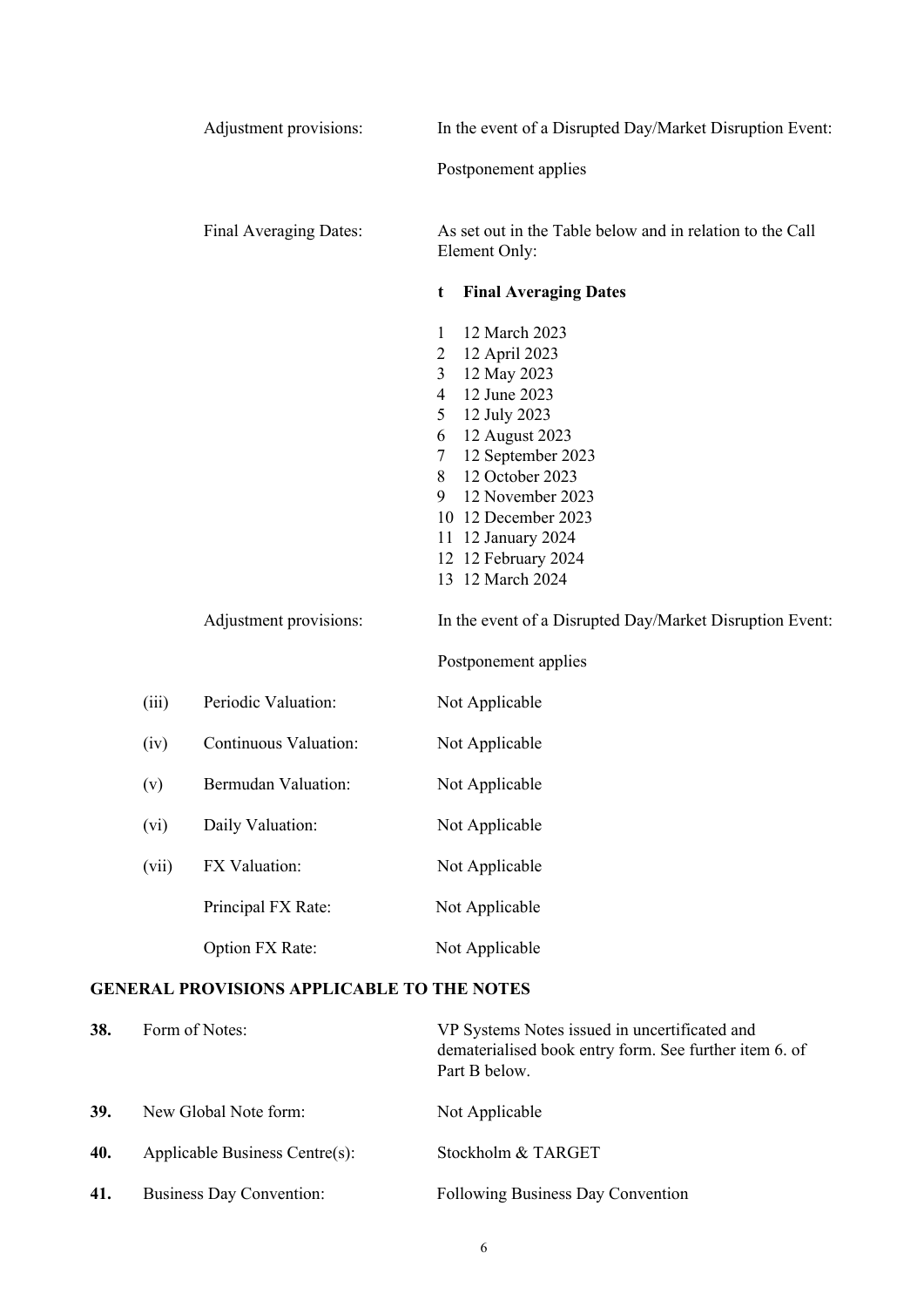- **42.** Applicable Financial Centre(s) or other special provisions relating to Payment Business Days: Stockholm
- 

Signed on behalf of the Issuer:

- **44.** Talons for future Coupons to be attached to Definitive Notes: No
- **45.** Name and address of the Calculation

**43.** Notices to be published on: On the homepage of Danske Bank A/S or as specified in General Condition 15 (*Notices*).

Agent: Danske Bank A/S, Holmens Kanal 2-12, 1092 Copenhagen K, Denmark

Aut Winto

By: By:

Red G

Axel Wernbro Heikki Petteri Ruoppa

*Duly authorised Duly authorised*

CC: Citibank, N.A., London Branch as Fiscal Agent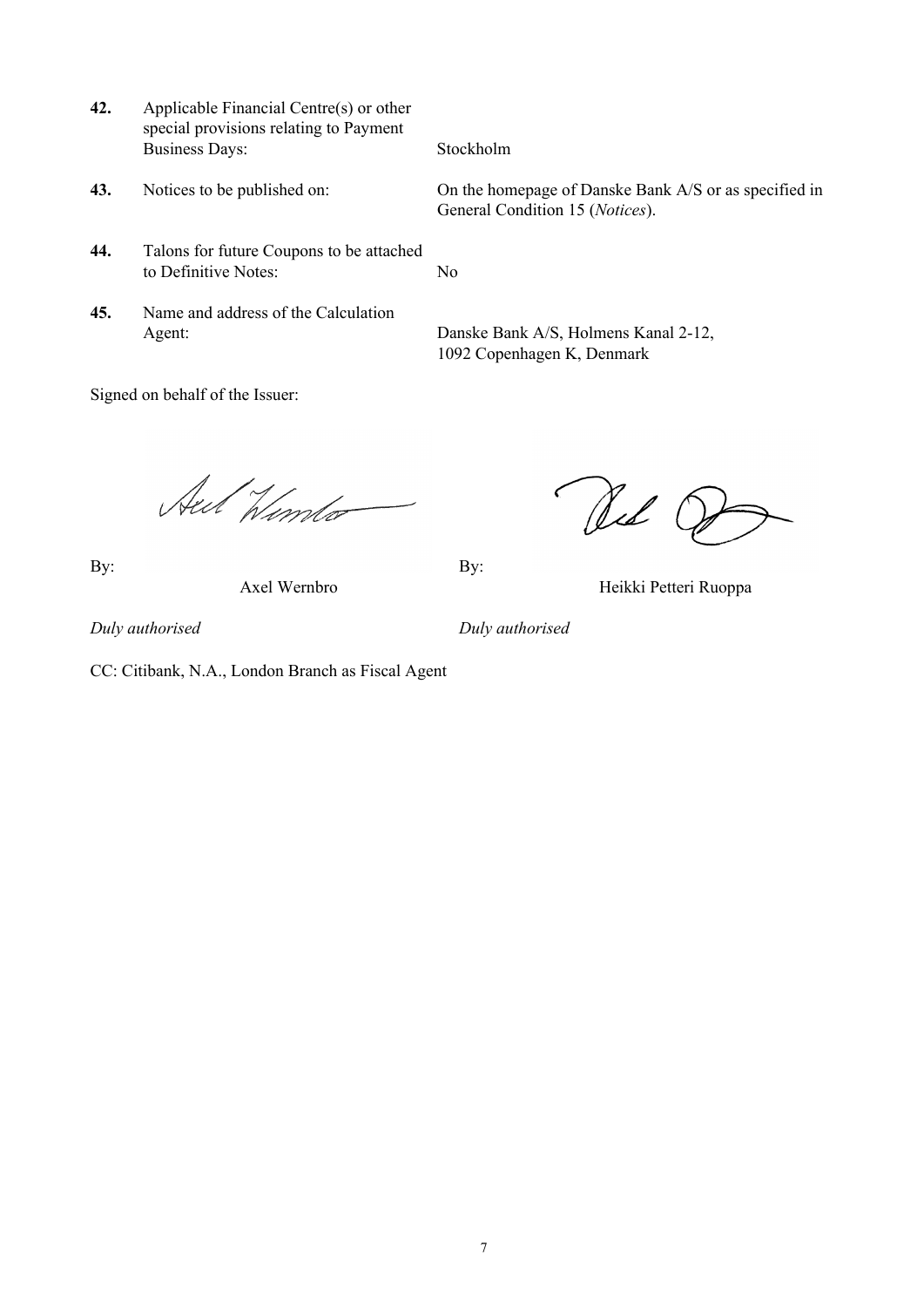#### **PART B - OTHER INFORMATION**

#### **1. Listing and Admission to Trading**

| (i)   | Listing:                                                       | Nasdaq Stockholm                                                                                                                   |
|-------|----------------------------------------------------------------|------------------------------------------------------------------------------------------------------------------------------------|
| (ii)  | Admission to trading:                                          | Application will be made for the Notes to be admitted to<br>trading on the Nasdaq Stockholm AB with effect from the<br>Issue Date. |
| (iii) | Estimate of total expenses related<br>to admission to trading: | SEK 39,000.00                                                                                                                      |

#### (iv) Market Making: Not Applicable

#### **2. Interests of Natural and Legal Persons involved in the Issue/Offer**

Save as discussed in the "*Subscription and Sale*" section of the Base Prospectus, so far as the Issuer is aware, no person involved in the offer of the Notes has an interest material to the offer.

#### **3. Reasons for the Offer, Estimated Net Proceeds and Total Expenses**

(i) Reasons for the offer: As set out in the "Use of Proceeds" in the Base Prospectus.

#### **4. Performance of Basket of Indices, explanation of effect on value of investment and associated risks and other information concerning the Basket of Underlying Indices:**

The Notes are issued at 10 % above par and are linked to the performance of the Baket of Underlying Indicies

The performance is determined as the weighted average performance of the Basket of Underlying Indices, (including the 13 monthly fixings at the end of the maturity) multiplied with the Participation Rate of 132 per cent.

If the weighted average performance of the Basket of Underlying Indices (including the 13 monthly fixings at the end of the maturity), is positive, the Notes will redeem at a price above par.

If the weighted average performance (including the 13 monthly fixings at the end of the maturity), is negative, the Notes will redeem at par.

The market value of the Notes during their term may fluctuate and if the Notes are sold in the secondary market prior to maturity they might have to be sold at a substantial loss. Investors should therefore be willing to hold the Notes to maturity. Investors cannot be certain that there will be a secondary market for the Notes and the Notes are not expected to be traded every day. Even if such a market did exist, there is no assurance that the market would operate efficiently, or that the price of the Notes would reflect a theoretical or fair price.

If the Issuer is obliged to redeem the Notes early, due to change in Tax or Legal aspects prohibiting the Notes, or in the event of the Issuer defaulting on its debt, the Notes may be redeemed in accordance with the Conditions at their Early Redemption Amount (see item 32 of the Final Terms). If the Notes are redeemed early, there might be redeemed at a substantial loss. There is a risk that an investor may lose some or all of the value of its investment. Thus the partial principal protection does not apply, if the Notes are redeemed early.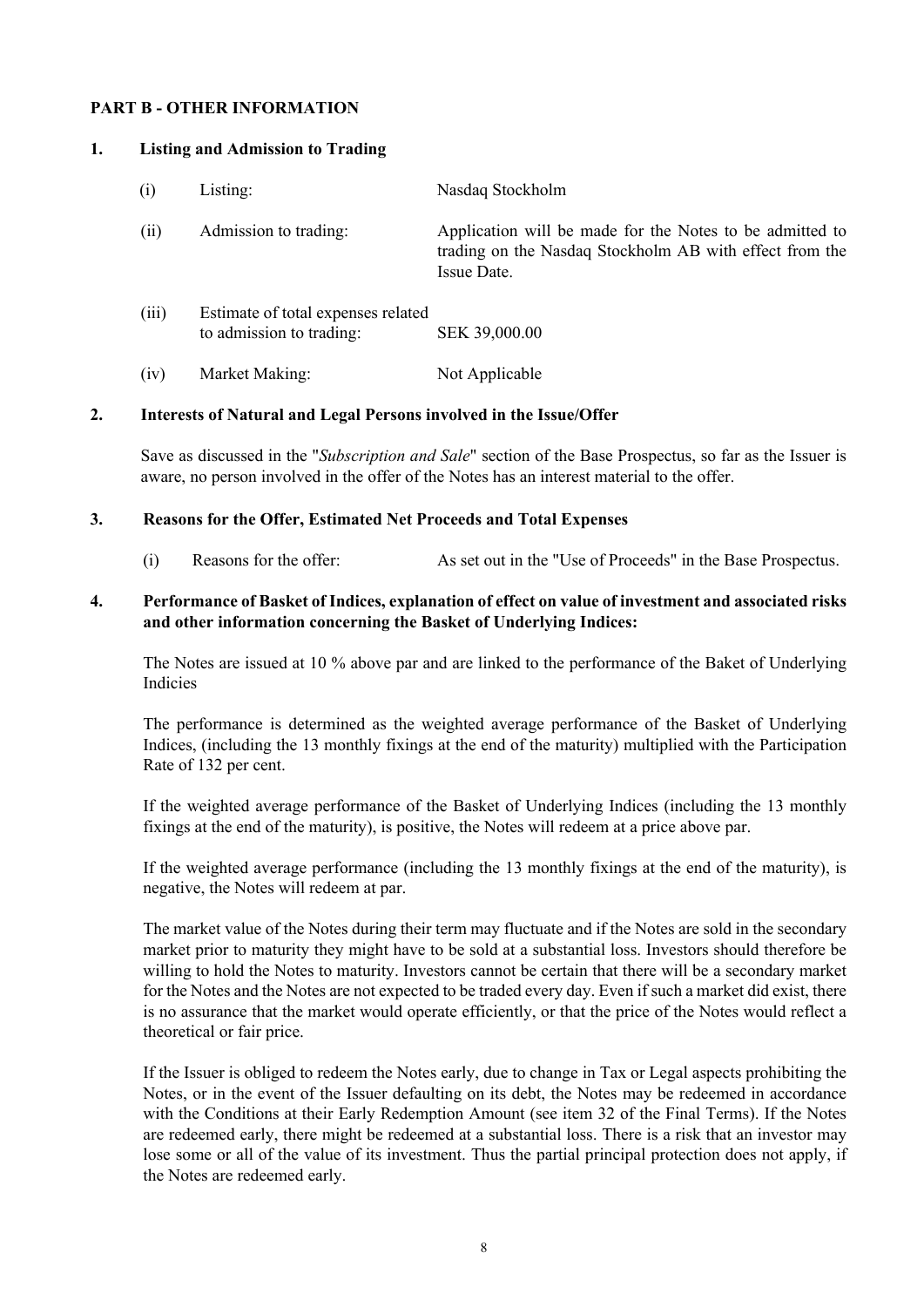Finally the redemption payment of the Note is dependent upon the Issuer being able to meet its obligation on the Maturity Date. If the Issuer is not able to meet its obligation, investor may lose part of or all of the invested amount.

The Basket of Underlying Indices contain(s) the following underlying(s) (as set out in item 16 of the Final Terms). The description of the companies in the below is taken from Bloomberg. Additional information about the underlyings can be found on the official web-pages of the companies:

### **MSCI Taiwan Index, TAMSCI, XD0005617143**

The TWSE, or TAIEX, Index is capitalization-weighted index of all listed common shares traded on the Taiwan Stock Exchange. The index has a base value of 100 based on its 1966 level. The index is also known as the TSEC Index.

#### **MSCI Singapore Free Index, SIMSCI, SGMSCISINGIX**

The MSCI Singapore Free Index is a free-float market capitalization weighted equity index. Since 12/01/1999, MSCI removed the "Free" designation from this index - this index now shares the same members and weights as the MSCI Singapore Index (MXSG Index), but continues to be calculated to be consistent with the index levels before this date.

#### *Disclaimer:*

THIS FINANCIAL PRODUCT IS NOT SPONSORED, ENDORSED, SOLD OR PROMOTED BY MSCI LIMITED ("**MSCI**"), ANY OF ITS AFFILIATES, ANY OF ITS INFORMATION PROVIDERS OR ANY OTHER THIRD PARTY INVOLVED IN, OR RELATED TO, COMPILING, COMPUTING OR CREATING ANY MSCI INDEX (COLLECTIVELY, THE "**MSCI PARTIES"**). THE MSCI INDEXES ARE THE EXCLUSIVE PROPERTY OF MSCI. MSCI AND THE MSCI INDEX NAMES ARE SERVICE MARK(S) OF MSCI OR ITS AFFILIATES AND HAVE BEEN LICENSED FOR USE FOR CERTAIN PURPOSES BY DANSKE BANK A/S. THIS FINANCIAL PRODUCT HAS NOT BEEN PASSED ON BY ANY OF THE MSCI PARTIES AS TO ITS LEGALITY OR SUITABILITY WITH RESPECT TO ANY PERSON OR ENTITY AND NONE OF THE MSCI PARTIES MAKES ANY WARRANTIES OR BEARS ANY LIABILITY WITH RESPECT TO THIS FINANCIAL PRODUCT. WITHOUT LIMITING THE GENERALITY OF THE FOREGOING, NONE OF THE MSCI PARTIES MAKES ANY REPRESENTATION OR WARRANTY, EXPRESS OR IMPLIED, TO THE ISSUER OR OWNERS OF THIS FINANCIAL PRODUCT OR ANY OTHER PERSON OR ENTITY REGARDING THE ADVISABILITY OF INVESTING IN FINANCIAL PRODUCTS GENERALLY OR IN THIS FINANCIAL PRODUCT PARTICULARLY OR THE ABILITY OF ANY MSCI INDEX TO TRACK CORRESPONDING STOCK MARKET PERFORMANCE. MSCI OR ITS AFFILIATES ARE THE LICENSORS OF CERTAIN TRADEMARKS, SERVICE MARKS AND TRADE NAMES AND OF THE MSCI INDEXES WHICH ARE DETERMINED, COMPOSED AND CALCULATED BY MSCI WITHOUT REGARD TO THIS FINANCIAL PRODUCT OR THE ISSUER OR OWNER OF THIS FINANCIAL PRODUCT OR ANY OTHER PERSON OR ENTITY. NONE OF THE MSCI PARTIES HAS ANY OBLIGATION TO TAKE THE NEEDS OF THE ISSUERS OR OWNERS OF THIS FINANCIAL PRODUCT OR ANY OTHER PERSON OR ENTITY INTO CONSIDERATION IN DETERMINING, COMPOSING OR CALCULATING THE MSCI INDEXES. NONE OF THE MSCI PARTIES IS RESPONSIBLE FOR OR HAS PARTICIPATED IN THE DETERMINATION OF THE TIMING OF, PRICES AT, OR QUANTITIES OF THIS FINANCIAL PRODUCT TO BE ISSUED OR IN THE DETERMINATION OR CALCULATION OF THE EQUATION BY OR THE CONSIDERATION INTO WHICH THIS FINANCIAL PRODUCT IS REDEEMABLE. NONE OF THE MSCI PARTIES HAS ANY OBLIGATION OR LIABILITY TO THE ISSUER OR OWNERS OF THIS FINANCIAL PRODUCT OR ANY OTHER PERSON OR ENTITY IN CONNECTION WITH THE ADMINISTRATION, MARKETING OR OFFERING OF THIS FINANCIAL PRODUCT.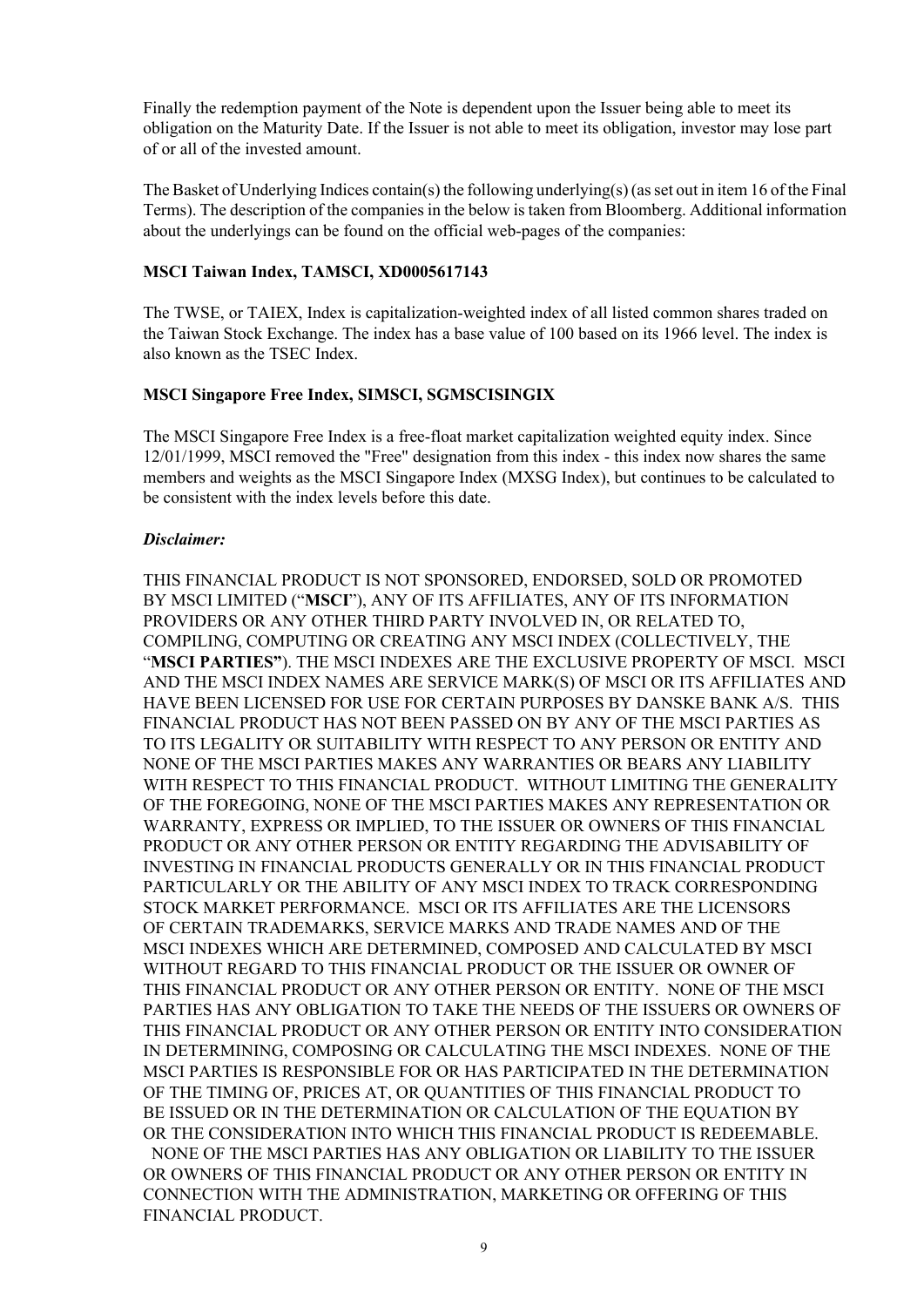ALTHOUGH MSCI SHALL OBTAIN INFORMATION FOR INCLUSION IN OR FOR USE IN THE CALCULATION OF THE MSCI INDEXES FROM SOURCES THAT MSCI CONSIDERS RELIABLE, NONE OF THE MSCI PARTIES WARRANTS OR GUARANTEES THE ORIGINALITY, ACCURACY AND/OR COMPLETENESS OF ANY MSCI INDEX OR ANY DATA INCLUDED THEREIN OR THE RESULTS TO BE OBTAINED BY THE ISSUER OF THIS FINANCIAL PRODUCT, OWNERS OF THIS FINANCIAL PRODUCT, OR ANY OTHER PERSON OR ENTITY, FROM THE USE OF ANY MSCI INDEX OR ANY DATA INCLUDED THEREIN AND NONE OF THE MSCI PARTIES SHALL HAVE ANY LIABILITY TO ANY PERSON OR ENTITY FOR ANY ERRORS, OMISSIONS OR INTERRUPTIONS OF OR IN CONNECTION WITH ANY MSCI INDEX OR ANY DATA INCLUDED THEREIN. FURTHER, NONE OF THE MSCI PARTIES MAKES ANY EXPRESS OR IMPLIED WARRANTIES OF ANY KIND AND THE MSCI PARTIES HEREBY EXPRESSLY DISCLAIM ALL WARRANTIES (INCLUDING, WITHOUT LIMITATION AND FOR PURPOSES OF EXAMPLE ONLY, ALL WARRANTIES OF TITLE, SEQUENCE, AVAILABILITY, ORIGINALITY, ACCURACY, COMPLETENESS, TIMELINESS, NON-INFRINGEMENT, MERCHANTABILITY AND FITNESS FOR A PARTICULAR PURPOSE AND ALL IMPLIED WARRANTIES ARISING FROM TRADE USAGE, COURSE OF DEALING AND COURSE OF PERFORMANCE) WITH RESPECT TO EACH MSCI INDEX AND ALL DATA INCLUDED THEREIN. WITHOUT LIMITING THE GENERALITY OF ANY OF THE FOREGOING, IN NO EVENT SHALL ANY OF THE MSCI PARTIES HAVE ANY LIABILITY TO ANY PERSON OR ENTITY FOR ANY DAMAGES, WHETHER DIRECT, INDIRECT, SPECIAL, INCIDENTAL, PUNITIVE, CONSEQUENTIAL (INCLUDING, WITHOUT LIMITATION, LOSS OF USE, LOSS OF PROFITS OR REVENUES OR OTHER ECONOMIC LOSS), AND WHETHER IN TORT (INCLUDING, WITHOUT LIMITATION, STRICT LIABILITY AND NEGLIGENCE) CONTRACT OR OTHERWISE, EVEN IF IT MIGHT HAVE ANTICIPATED, OR WAS ADVISED OF, THE POSSIBILITY OF SUCH DAMAGES.

#### **5. Operational Information**

| <b>ISIN Code:</b>                                                                                                                                  | SE0011614684                                                                                                                                                                                             |
|----------------------------------------------------------------------------------------------------------------------------------------------------|----------------------------------------------------------------------------------------------------------------------------------------------------------------------------------------------------------|
| Common Code:                                                                                                                                       | Not Applicable                                                                                                                                                                                           |
| New Global Note intended to be held in<br>a manner which would allow Eurosystem<br>eligibility:                                                    | Not Applicable                                                                                                                                                                                           |
| Any clearing system(s) other than<br>Euroclear Bank S.A./N.V. and<br>Clearstream Banking, S.A. and the<br>relevant identification<br>$number(s)$ : | Euroclear Sweden                                                                                                                                                                                         |
|                                                                                                                                                    | The Issuer shall be entitled to obtain certain information<br>from the register maintained by Euroclear Sweden for the<br>purposes of performing its obligations under the issue of<br>VP Systems Notes. |

Settlement Procedures: Customary medium term note procedures apply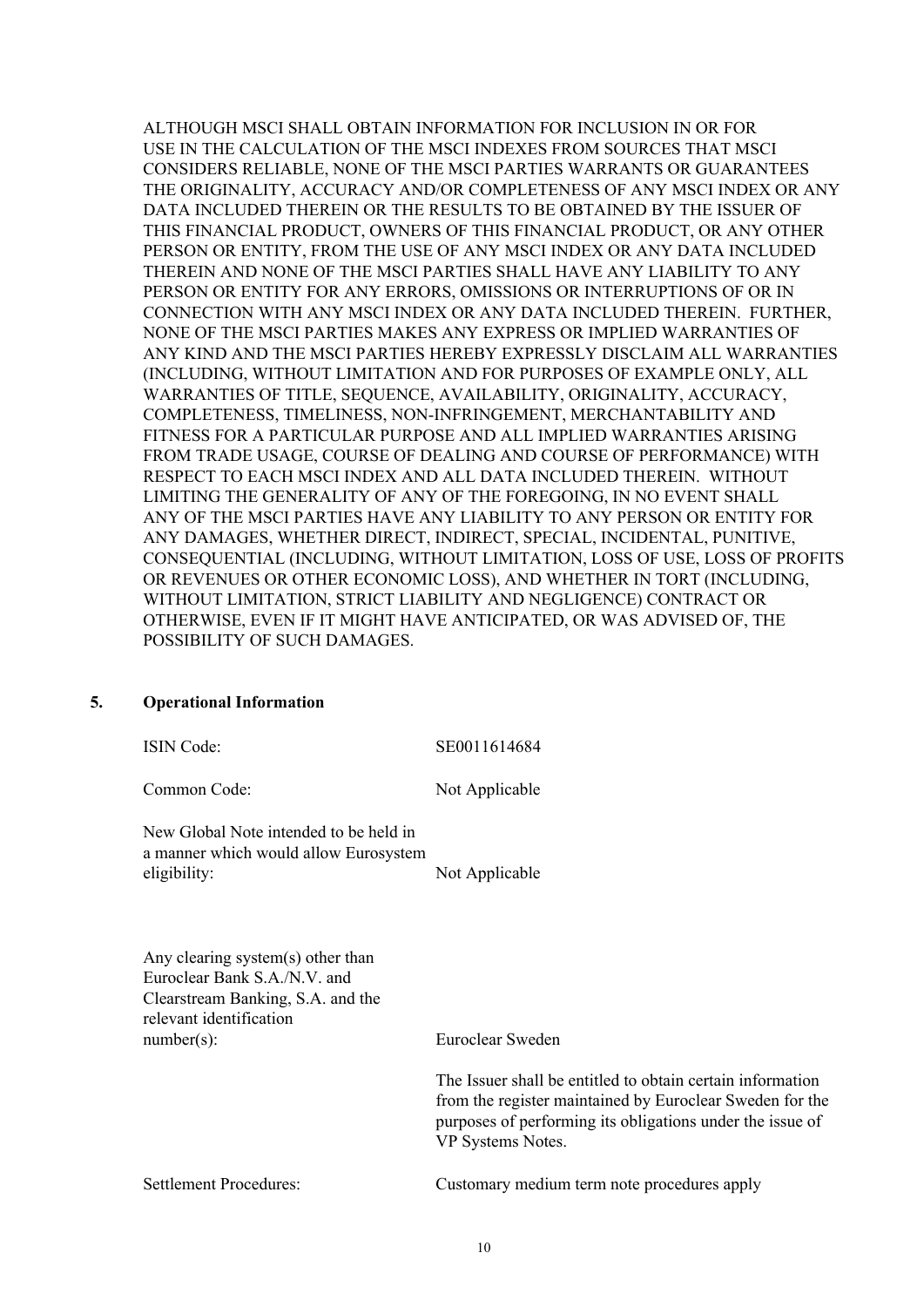|    | Delivery:<br>Names and addresses of additional<br>Paying Agent(s) (if any): |                                                                                                                                      | Delivery against payment                                                                                                                                                                                                                                                                                                        |  |
|----|-----------------------------------------------------------------------------|--------------------------------------------------------------------------------------------------------------------------------------|---------------------------------------------------------------------------------------------------------------------------------------------------------------------------------------------------------------------------------------------------------------------------------------------------------------------------------|--|
|    |                                                                             |                                                                                                                                      | Not Applicable                                                                                                                                                                                                                                                                                                                  |  |
| 6. | <b>Distribution</b>                                                         |                                                                                                                                      |                                                                                                                                                                                                                                                                                                                                 |  |
|    | (i)                                                                         | Name and address of Dealer:                                                                                                          | Danske Bank A/S, Holmens Kanal 2-12,<br>1092 Copenhagen K,<br>Denmark                                                                                                                                                                                                                                                           |  |
|    | (ii)                                                                        | Total commission and<br>concession:                                                                                                  | Fees up to 1 per cent. per annum (i.e. total up to 5) of the<br>Aggregate Principal Amount are included in the Issue Price<br>as a structuring fee to the Issuer.                                                                                                                                                               |  |
|    |                                                                             |                                                                                                                                      | Commission of up to 2 per cent. of the Aggregate Principal<br>Amount. Commission is not included in the Issue Price.                                                                                                                                                                                                            |  |
|    | (iii)                                                                       | <b>TEFRA Rules:</b>                                                                                                                  | Not Applicable                                                                                                                                                                                                                                                                                                                  |  |
|    | (iv)                                                                        | Non-exempt Offer where<br>there is no exemption from<br>the obligation under the<br>Prospectus Directive to publish<br>a prospectus: | Applicable                                                                                                                                                                                                                                                                                                                      |  |
|    | (v)                                                                         | Non-exempt Offer Jurisdictions: Sweden                                                                                               |                                                                                                                                                                                                                                                                                                                                 |  |
|    | (vi)                                                                        | Offer Period:                                                                                                                        | From and including 5 February 2019 to and including<br>8 March 2019.                                                                                                                                                                                                                                                            |  |
|    | (vii)                                                                       | Financial intermediaries granted<br>specific consent to use the Base<br>Prospectus in accordance with<br>the Conditions in it:       | Not Applicable                                                                                                                                                                                                                                                                                                                  |  |
| 7. | Investors:                                                                  | Prohibition of Sales to EEA Retail<br><b>Terms and Conditions of the Offer</b>                                                       | Applicable, other than with respect to the offers of the<br>Notes in Sweden during the period from and including<br>from and including 5 February 2019 to and including<br>8 March 2019.                                                                                                                                        |  |
|    | Offer Price:                                                                |                                                                                                                                      | <b>Issue Price</b>                                                                                                                                                                                                                                                                                                              |  |
|    |                                                                             | Conditions to which the offer is subject:                                                                                            | The Issuer reserves the right to cancel, in the sole and<br>absolute discretion of the issuer, the Issue of the Notes<br>if (i) the Issuer receives subscriptions for Notes on an<br>Aggregate Principal Amount of less than SEK 10,000,000<br>or (ii) the Issuer does not determine the PRCall to be at<br>least 105 per cent. |  |
|    |                                                                             |                                                                                                                                      | Further, the Issuer has the right to cancel the offer and the<br>subsequent issue of the Notes if in the sole and absolute<br>11                                                                                                                                                                                                |  |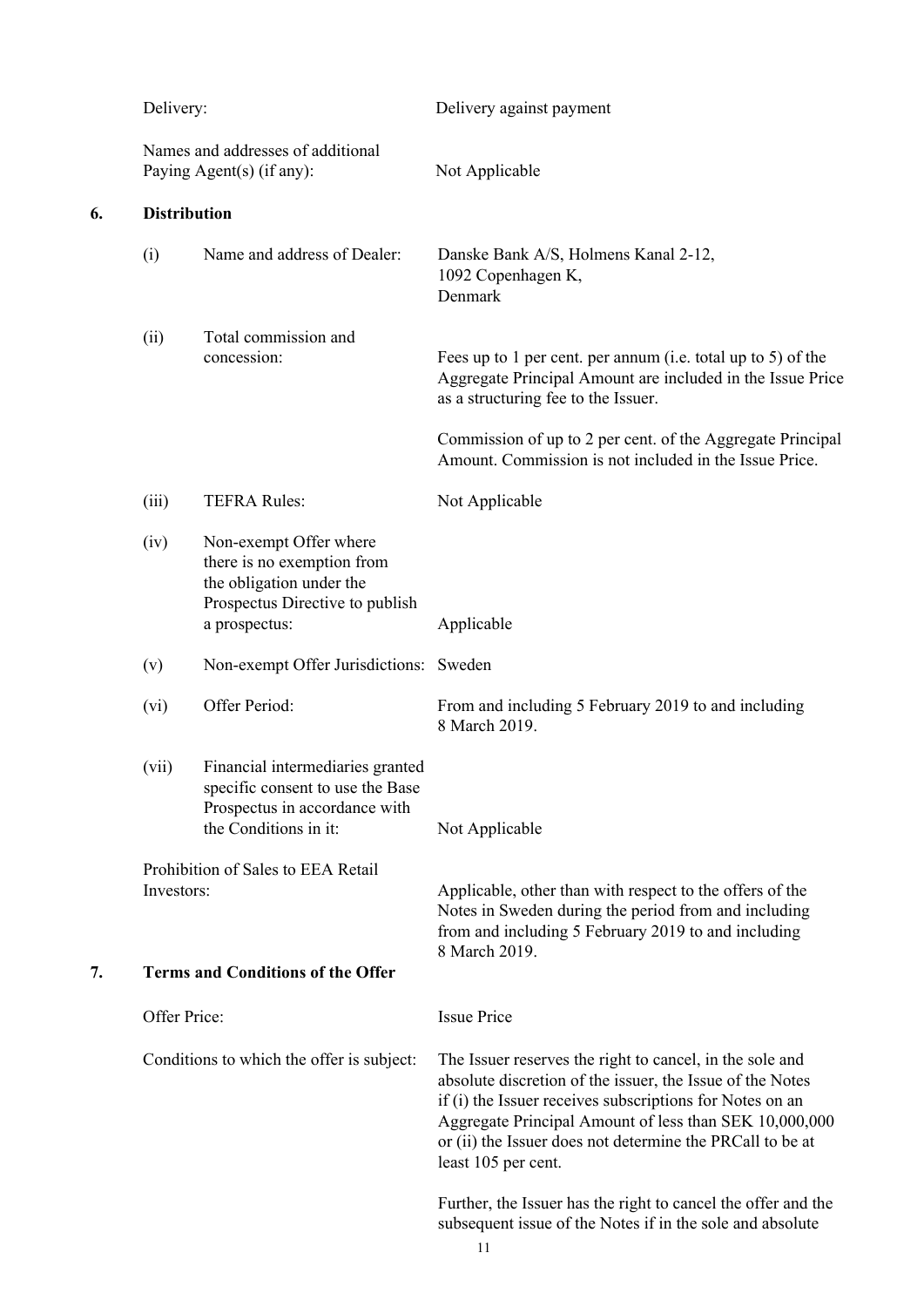|                                                                                                                                                      | discretion of the Issue, during the Offer Period, there is<br>a domestic or international material change in interest<br>levels and/or the volatility in the underlying equities, an<br>economic, financial, political or market related material<br>change, which in the sole and absolute discretion of the<br>Issuer makes the offering of Notes inexpedient. |
|------------------------------------------------------------------------------------------------------------------------------------------------------|------------------------------------------------------------------------------------------------------------------------------------------------------------------------------------------------------------------------------------------------------------------------------------------------------------------------------------------------------------------|
| Description of the application process:                                                                                                              | During the Offer Period prospective investors may<br>subscribe to the Notes during normal banking hours in<br>Sweden.                                                                                                                                                                                                                                            |
|                                                                                                                                                      | With respect to the offer in Sweden, investors may<br>subscribe to the Notes via the branches of Danske Bank A/<br>S.                                                                                                                                                                                                                                            |
| Details of the minimum and/or maximum<br>amount of application:                                                                                      | The Notes may be subscribed in a minimum lot of one<br>Note. There is no maximum amount of application.                                                                                                                                                                                                                                                          |
| Description of possibility to reduce<br>subscriptions and manner for refunding<br>excess amount paid by applicants:                                  | Not Applicable                                                                                                                                                                                                                                                                                                                                                   |
| Details of the method and time limits for<br>paying up and delivering the Notes:                                                                     | The Notes will be made available on a delivery versus<br>payment basis.                                                                                                                                                                                                                                                                                          |
| Manner in and date on which results of the<br>offer are to be made public:                                                                           | After the Offer Period the results of the offer will be<br>specified in the applicable Final Terms that will be<br>published on a homepage of Danske Bank A/S on or about<br>the Issue Date.                                                                                                                                                                     |
| Procedure for exercise of any right of<br>preemption, negotiability of subscription<br>rights and treatment of subscription rights<br>not exercised: | Not Applicable                                                                                                                                                                                                                                                                                                                                                   |
| Whether tranche(s) have been reserved for<br>certain countries:                                                                                      | Not Applicable                                                                                                                                                                                                                                                                                                                                                   |
| Process for notification to applicants of<br>the amount allotted and the indication<br>whether dealing may begin before<br>notification is made:     | Not Applicable                                                                                                                                                                                                                                                                                                                                                   |
| Amount of any expenses and taxes<br>specifically charged to the subscriber<br>or purchaser:                                                          | Commission of up to 2 per cent. of the Aggregate Principal<br>Amount. Commission is not included in the Issue Price.                                                                                                                                                                                                                                             |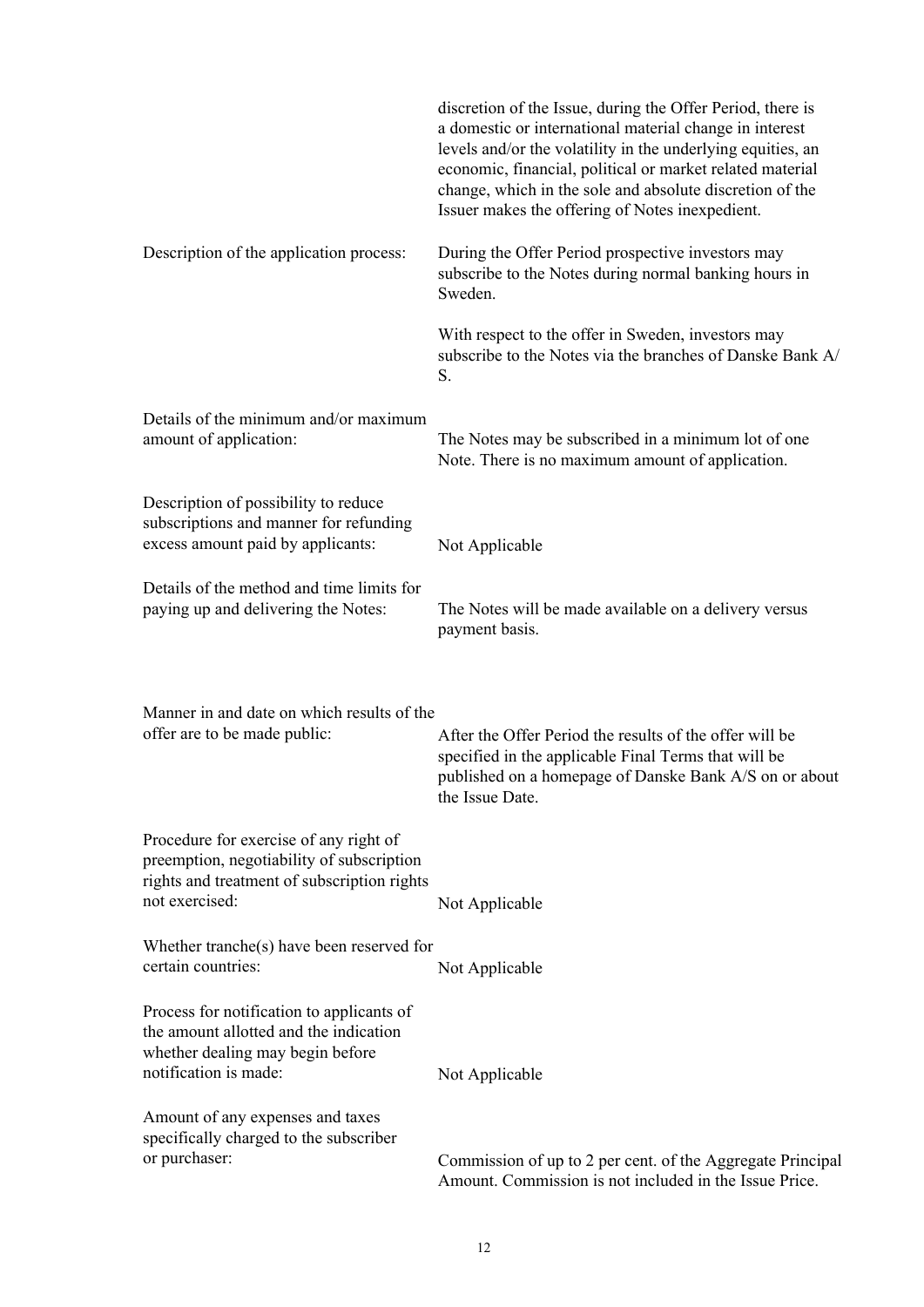Name(s) and address(es), to the extent known to the Issuer, of the placers in the various countries where the offer takes place: Not Applicable

#### **8. EU Benchmark Regulation**

EU Benchmark Regulation: Article 29(2) statement on benchmarks: Applicable: Amounts payable under the Notes are calculated by reference to MSCI Taiwan Index and MSCI Singapore Free Index, which are provided by MSCI Limited.

As at the date of these Final Terms, MSCI Limited is included in the register of administrators and benchmarks established and maintained by the European Securities and Markets Authority ("ESMA") pursuant to article 36 of the Benchmark Regulation (Regulation (EU) 2016/1011 (the "Benchmarks Regulation").

## **9. U.S. Federal Income Tax Considerations**

(i) The Notes are not Specified Notes for purposes of Section 871(m) of the U.S. Internal Revenue Code of 1986.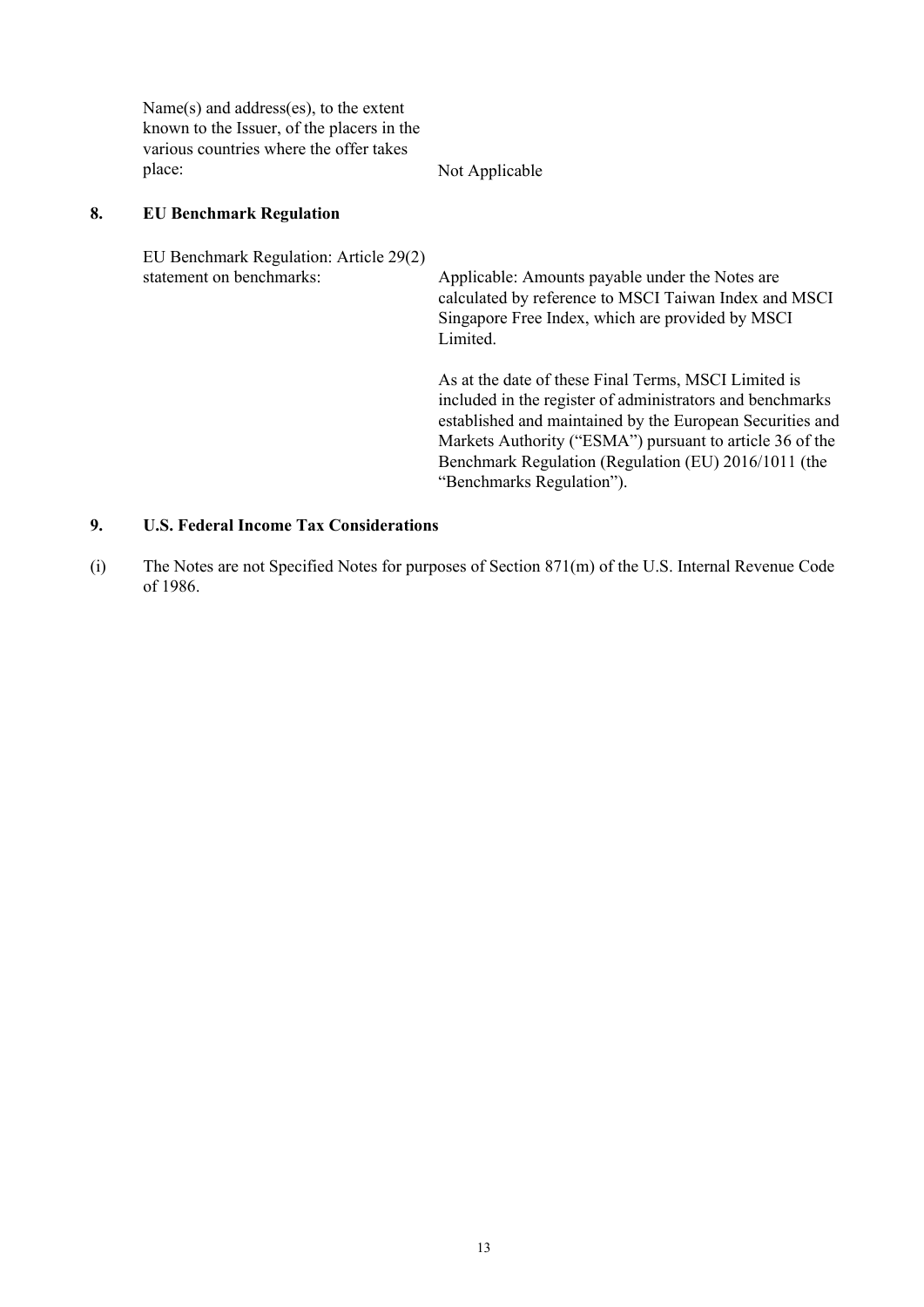## **SUMMARY**

Summaries are made up of disclosure requirements known as "Elements". These Elements are numbered in Sections  $A - E (A.1 - E.7)$ . This Summary contains all the Elements required to be included in a summary for the Notes and the Issuer. Because some Elements are not required to be addressed, there may be gaps in the numbering sequence of the Elements. Even though an Element may be required to be inserted in a summary because of the type of securities and issuer, it is possible that no relevant information can be given regarding the Element. In this case a short description of the Element should be included in the summary explaining why it is not applicable.

## **Section A - Introduction and Warnings**

| A.1 | This summary should be read as an introduction to the Base Prospectus and the relevant<br><b>Final Terms.</b>                                                                                                                                                                                                                                                                                                                                                                                                                                                                                                                                                                                               |
|-----|-------------------------------------------------------------------------------------------------------------------------------------------------------------------------------------------------------------------------------------------------------------------------------------------------------------------------------------------------------------------------------------------------------------------------------------------------------------------------------------------------------------------------------------------------------------------------------------------------------------------------------------------------------------------------------------------------------------|
|     | Any decision to invest in any Notes should be based on a consideration of the Base<br>Prospectus as a whole, including any documents incorporated by reference and the<br>relevant Final Terms.                                                                                                                                                                                                                                                                                                                                                                                                                                                                                                             |
|     | Where a claim relating to information contained in the Base Prospectus and the relevant<br>Final Terms is brought before a court in a Member State of the European Economic Area,<br>the plaintiff may, under the national legislation of the Member State where the claim is<br>brought, be required to bear the costs of translating the Base Prospectus and the relevant<br>Final Terms before the legal proceedings are initiated.                                                                                                                                                                                                                                                                      |
|     | No civil liability will attach to the Issuer in any such Member State solely on the basis<br>of this summary, including any translation hereof, unless it is misleading, inaccurate<br>or inconsistent when read together with the other parts of the Base Prospectus and<br>the relevant Final Terms or, following the implementation of the relevant provisions<br>of Directive 2010/73/EU in the relevant Member State, it does not provide, when read<br>together with the other parts of the Base Prospectus and the relevant Final Terms, key<br>information (as defined in Article 2.1(s) of the Prospectus Directive) in order to aid<br>investors when considering whether to invest in the Notes. |
| A.2 | The Notes may be offered in circumstances where there is no exemption from the obligation<br>under the Prospectus Directive to publish a prospectus (a "Non-exempt Offer")                                                                                                                                                                                                                                                                                                                                                                                                                                                                                                                                  |

## **Section B - Issuer**

| B.1  | Legal and<br><b>Commercial</b><br><b>Name</b>                                        | Danske Bank A/S (the "Issuer").                                                                                                                                                                                                                                                                                                                                                                                             |
|------|--------------------------------------------------------------------------------------|-----------------------------------------------------------------------------------------------------------------------------------------------------------------------------------------------------------------------------------------------------------------------------------------------------------------------------------------------------------------------------------------------------------------------------|
| B.2  | Domicile/Legal<br>$/$ Form $/$<br>Legislation/<br><b>Country of</b><br>Incorporation | The Issuer was founded in Denmark and incorporated on 5 October 1871.<br>The Issuer is a commercial bank with limited liability and carries on<br>business under the Danish Financial Business Act. The Issuer is registered<br>on business under the Danish Financial Business Act. The Issuer is<br>registered with the Danish Commerce and Companies Agency and the<br>Danish corporate registration number is 61126228. |
| B.4b | <b>Known trends</b><br>affecting the<br><b>Issuer and the</b>                        | Not Applicable - There are no known trends, uncertainties, demands,<br>commitments or events that are reasonably likely to have a material effect<br>on the Issuer's prospects for its current financial year.                                                                                                                                                                                                              |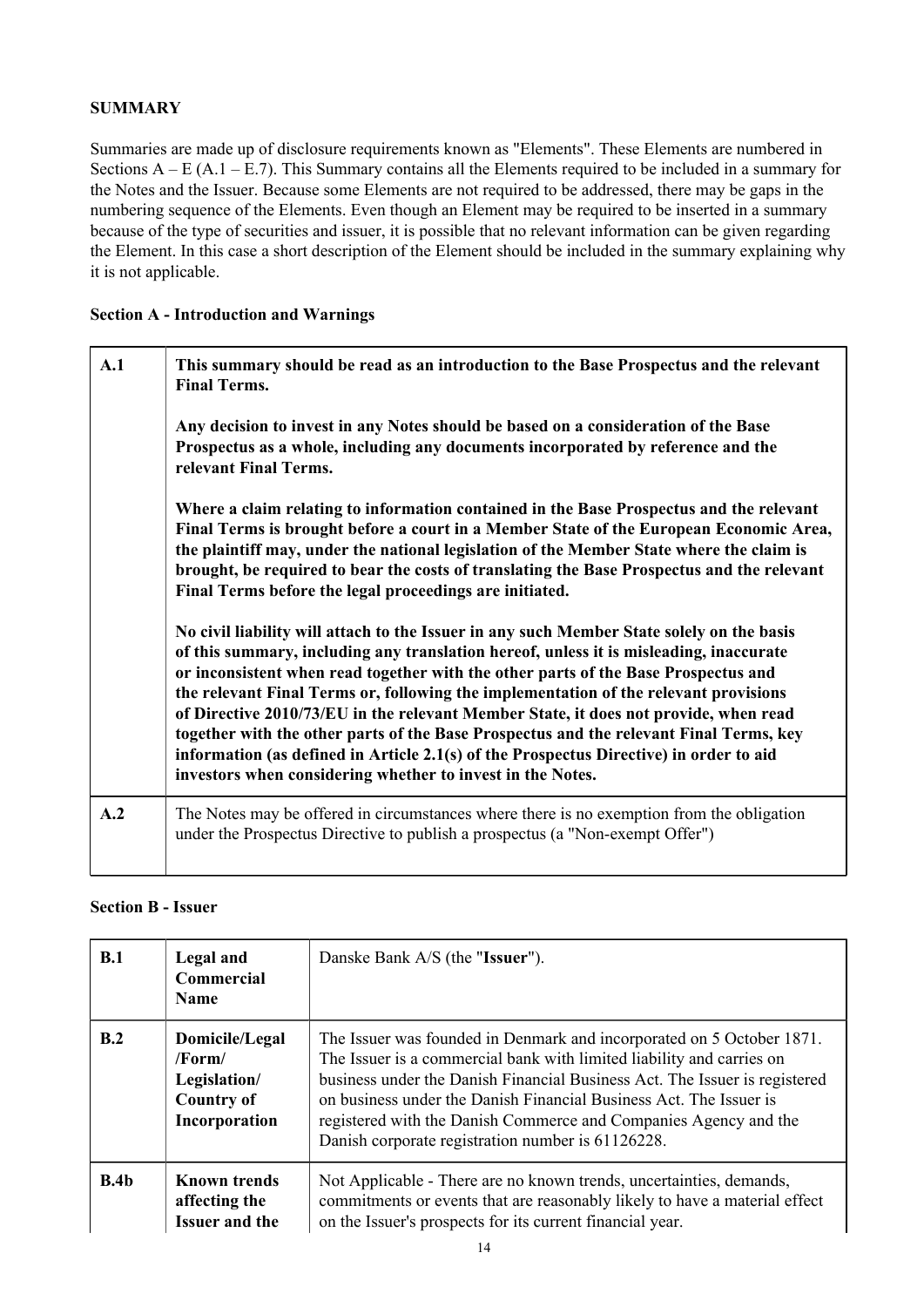|      | industries in<br>which it operates                                                                                                                                                                                                                                                                                                   |                                                                                                                                                                           |                                                                                                                                                                                                                                                                         |  |
|------|--------------------------------------------------------------------------------------------------------------------------------------------------------------------------------------------------------------------------------------------------------------------------------------------------------------------------------------|---------------------------------------------------------------------------------------------------------------------------------------------------------------------------|-------------------------------------------------------------------------------------------------------------------------------------------------------------------------------------------------------------------------------------------------------------------------|--|
| B.5  | <b>Description of</b><br>the Group                                                                                                                                                                                                                                                                                                   | The Issuer is the parent company of the Danske Bank Group (the<br>" $Group"$ ).<br>The Issuer is a modern Nordic universal bank with bridges to the rest of the<br>world. |                                                                                                                                                                                                                                                                         |  |
| B.9  | <b>Profit forecast</b><br>or estimate                                                                                                                                                                                                                                                                                                | Not Applicable - No profit forecast or estimates have been made in the<br>Base Prospectus.                                                                                |                                                                                                                                                                                                                                                                         |  |
| B.12 |                                                                                                                                                                                                                                                                                                                                      | Selected historical key financial information                                                                                                                             |                                                                                                                                                                                                                                                                         |  |
|      | (DKK millions)                                                                                                                                                                                                                                                                                                                       | Twelve months ended<br>31 December 2017                                                                                                                                   | Twelve months ended<br>31 December 2016                                                                                                                                                                                                                                 |  |
|      | <b>Danske Bank Group</b><br>Total income<br>Operating expenses<br>Loan impairment charges<br>Profit before tax, core<br>Profit before tax, Non-core<br>Profit before tax<br>Tax<br>Net profit for the year<br><b>Balance sheet</b><br>Loans<br>Trading portfolio assets<br>Assets in Non-core<br>Other assets<br><b>Total assets</b> |                                                                                                                                                                           | 47,959<br>48,149<br>22,722<br>22,642<br>(873)<br>(3)<br>25,320<br>26,300<br>(12)<br>37<br>26,288<br>25,357<br>5,388<br>5,500<br>20,900<br>19,858<br>1,723,025<br>1,689,155<br>449,292<br>509,678<br>19,039<br>4,886<br>1,265,799<br>1,362,325<br>3,539,528<br>3,483,670 |  |
|      | Deposits<br>Bonds issued by Realkredit<br>Danmark<br>Trading portfolio liabilities<br>Liabilities in Non-core<br>Other liabilities<br><b>Total liabilities</b><br><b>Additional tier 1 etc.</b><br><b>Shareholders' equity</b>                                                                                                       |                                                                                                                                                                           | 859,435<br>911,852<br>758,375<br>726,732<br>400,596<br>478,301<br>3,094<br>2,816<br>1,297,355<br>1,249,771<br>3,371,272<br>3,317,055<br>14,339<br>14,343<br>152,272<br>153,917                                                                                          |  |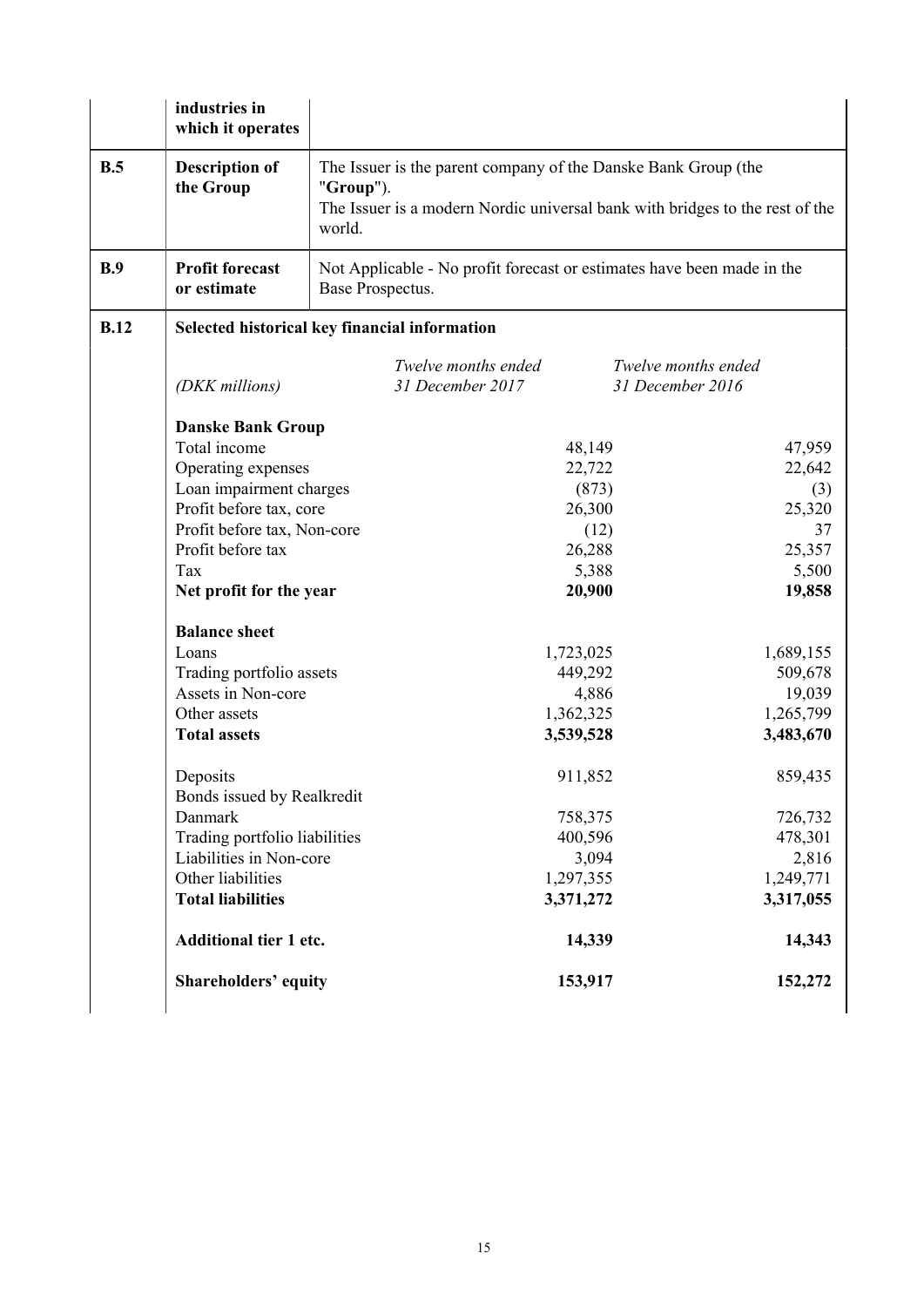|                                                                                                                                                | Nine months ended                                                                                                                                                                                                                                                                                                                                                                                                                                                                                                                                                                                                                                                                                                                                                                                                                                                                                                                                                                   |                | Nine months ended 30 |
|------------------------------------------------------------------------------------------------------------------------------------------------|-------------------------------------------------------------------------------------------------------------------------------------------------------------------------------------------------------------------------------------------------------------------------------------------------------------------------------------------------------------------------------------------------------------------------------------------------------------------------------------------------------------------------------------------------------------------------------------------------------------------------------------------------------------------------------------------------------------------------------------------------------------------------------------------------------------------------------------------------------------------------------------------------------------------------------------------------------------------------------------|----------------|----------------------|
| (DKK millions)                                                                                                                                 | 30 September 2018                                                                                                                                                                                                                                                                                                                                                                                                                                                                                                                                                                                                                                                                                                                                                                                                                                                                                                                                                                   | September 2017 |                      |
| <b>Income Statement</b>                                                                                                                        |                                                                                                                                                                                                                                                                                                                                                                                                                                                                                                                                                                                                                                                                                                                                                                                                                                                                                                                                                                                     |                |                      |
| Total income                                                                                                                                   |                                                                                                                                                                                                                                                                                                                                                                                                                                                                                                                                                                                                                                                                                                                                                                                                                                                                                                                                                                                     | 33,434         | 35,930               |
| Operating expenses                                                                                                                             |                                                                                                                                                                                                                                                                                                                                                                                                                                                                                                                                                                                                                                                                                                                                                                                                                                                                                                                                                                                     | 18,767         | 16,695               |
| Loan impairment charges                                                                                                                        |                                                                                                                                                                                                                                                                                                                                                                                                                                                                                                                                                                                                                                                                                                                                                                                                                                                                                                                                                                                     | (607)          | (632)                |
| Profit before tax, core                                                                                                                        |                                                                                                                                                                                                                                                                                                                                                                                                                                                                                                                                                                                                                                                                                                                                                                                                                                                                                                                                                                                     | 15,274         | 19,597               |
| Profit before tax, Non-core                                                                                                                    |                                                                                                                                                                                                                                                                                                                                                                                                                                                                                                                                                                                                                                                                                                                                                                                                                                                                                                                                                                                     | 4              | (39)                 |
| Profit before tax                                                                                                                              |                                                                                                                                                                                                                                                                                                                                                                                                                                                                                                                                                                                                                                                                                                                                                                                                                                                                                                                                                                                     | 15,278         | 19,558               |
| Tax                                                                                                                                            |                                                                                                                                                                                                                                                                                                                                                                                                                                                                                                                                                                                                                                                                                                                                                                                                                                                                                                                                                                                     | 3,692          | 4,307                |
| Net profit for the period                                                                                                                      |                                                                                                                                                                                                                                                                                                                                                                                                                                                                                                                                                                                                                                                                                                                                                                                                                                                                                                                                                                                     | 11,586         | 15,251               |
| <b>Balance sheet</b>                                                                                                                           |                                                                                                                                                                                                                                                                                                                                                                                                                                                                                                                                                                                                                                                                                                                                                                                                                                                                                                                                                                                     |                |                      |
| Loans and advances                                                                                                                             |                                                                                                                                                                                                                                                                                                                                                                                                                                                                                                                                                                                                                                                                                                                                                                                                                                                                                                                                                                                     | 1,757,868      | 1,726,397            |
| Trading portfolio assets                                                                                                                       |                                                                                                                                                                                                                                                                                                                                                                                                                                                                                                                                                                                                                                                                                                                                                                                                                                                                                                                                                                                     | 443,758        | 467,607              |
| Assets in Non-core                                                                                                                             |                                                                                                                                                                                                                                                                                                                                                                                                                                                                                                                                                                                                                                                                                                                                                                                                                                                                                                                                                                                     | 15,424         | 17,200               |
| Other assets                                                                                                                                   |                                                                                                                                                                                                                                                                                                                                                                                                                                                                                                                                                                                                                                                                                                                                                                                                                                                                                                                                                                                     | 1,455,978      | 1,336,581            |
| <b>Total assets</b>                                                                                                                            |                                                                                                                                                                                                                                                                                                                                                                                                                                                                                                                                                                                                                                                                                                                                                                                                                                                                                                                                                                                     | 3,673,028      | 3,547,785            |
| Deposits                                                                                                                                       |                                                                                                                                                                                                                                                                                                                                                                                                                                                                                                                                                                                                                                                                                                                                                                                                                                                                                                                                                                                     | 908,887        | 923,352              |
| Bonds issued by Realkredit                                                                                                                     |                                                                                                                                                                                                                                                                                                                                                                                                                                                                                                                                                                                                                                                                                                                                                                                                                                                                                                                                                                                     |                |                      |
| Danmark                                                                                                                                        |                                                                                                                                                                                                                                                                                                                                                                                                                                                                                                                                                                                                                                                                                                                                                                                                                                                                                                                                                                                     | 738,336        | 749,414              |
| Trading portfolio liabilities                                                                                                                  |                                                                                                                                                                                                                                                                                                                                                                                                                                                                                                                                                                                                                                                                                                                                                                                                                                                                                                                                                                                     | 401,698        | 408,537              |
| Liabilities in Non-core                                                                                                                        |                                                                                                                                                                                                                                                                                                                                                                                                                                                                                                                                                                                                                                                                                                                                                                                                                                                                                                                                                                                     | 5,282          | 2,693                |
| Other liabilities                                                                                                                              |                                                                                                                                                                                                                                                                                                                                                                                                                                                                                                                                                                                                                                                                                                                                                                                                                                                                                                                                                                                     | 1,458,122      | 1,298,410            |
| <b>Total liabilities</b>                                                                                                                       |                                                                                                                                                                                                                                                                                                                                                                                                                                                                                                                                                                                                                                                                                                                                                                                                                                                                                                                                                                                     | 3,512,325      | 3,382,406            |
| <b>Additional tier 1 etc.</b>                                                                                                                  |                                                                                                                                                                                                                                                                                                                                                                                                                                                                                                                                                                                                                                                                                                                                                                                                                                                                                                                                                                                     | 14,404         | 14,434               |
| <b>Shareholders' equity</b>                                                                                                                    |                                                                                                                                                                                                                                                                                                                                                                                                                                                                                                                                                                                                                                                                                                                                                                                                                                                                                                                                                                                     | 146,299        | 150,945              |
| <b>Statement of no</b><br>material adverse<br>change<br><b>Description</b><br>of significant<br>changes to<br>financial or<br>trading position | On 19 September 2018, the Board of Directors of the Issuer announced that<br>it will donate DKK 1.5 billion to and independent foundation which will<br>be set up to support initiatives aimed at combating international financial<br>crime, including money laundering, also in Denmark and Estonia. The<br>donation will be expensed in the third quarter of 2018. On 4 October 2018,<br>the DFSA ordered the Board of Directors and the Executive Board to<br>reassess the Issuer's and the Group's solvency need in order to ensure<br>an adequate internal capital coverage of the increase in compliance and<br>reputational risks as a result of current developments. The DFSA initially<br>estimated that a Pillar II addon should amount to at least an additional DKK<br>5 billion (over the amount assessed in May 2018), thus DKK 10 billion in<br>total, or about 1.30 per cent. of the REA (risk exposure amount) at the end<br>of the second quarter of $2018^1$ . |                |                      |
|                                                                                                                                                | On 28 November 2018, the Issuer announced that it had been preliminarily<br>charged by the Danish State Prosecutor for Serious Economic and<br>International Crime ("SØIK") with violating the Danish Anti-Money<br>Laundering Act on four counts all relating to the Issuer's Estonian branch                                                                                                                                                                                                                                                                                                                                                                                                                                                                                                                                                                                                                                                                                      |                |                      |

1 By virtue of the Prospectus Supplement No. 3 dated 9 October 2018, the words "The donation will be expensed in the third quarter of 2018" in "Statement of no material adverse change" and "Description of significant changes to financial or trading position" have been deleted and the words "The donation was expensed in the third quarter of 2018. On 4 October 2018, the DFSA ordered the Board of Directors and the Executive Board to reassess the Issuer's and the Group's solvency need in order to ensure an adequate internal capital coverage of the increase in compliance and reputational risks as a result of current developments. The DFSA initially estimated that a Pillar II addon should amount to at least an additional DKK 5 billion (over the amount assessed in May 2018), thus DKK 10 billion in total, or about 1.30 per cent. of the REA (risk exposure amount) at the end of the second quarter of 2018." are substituted therefore.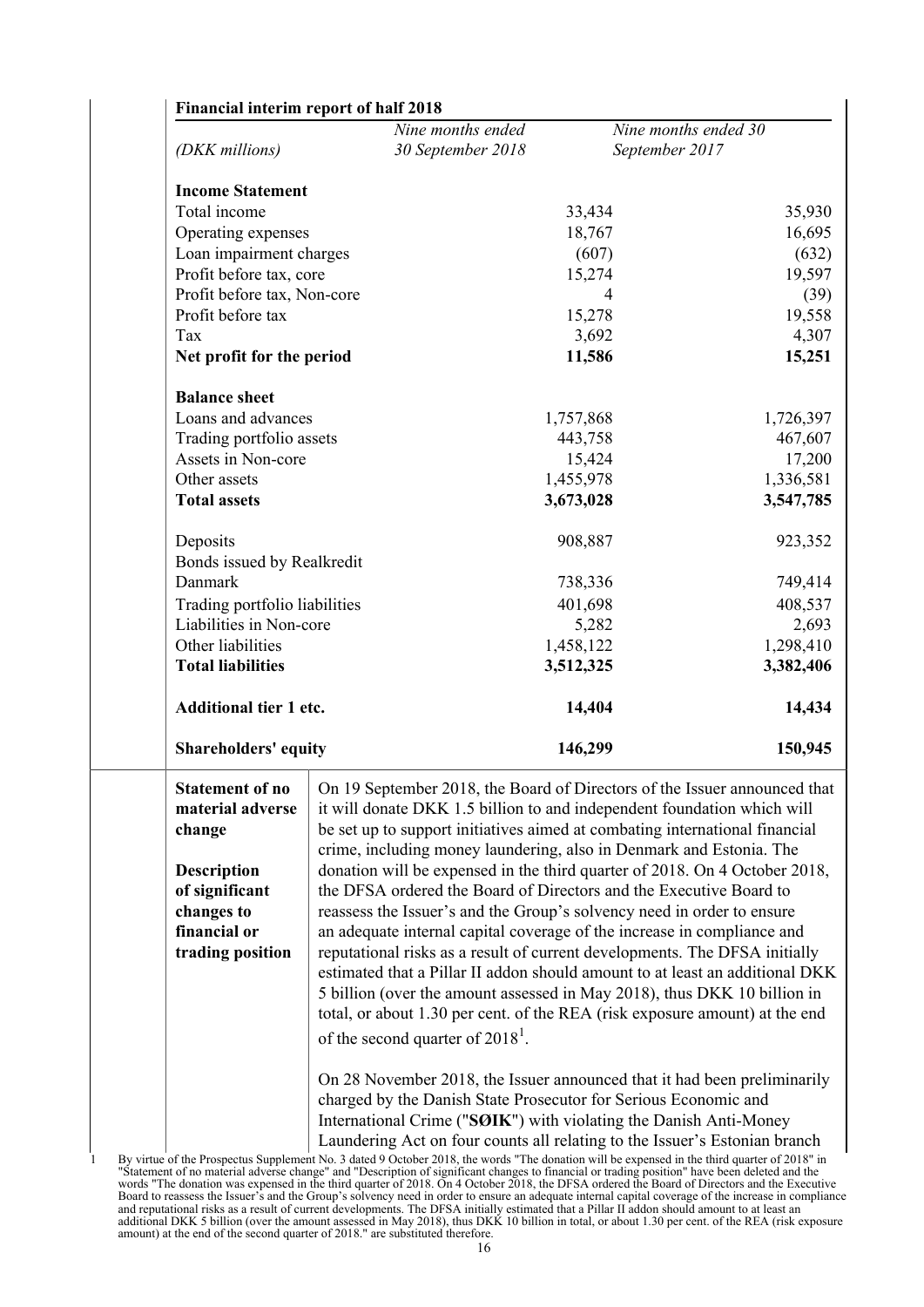|             |                                                                                                       | in the period from 1 February 2007 to the end of January 2016. Among<br>other things, SØIK alleges that the Issuer's Estonian branch did not have<br>sufficient procedures, controls and risk management systems to effectively<br>prevent, mitigate and manage the risk of money laundering and financing<br>of terrorism, or sufficient know your customer procedures, and that the<br>monitoring of transactions and reporting of suspicious transactions to the<br>authorities was inadequate. The preliminary charges are the result of an<br>investigation initiated by SØIK in August 2018. The Issuer is cooperating<br>with the authorities <sup>2</sup> .<br>Save as outlined immediately above, there has been no significant<br>(i) |  |
|-------------|-------------------------------------------------------------------------------------------------------|-------------------------------------------------------------------------------------------------------------------------------------------------------------------------------------------------------------------------------------------------------------------------------------------------------------------------------------------------------------------------------------------------------------------------------------------------------------------------------------------------------------------------------------------------------------------------------------------------------------------------------------------------------------------------------------------------------------------------------------------------|--|
|             |                                                                                                       | change in the financial position of the Issuer or of the Issuer and<br>its subsidiaries taken as a whole since 30 September $20183$ , the<br>last day of the financial period in respect of which the most recent<br>financial statements of the Issuer have been prepared; and                                                                                                                                                                                                                                                                                                                                                                                                                                                                 |  |
|             |                                                                                                       | there has been no material adverse change in the prospects of the<br>(ii)<br>Issuer since 31 December 2017, the last day of the financial period<br>in respect of which the most recently audited financial statements<br>of the Issuer have been prepared <sup>4</sup> .                                                                                                                                                                                                                                                                                                                                                                                                                                                                       |  |
| <b>B.13</b> | <b>Recent events</b><br>materially<br>relevant to an<br>evaluation of the<br><b>Issuer's solvency</b> | Not Applicable - There are no recent events particular to the Issuer which<br>are to a material extent relevant to the evaluation of the Issuer's solvency.                                                                                                                                                                                                                                                                                                                                                                                                                                                                                                                                                                                     |  |
| <b>B.14</b> | Dependence on<br>other entities<br>within the<br>Group                                                | See Element B.5 Not Applicable - The Issuer is not dependent on any other<br>entities within the Group.                                                                                                                                                                                                                                                                                                                                                                                                                                                                                                                                                                                                                                         |  |
| <b>B.15</b> | Principal<br>activities                                                                               | The Group is the leading financial service provider in Denmark (Source:<br>the Danish Financial Supervisory Authority) - and one of the largest in the<br>Nordic region - measured by total assets as at 31 March 2018. The Group<br>offers customers a wide range of services in the fields of banking, mortgage<br>finance, insurance, pension, real-estate brokerage, asset management<br>and trading in fixed income products, foreign exchange and equities.<br>The Group is the largest bank in Denmark (Source: the Danish Financial                                                                                                                                                                                                     |  |

2 By virtue of the Prospectus Supplement No. 6 dated 12 December 2018, the following section "On 28 November 2018, the Issuer announced that it had been preliminarily charged by the Danish State Prosecutor for Serious Economic and International Crime ("SØIK") with violating the Danish Anti-Money Laundering Act on four counts all relating to the Issuer's Estonian branch in the period from 1 February 2007 to the end of January 2016. Among other things, SØIK alleges that the Issuer's Estonian branch did not have sufficient procedures, controls and risk management systems to effectively prevent, mitigate and manage the risk of money laundering and financing of terrorism, or sufficient know your customer procedures, and that the monitoring of transactions and reporting of suspicious transactions to the authorities was inadequate. The preliminary charges are the result of an investigation initiated by SØIK in August 2018. The Issuer is cooperating with the authorities" have been inserted.

3 By virtue of the Prospectus Supplement No. 5 dated 9 November 2018, the words "30 June 2018" have been deleted and the words "30 September 20182 are substituted therefore and changes have been made in the section "Selected historical key financial information" to reflect the publication of the consolidated unaudited interim financial statements as at and for the first nine months period ended 30 September 2018 (the "Interim report – first nine months 2018"). The income statement first nine months 2018 and balance sheet at 30 September 2018 are taken from page 4 in the Interim report – first nine months 2018.

4 By virtue of the Prospectus Supplement No. 2 dated 5 October 2018, the words "There has been no significant change in the financial position of the Issuer or of the Issuer and its subsidiaries taken as a whole since 30 June 2018, the last day of the financial period in respect of which<br>the most recent financial statements of the Issuer have been prepared. There since 31 December 2017, the last day of the financial period in respect of which the most recently audited financial statements of the Issuer have been prepared." in "Statement of no material adverse change" and "Description of significant changes to financial or trading position" have been deleted and the words "On 19 September 2018, the Board of Directors of the Issuer announced that it will donate DKK 1.5 billion to an independent foundation which will be set up to support initiatives aimed at combating international financial crime, including money laundering, also in Denmark and Estonia. The donation will be expensed in the third quarter of 2018. (i) Save as outlined immediately above, tere has been no significant change in the financial position of the Issuer or of the Issuer and its subsidiaries taken as a whole since 30 June 2018, the last day of the financial period in respect of which the most recent financial statements of the Issuer have been prepared; and (ii) there has been no material adverse change in the prospects of the Issuer since 31 December 2017, the last day of the financial period in respect of which the most recently audited financial statements of the Issuer have been prepared." are substituted therefore.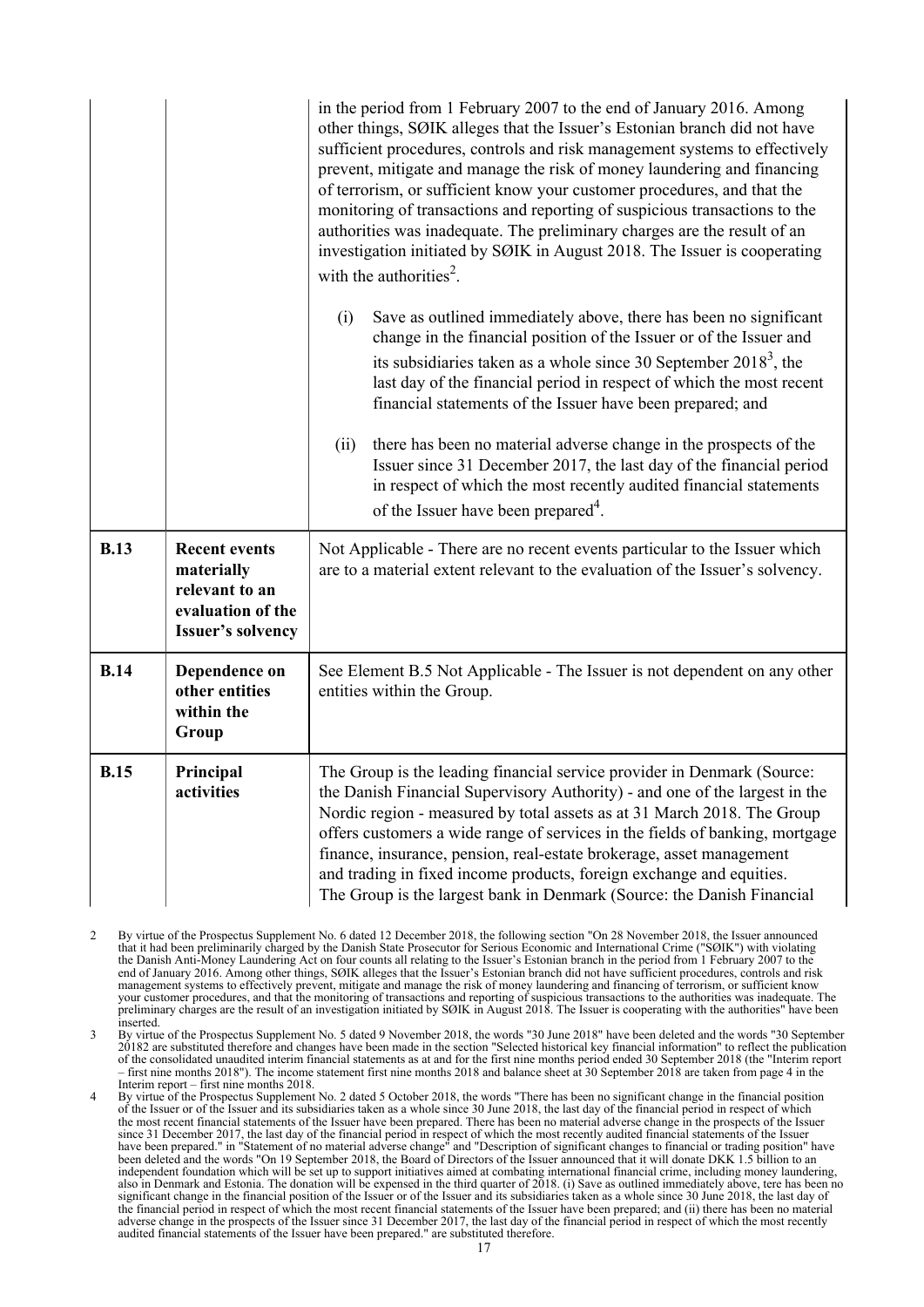|             |                                                           | Supervisory Authority), is one of the largest banks in Finland and Northern<br>Ireland and has challenger positions in Sweden and Norway <sup>5</sup> .                                                                                                  |         |              |              |
|-------------|-----------------------------------------------------------|----------------------------------------------------------------------------------------------------------------------------------------------------------------------------------------------------------------------------------------------------------|---------|--------------|--------------|
| <b>B.16</b> | <b>Controlling</b><br>shareholders                        | Not Applicable - The Issuer is not aware of any shareholder or group of<br>connected shareholders who directly or indirectly control the Issuer.                                                                                                         |         |              |              |
| <b>B.17</b> | <b>Credit ratings</b><br>assigned to the<br><b>Issuer</b> | As at the date of the Base Prospectus, the Issuer has been rated by the<br>following rating agencies: Moody's Investors Service Ltd. ("Moody's"),<br>Standard & Poor's Credit Market Services Europe Limited ("S&P") and<br>Fitch Ratings Ltd ("Fitch"). |         |              |              |
|             |                                                           | The Issuer ratings are as follows:                                                                                                                                                                                                                       |         |              |              |
|             |                                                           |                                                                                                                                                                                                                                                          | Moody's | S&P          | Fitch        |
|             |                                                           | Senior unsubordinated long-term<br>debt/long-term Issuer default rating                                                                                                                                                                                  | $A2^6$  | $\mathbf{A}$ | $\mathsf{A}$ |
|             |                                                           | Senior unsubordinated short-term<br>debt/short-term Issuer default<br>rating                                                                                                                                                                             | $P-1$   | $A-1$        | F1           |
|             |                                                           | Each of Moody's. S&P and Fitch is established in the European Union<br>(the "EU") and is registered under Regulation (EC) No. 1060/2009 (as<br>amended).                                                                                                 |         |              |              |
|             |                                                           | A rating is not a recommendation to buy, sell or hold securities and may be<br>subject to suspension, reduction or withdrawal at any time by the assigning<br>rating agency.                                                                             |         |              |              |
|             |                                                           | No ratings have been or are expected to be assigned to the Notes at the<br>request of or with the co-operation of the Issuer in the rating process.                                                                                                      |         |              |              |

# **Section C - Notes**

| C.1 | <b>Description of</b><br><b>Notes/ISIN</b>                            | The Notes are Index-Linked Redemption Notes<br>The Series number is DBSEH1EMASIT. The Tranche number is 1.<br>The International Securities Identification Number (ISIN) is<br>SE0011614684.<br>The calculation amount (" $CA$ ") is SEK 10,000.00.                               |
|-----|-----------------------------------------------------------------------|----------------------------------------------------------------------------------------------------------------------------------------------------------------------------------------------------------------------------------------------------------------------------------|
|     |                                                                       |                                                                                                                                                                                                                                                                                  |
| C.2 | Currency                                                              | The notes are denominated in SEK and the specified currency for payments<br>in respect of the Notes is SEK.                                                                                                                                                                      |
| C.5 | <b>Restrictions</b><br>on the free<br>transferability of<br>the Notes | Transfers of Notes may be effected only through the book entry system and<br>register maintained by Euroclear Sweden.<br>The Notes will be freely transferable, subject to the offering and selling<br>restrictions of the United States, the European Economic Area, the United |

<sup>5</sup> By virtue of the Prospectus Supplement No. 1 dated 24 July 2018, the words "as at 30 September 2017," and "31 December 2016" in "Principal activities" have been deleted and the words "31 March 2018" is substituted therefore.

<sup>6</sup> By virtue of the Prospectus Supplement No. 4 dated 19 October 2018, the word "A1" has been deleted and the word "A2" has been substituted therefore.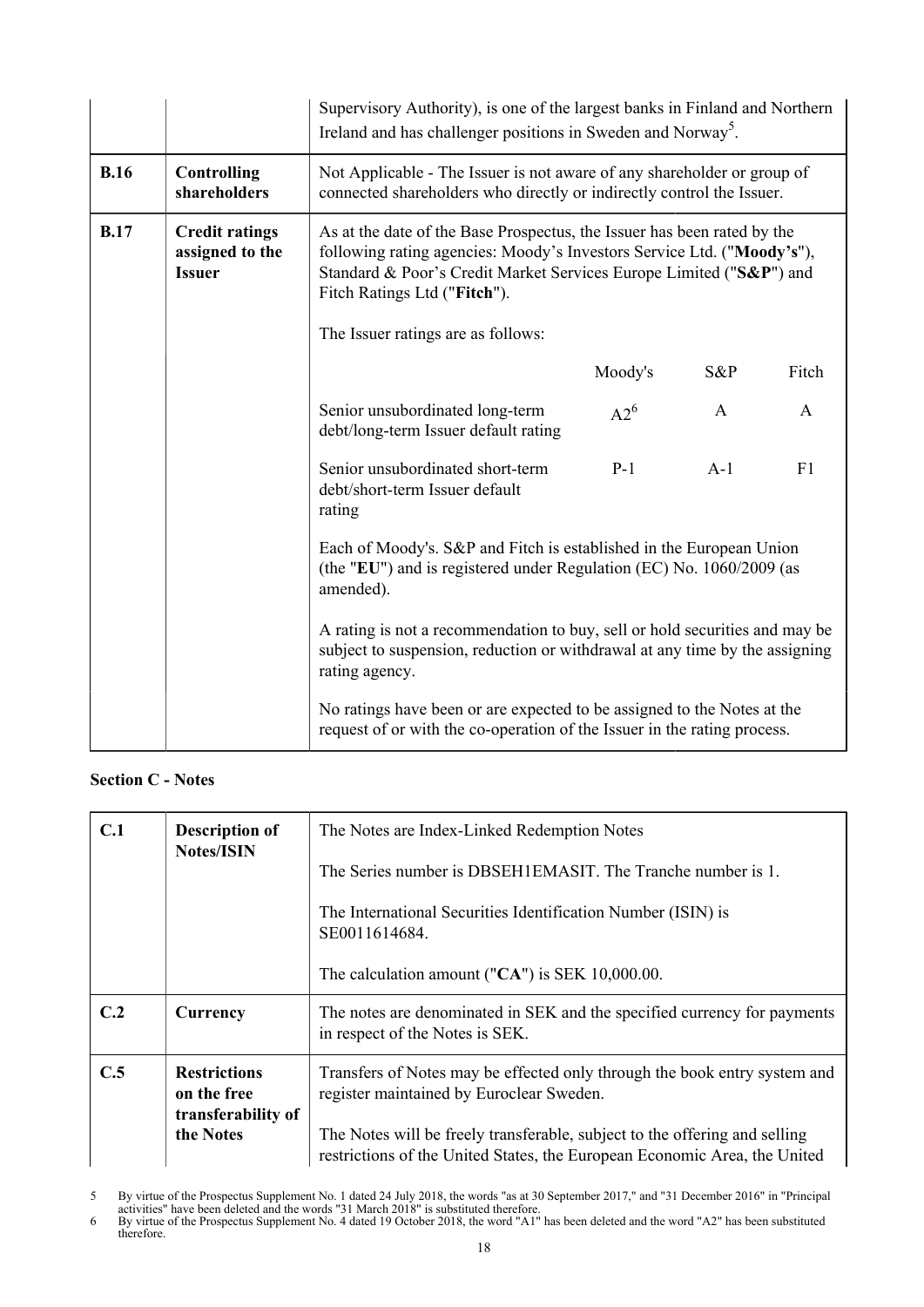|     |                                                                                                       | Kingdom, Denmark, Finland, Germany, Norway and Sweden and the laws<br>of any jurisdiction in which the Notes are offered or sold.                                                                                                                                                                                                                                                                                                                                                                                                                                                                                                                                                                                                                                                                                                                                                                                                                                                                          |
|-----|-------------------------------------------------------------------------------------------------------|------------------------------------------------------------------------------------------------------------------------------------------------------------------------------------------------------------------------------------------------------------------------------------------------------------------------------------------------------------------------------------------------------------------------------------------------------------------------------------------------------------------------------------------------------------------------------------------------------------------------------------------------------------------------------------------------------------------------------------------------------------------------------------------------------------------------------------------------------------------------------------------------------------------------------------------------------------------------------------------------------------|
| C.8 | <b>Rights attached</b><br>to the Notes,<br>including<br>ranking and<br>limitations on<br>those rights | The Notes have terms and conditions relating to, among other matters:<br><b>Ranking</b><br>The Notes will constitute direct, unconditional, unsubordinated and<br>unsecured obligations of the Issuer and will rank pari passu without<br>any preference among themselves and at least pari passu with all other<br>ordinary, non-preferred, unsubordinated and unsecured obligations of the<br>Issuer, present and future save for certain mandatory exceptions provided<br>by law.                                                                                                                                                                                                                                                                                                                                                                                                                                                                                                                       |
|     |                                                                                                       | <b>Taxation</b><br>The Issuer shall not be liable for or otherwise obliged to pay any tax,<br>duty, withholding or other payment which may arise as a result of the<br>ownership, transfer, presentation and surrender for payment of any Note<br>and all payments made by the Issuer shall be made subject to any tax, duty,<br>withholding or other payment which may be required to be made, paid,<br>withheld or deducted.                                                                                                                                                                                                                                                                                                                                                                                                                                                                                                                                                                             |
|     |                                                                                                       | <b>Negative pledge and cross default</b><br>The terms of the Notes will not have the benefit of a negative pledge or a<br>cross-default.                                                                                                                                                                                                                                                                                                                                                                                                                                                                                                                                                                                                                                                                                                                                                                                                                                                                   |
|     |                                                                                                       | <b>Events of default</b><br>The terms of the Notes will contain, amongst others, the following events<br>of default: (i) default in payment of any principal or interest due in respect<br>of the Notes, continuing for a period of 5 days after the date on which<br>notice has been given to the Issuer; (ii) default in the performance or<br>observance of any other obligation of the Issuer under the Notes and such<br>default remains unremedied for 30 days after notice requiring remedy has<br>been given to the Issuer; (iii) a legal process is levied or enforced or sued<br>out upon or against any part of the assets of the Issuer which is material in<br>its effect upon the operation of the Issuer and is not discharged or stayed<br>within 60 days of having been so levied, enforced or sued out, (iv) events<br>relating to the bankruptcy of the Issuer; and (v) the Danish Financial<br>Supervisory Authority files a petition for the suspension of payments of the<br>Issuer. |
|     |                                                                                                       | <b>Meetings</b><br>The terms of the Notes will contain provisions for calling meetings of<br>holders to consider matters affecting their interests generally. These<br>provisions permit defined majorities to bind all holders, including holders<br>who did not attend and vote at the relevant meeting and holders who voted<br>in a manner contrary to the majority.                                                                                                                                                                                                                                                                                                                                                                                                                                                                                                                                                                                                                                   |
|     |                                                                                                       | <b>Governing Law</b><br>English law, except that the resgistration of the Notes in Euroclear Sweden<br>AB shall be governed by Swedish law.                                                                                                                                                                                                                                                                                                                                                                                                                                                                                                                                                                                                                                                                                                                                                                                                                                                                |
| C.9 | Interest,<br><b>Redemption and</b><br>Representation                                                  | The Notes do not bear or pay any interest.                                                                                                                                                                                                                                                                                                                                                                                                                                                                                                                                                                                                                                                                                                                                                                                                                                                                                                                                                                 |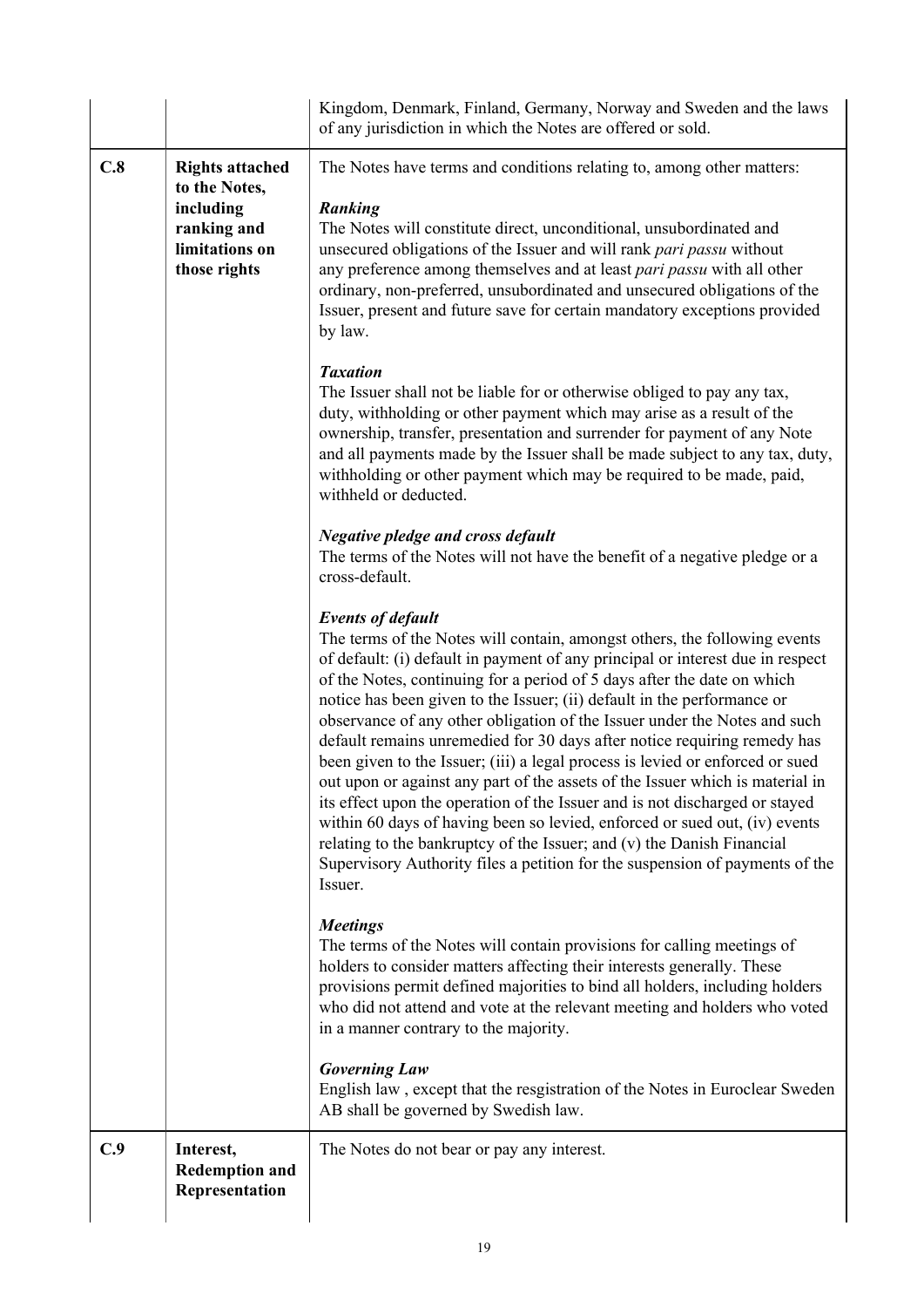|      | The nominal<br>interest rate<br>The date from<br>which interest<br>becomes payable<br>and the due<br>dates for interest<br>Where the rate<br>is not fixed,<br>description of<br>the underlying<br>on which it is<br>based. |                                                                                                                                                                                                                                                                                                                                                                                                                                                                                                                                                                                                                                                                                                                                                                                                                                                                                                             |
|------|----------------------------------------------------------------------------------------------------------------------------------------------------------------------------------------------------------------------------|-------------------------------------------------------------------------------------------------------------------------------------------------------------------------------------------------------------------------------------------------------------------------------------------------------------------------------------------------------------------------------------------------------------------------------------------------------------------------------------------------------------------------------------------------------------------------------------------------------------------------------------------------------------------------------------------------------------------------------------------------------------------------------------------------------------------------------------------------------------------------------------------------------------|
| C.11 | <b>Admission to</b><br>trading                                                                                                                                                                                             | Application has been made for the Notes to be admitted to trading on the<br>regulated market of Nasdaq Stockholm AB with effect from on or about the<br>Issue Date.                                                                                                                                                                                                                                                                                                                                                                                                                                                                                                                                                                                                                                                                                                                                         |
| C.15 | <b>Description of</b><br>how the value of<br>the investment<br>is affected by<br>the value of the<br>underlyings<br>instrument(s)                                                                                          | The principal amount payable at maturity will be subject to a minimum<br>redemption amount of 100% of the calculation amount.<br>See also Element C.18 below.                                                                                                                                                                                                                                                                                                                                                                                                                                                                                                                                                                                                                                                                                                                                               |
| C.16 | <b>Maturity</b><br>date and final<br>reference date                                                                                                                                                                        | The maturity date is 26 March 2024. The final reference date is the final<br>valuation date specified in Element C.18 below.                                                                                                                                                                                                                                                                                                                                                                                                                                                                                                                                                                                                                                                                                                                                                                                |
| C.17 | <b>Settlement</b><br>procedure<br>of derivative<br>securities                                                                                                                                                              | The Notes are cash settled Notes.                                                                                                                                                                                                                                                                                                                                                                                                                                                                                                                                                                                                                                                                                                                                                                                                                                                                           |
| C.18 | Exercise price/<br>final reference<br>price                                                                                                                                                                                | The interest amounts (if any) and the redemption amount due at maturity<br>are as follows:<br><b>Interest</b><br>The Notes do not bear interest.<br><b>Early Redemption</b><br>See "Taxation" and "Events of Default" in Element C.8 above and<br>"Disrupted Days, Market Disruption Events and Adjustments" below for<br>information on early redemption in relation to the Notes.<br>In addition, if the Issuer determines that performance of its obligations<br>under the Notes or that any arrangements made to hedge its obligations<br>under the Notes has or will become illegal in whole or in part as a result of<br>compliance with any applicable present or future law (an "illegality"), the<br>Issuer may redeem the Notes early and, if and to the extent permitted by<br>applicable law, will pay an amount equal to the early redemption amount in<br>respect of each calculation amount. |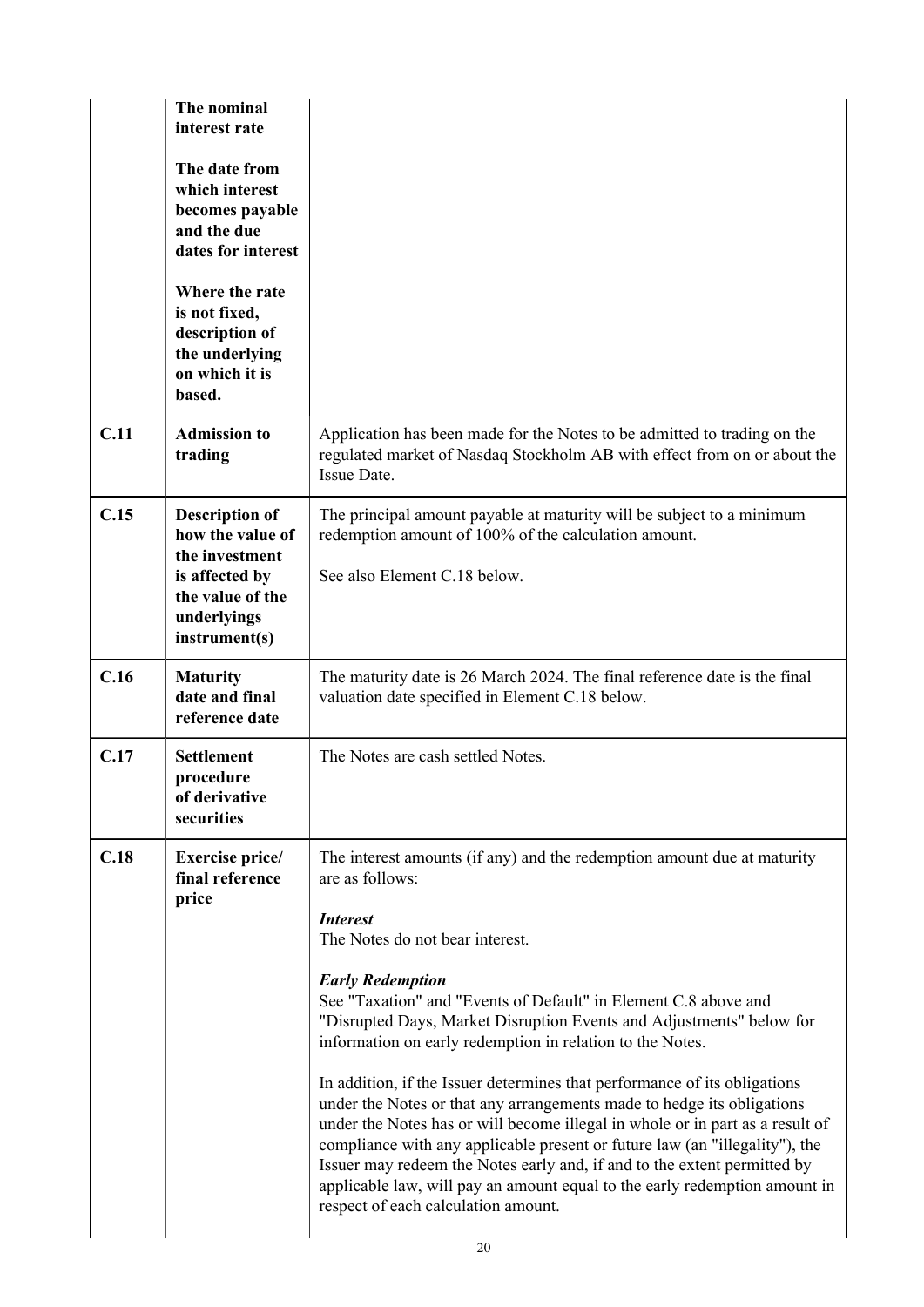In the circumstances specified above, the "**Early Redemption Amount**" payable on any such early redemption of the Notes will be an amount determined by the Calculation Agent which represents the fair market value of each calculation amount of the Notes (which amount shall include amounts in respect of interest) on a day selected by the Issuer (in the case of an early redemption following an illegality, ignoring the relevant illegality), but adjusted (except in the case of an early redemption following an event of default) to account for losses, expenses and costs to the Issuer and/or its affiliates of unwinding any hedging and funding arrangements in respect of the Notes, provided that, for the purposes of determining the fair market value of each calculation amount of the Notes following an event of default, no account shall be taken of the financial condition of the Issuer which shall be presumed to be able to perform fully its obligations in respect of the Notes.

#### *Redemption at maturity*

Unless previously redeemed or purchased and cancelled, the Notes will be redeemed at their Final Redemption Amount on the Maturity Date.

The maturity date is 26 March 2024.

The Reference Item-Linked Redemption Amount shall be the "Call Redemption Amount", determined by reference to the following formula:

 $RPA + Reference Item Amount$ 

For purposes of the above:

"**Reference Item Amount**" means an amount determined by reference to the following formula:

 $CA \times Max[Performance Floor; (PR \times Call Performance)] \times OFX$ 

Where:

"**Call Performance**" means the sum of the weighted Performances for each of the Reference Items MINUS Strike

"**FX Option Conversion**": Not Applicable, OFX = 1.

"**FX Principal Conversion**": Not Applicable, PFX = 1.

"**Performance**" means, in respect of the Reference Item and the specified final averaging dates, the average level of such Reference Item on such specified final averaging dates DIVIDED BY the initial level of such Reference Item on the Initial valuation dates, expressed as a percentage.

"**Relevant Principal Amount**" ("**RPA**") means the CA multiplied by 100% multiplied by PFX.

"**Performance Floor**" = Zero.

"**Participation Rate**" = 132%

"**Strike**" = 100%.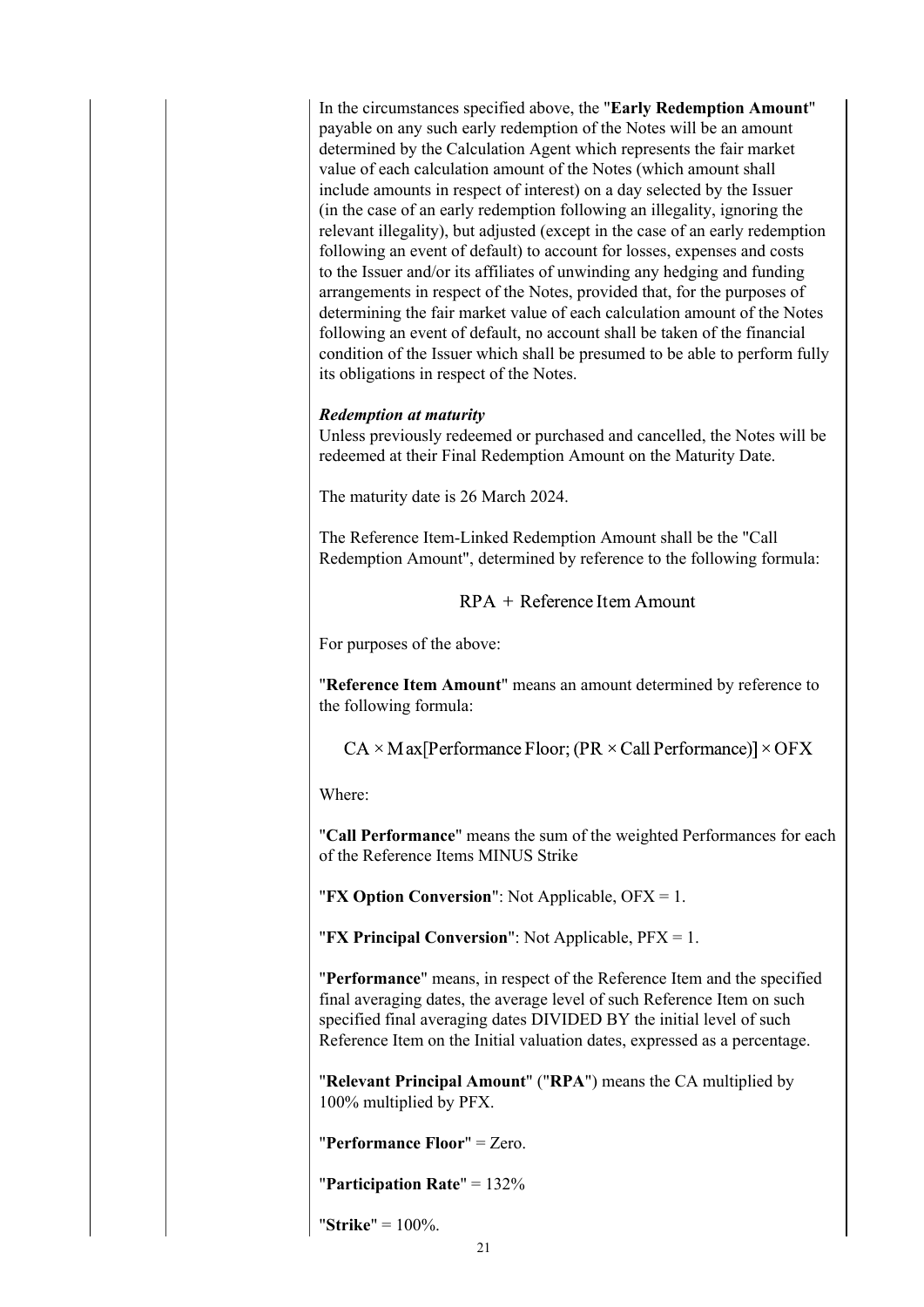|      |                                             | <b><i>Valuation</i></b><br>"Initial valuation date" $= 12$ March 2019<br>"Final averaging dates" = 12 March 2023, 12 April 2023, 12 May 2023,<br>12 June 2023, 12 July 2023, 12 August 2023, 12 September 2023, 12<br>October 2023, 12 November 2023, 12 December 2023, 12 January 2024,<br>12 February 2024 and 12 March 2024<br><b>Disrupted Days, Market Disruption Events and Adjustments</b><br>The terms and conditions of the Notes contain provisions, as applicable,<br>relating to events affecting the Reference Item(s) and market disruption<br>provisions and provisions relating to subsequent corrections of the level of<br>the Reference Item(s) and details of the consequences of such events. Such<br>provisions may permit the Issuer to either require the calculation agent to<br>determine what adjustments should be made following the occurrence of |                       |                     |        |
|------|---------------------------------------------|---------------------------------------------------------------------------------------------------------------------------------------------------------------------------------------------------------------------------------------------------------------------------------------------------------------------------------------------------------------------------------------------------------------------------------------------------------------------------------------------------------------------------------------------------------------------------------------------------------------------------------------------------------------------------------------------------------------------------------------------------------------------------------------------------------------------------------------------------------------------------------|-----------------------|---------------------|--------|
|      |                                             | the relevant event (which may include deferment of any required valuation<br>or payment or the substitution of a substitute reference item) or to cancel<br>the Notes and to pay an amount equal to the early redemption amount as<br>specified above.                                                                                                                                                                                                                                                                                                                                                                                                                                                                                                                                                                                                                          |                       |                     |        |
| C.19 | Exercise price/<br>final reference<br>price | See Element C.18 above.                                                                                                                                                                                                                                                                                                                                                                                                                                                                                                                                                                                                                                                                                                                                                                                                                                                         |                       |                     |        |
| C.20 | Underlying                                  | The Reference Entities are specified under the heading "Description of<br>Reference Items" in the Table below, being the type of Reference Item<br>specified under the heading "Classification" in the Table below.                                                                                                                                                                                                                                                                                                                                                                                                                                                                                                                                                                                                                                                             |                       |                     |        |
|      |                                             | <b>Description of</b><br><b>Reference Items</b>                                                                                                                                                                                                                                                                                                                                                                                                                                                                                                                                                                                                                                                                                                                                                                                                                                 | <b>Classification</b> | Electronic<br>Pages | Weight |
|      |                                             | <b>MSCI</b> Taiwan Index                                                                                                                                                                                                                                                                                                                                                                                                                                                                                                                                                                                                                                                                                                                                                                                                                                                        | <b>Index Security</b> | <b>TAMSCI</b>       | 50%    |
|      |                                             | <b>MSCI</b> Singapore<br>Free Index                                                                                                                                                                                                                                                                                                                                                                                                                                                                                                                                                                                                                                                                                                                                                                                                                                             | <b>Index Security</b> | <b>SIMSCI</b>       | 50%    |
|      |                                             | Information relating to each Reference Entity is available from<br>internationally recognised published or electronically displayed sources<br>such as Bloomberg and any web-site of the Reference Entity and from<br>other internationally recognised published or electronically displayed<br>sources.                                                                                                                                                                                                                                                                                                                                                                                                                                                                                                                                                                        |                       |                     |        |

# **Section D - Risks**

| $\vert$ D.2 | <b>Key risks</b> | In purchasing Notes, investors assume the risk that the Issuer may become    |
|-------------|------------------|------------------------------------------------------------------------------|
|             | specific to the  | insolvent or otherwise be unable to make all payments due in respect of the  |
|             | <b>Issuer</b>    | Notes. There is a wide range of factors which individually or together could |
|             |                  |                                                                              |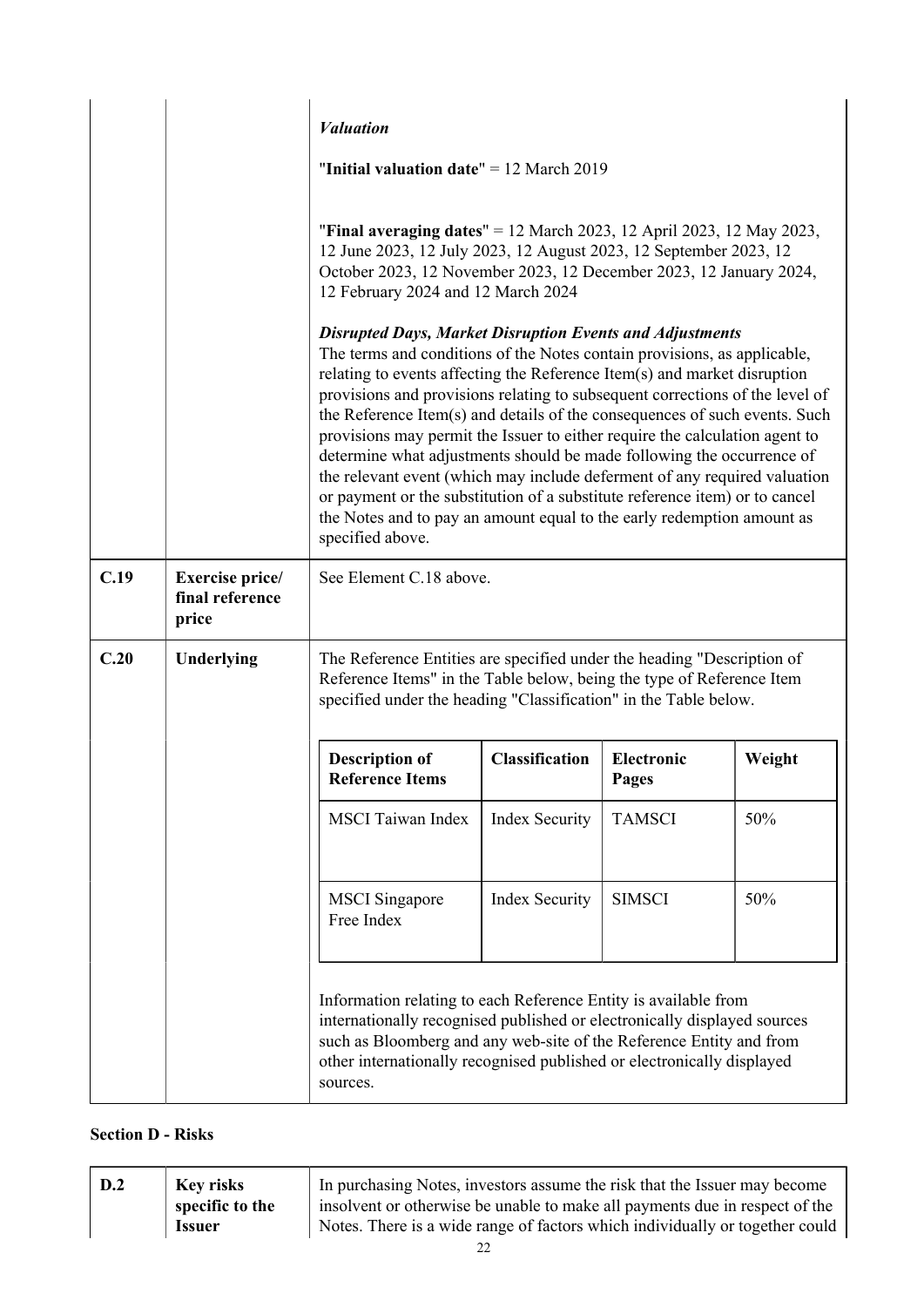|     |                                                                           | result in the Issuer becoming unable to make all payments due in respect<br>of the Notes. It is not possible to identify all such factors or to determine<br>which factors are most likely to occur, as the Issuer may not be aware<br>of all relevant factors and certain factors which it currently deems not to<br>be material may become material as a result of the occurrence of events<br>outside the Issuer's control. The Issuer has identified in the Base Prospectus<br>a number of factors which could materially adversely affect its business<br>and ability to make payments due under the Notes. The factors include:<br>the Group is exposed to a number of risks, the categories of which<br>are credit risk, market risk, liquidity risk, operational risk, litigation<br>and regulatory risk, insurance risk, pension risk and business risk.<br>regulatory changes could materially affect the Issuer's business.<br>the Issuer faces increased capital and liquidity requirements as a<br>$\bullet$<br>result of the Basel III Framework.<br>the implementation of a bank recovery and resolution directive or<br>$\bullet$<br>the taking any action under it could materially affect the value of<br>any Notes.<br>the Group may have to pay additional amounts under deposit<br>guarantee schemes or resolution funds; and<br>the Group may be affected by general economic and geopolitical<br>conditions.                                                                                                                                                                                                                                                                                                                                                                                                                                                                                                                                         |
|-----|---------------------------------------------------------------------------|-----------------------------------------------------------------------------------------------------------------------------------------------------------------------------------------------------------------------------------------------------------------------------------------------------------------------------------------------------------------------------------------------------------------------------------------------------------------------------------------------------------------------------------------------------------------------------------------------------------------------------------------------------------------------------------------------------------------------------------------------------------------------------------------------------------------------------------------------------------------------------------------------------------------------------------------------------------------------------------------------------------------------------------------------------------------------------------------------------------------------------------------------------------------------------------------------------------------------------------------------------------------------------------------------------------------------------------------------------------------------------------------------------------------------------------------------------------------------------------------------------------------------------------------------------------------------------------------------------------------------------------------------------------------------------------------------------------------------------------------------------------------------------------------------------------------------------------------------------------------------------------------------------------------------------------------------------------------------------|
| D.6 | <b>Key information</b><br>on key risks<br>specific to the<br><b>Notes</b> | The Issuer believes that the factors summarised below represent the<br>principal risks inherent in investing in the Notes, but the Issuer may<br>be unable to pay amounts on or in connection with any Notes for other<br>reasons which may not be considered significant risks by the Issuer based<br>on information currently available to it and which it may not currently be<br>able to anticipate.<br>Notes may involve a high degree of risk. There are certain factors which<br>are material for the purpose of assessing the market risks associated with<br>investing in the Notes, which include, without limitation, the following: an<br>active secondary market in respect of the Notes may never be established<br>or may illiquid and this would adversely affect the value at which an<br>investor could sell its Notes, if an investor holds Notes which are not<br>denominated in the investor's home currency, it will be exposed to<br>movements in exchange rates adversely affecting the value of its holding<br>and the imposition of exchange controls could result in an investor not<br>receiving payment on those Notes, the market value of the Notes will<br>be affected by a number of factors independent of the creditworthiness<br>of the Issuer, credit ratings assigned to the Issuer may not reflect all the<br>risks associated with an investment in the Notes, the Notes may not be a<br>suitable investment for all investors, because the VP Systems Notes are<br>dematerialised securities, investors will have to rely on the clearing system<br>procedures for transfer, payment and communication with the Issuer, there<br>is no taxation gross-up in respect of the Notes, taxes and expenses may be<br>payable by holders in connection with the Notes, U.S. Foreign Account<br>Tax Compliance Act withholding may affect payments on the Notes, the<br>Hiring Incentives to Restore Employment Act withholding may affect |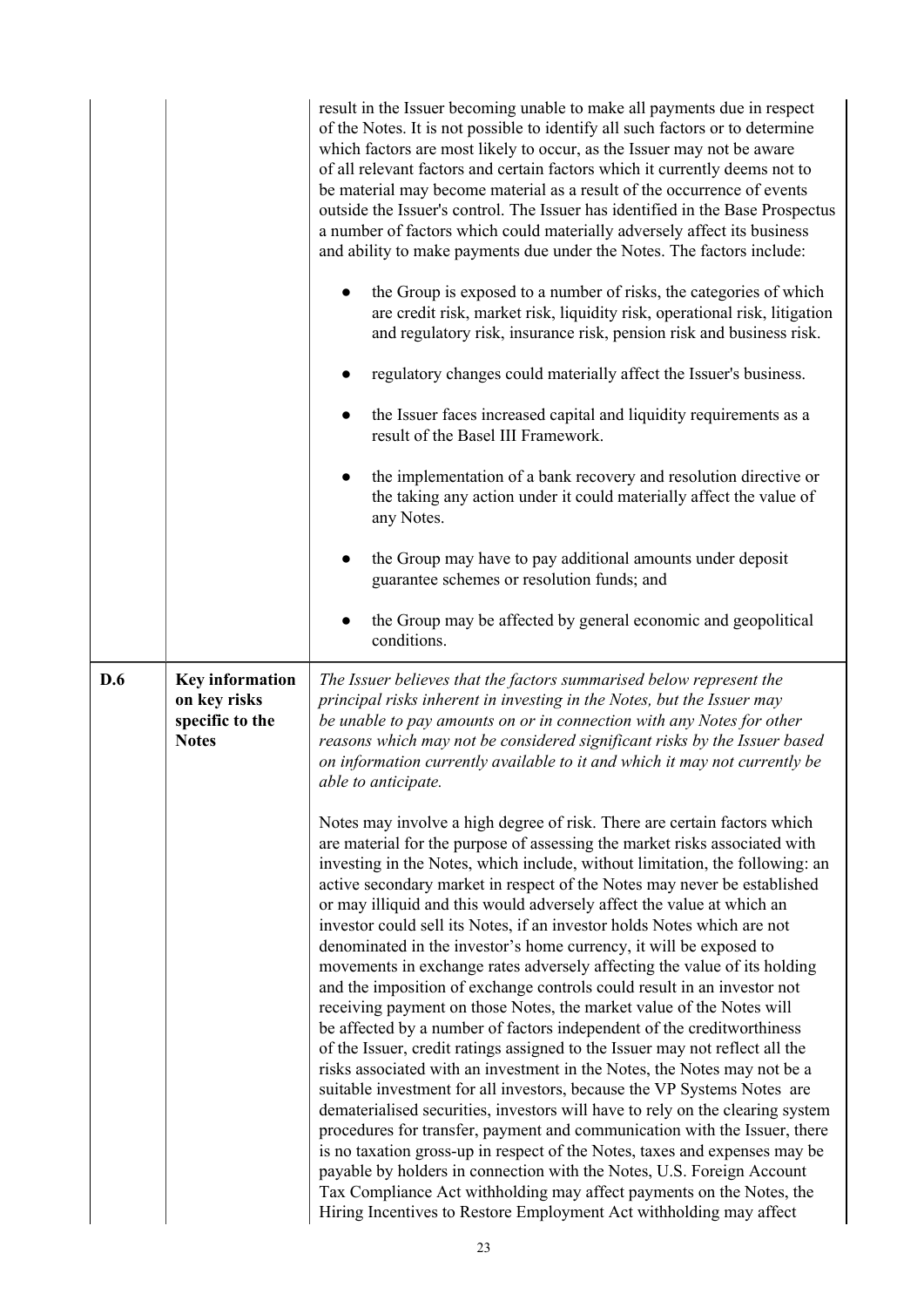| D.6 | <b>Risk Warning</b> | THE AMOUNT PAID ON REDEMPTION OF THE NOTES MAY<br>BE LESS THAN THE PRINCIPAL AMOUNT OF THE NOTES,<br>TOGETHER WITH ANY INTEREST, AND MAY IN CERTAIN<br><b>CIRCUMSTANCES BE ZERO. INVESTORS MAY LOSE THE</b><br>VALUE OF THEIR ENTIRE INVESTMENT, OR PART OF IT, AS<br>THE CASE MAY BE.                                                                                                                                                                                                                                                                                                                                                                                                                                                                                                                                                                                                                                                                                                                                                                                                                                                                                                                                                                                                             |
|-----|---------------------|----------------------------------------------------------------------------------------------------------------------------------------------------------------------------------------------------------------------------------------------------------------------------------------------------------------------------------------------------------------------------------------------------------------------------------------------------------------------------------------------------------------------------------------------------------------------------------------------------------------------------------------------------------------------------------------------------------------------------------------------------------------------------------------------------------------------------------------------------------------------------------------------------------------------------------------------------------------------------------------------------------------------------------------------------------------------------------------------------------------------------------------------------------------------------------------------------------------------------------------------------------------------------------------------------|
|     |                     | The Notes will represent an investment linked to the performance of the<br>Reference Item and prospective investors should note that the return (if<br>any) on their investment in the Notes will depend upon the performance of<br>the Reference Item.                                                                                                                                                                                                                                                                                                                                                                                                                                                                                                                                                                                                                                                                                                                                                                                                                                                                                                                                                                                                                                            |
|     |                     | There are certain additional risks associated with Notes linked to the<br>Reference Item: prospective investors in the Notes should understand the<br>risks of transactions involving the Notes and should reach an investment<br>decision only after careful consideration, with their advisers, of the<br>suitability of the Notes in light of their particular financial circumstances,<br>the information set forth in the Base Prospectus and the information<br>regarding the Notes and the Reference Item to which the value of, or<br>payments in respect of, the Notes relate. Fluctuations in the value and/<br>or volatility of the Reference Item(s) may affect the value of the Notes<br>Investors may risk losing their entire investment. Investors will have no<br>claim against any Reference Item. Hedging arrangements of the Issuer<br>may affect the value of the Notes and there may be conflicts of interest<br>in respect of the Notes. Market disruptions or other adjustment events<br>may occur in respect of the Reference Item which may result in valuations<br>and/or payments being delayed, the Notes may be subject to adjustment<br>(including, without limitation, that the relevant Reference Item may be<br>substituted) or the Notes may be redeemed early. |
|     |                     | In addition, there are certain factors which are material for the purpose of<br>assessing the risks relating to the structure of the Notes, which include,<br>without limitation, the following: if the Issuer's obligations under the Notes<br>become illegal, the Issuer may redeem the Notes and the value of Fixed<br>Rate Notes may be affected by movements in market interest rates and<br>investors in Capped Floating Rate Notes will not benefit from increases<br>in reference rates which would apply to Variable Rate Notes with no cap<br>and Variable Rate Notes may be volatile investments and where a Rate of<br>Interest is determined in conjunction with a multiplier or other leverage<br>factor, the effect of changes will be enhanced and interest is accumulated<br>during the term of the Notes and is only paid on or about the Maturity<br>Date and Notes which are issued at a substantial discount or premium may<br>experience price volatility in response to changes in market interest rates.                                                                                                                                                                                                                                                                   |
|     |                     | payments on the Notes, the proposed financial transactions tax may apply<br>in respect of certain dealings in Notes, reforms to benchmarks could have<br>an effect on the Notes; the Terms and Conditions of the Notes contain<br>provisions which may permit their modification without the consent of all<br>investors, the value of the Notes could be adversely affected by a change<br>in applicable laws or administrative practice, the Issuer has issued covered<br>bonds and if any relevant claims in respect of these covered bonds are not<br>met out of the pool of assets or the proceeds arising from it, any remaining<br>claims will subsequently rank pari passu with the Issuer's obligations under<br>the Notes.                                                                                                                                                                                                                                                                                                                                                                                                                                                                                                                                                               |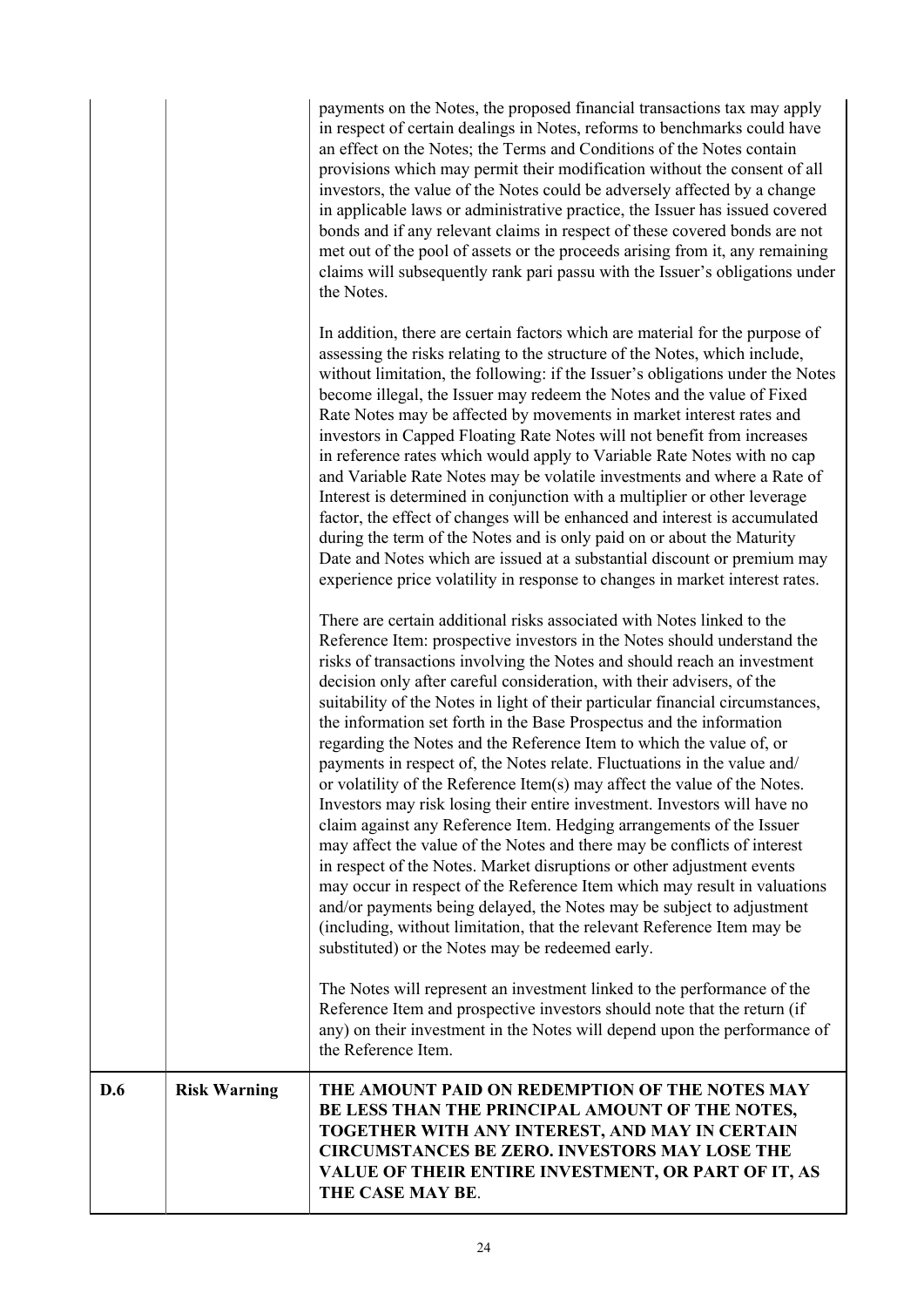| E.2b | <b>Reasons for</b><br>offer and use of<br>proceeds when<br>different from<br>making profit<br>and/or hedging<br>certain risks | The net proceeds from each issue of Notes will be applied by the Issuer to<br>meet part of its general financing requirements.                                                                                                                                                                                                                                                                                                                                                                                                                                                                                                                                                                                                                                                                                                                                                                                                                                                         |
|------|-------------------------------------------------------------------------------------------------------------------------------|----------------------------------------------------------------------------------------------------------------------------------------------------------------------------------------------------------------------------------------------------------------------------------------------------------------------------------------------------------------------------------------------------------------------------------------------------------------------------------------------------------------------------------------------------------------------------------------------------------------------------------------------------------------------------------------------------------------------------------------------------------------------------------------------------------------------------------------------------------------------------------------------------------------------------------------------------------------------------------------|
| E.3  | <b>Terms</b> and<br>conditions of the<br>offer                                                                                | This isse of Notes is being offered in a Non-Exempt Offer in Sweden.<br>The issue price of the Notes is 110 per cent of their principal amount.<br>The Issuer reserves the right to cancel, in the sole and absolute discretion<br>of the Issuer, the Issue of the Notes if (i) the Issuer receives subscriptions<br>for Notes on an Aggregate Principal Amount of less than SEK 10,000,000<br>or (ii) the Issuer does not determine the Participation Rate to the lowest 105<br>per cent.<br>Further, the Issuer has the right to cancel the offer and the subsequent<br>issue of the Notes if in the sole and absolute discretion of the Issue, during<br>the Offer Period, there is a domestic or international material change in<br>interest levels and/or the volatility in the underlying equities, an economic,<br>financial, political or market related material change, which in the sole and<br>absolute discretion of the Issuer makes the offering of Notes inexpedient. |
| E.4  | <b>Interests</b><br>material<br>to the issue/<br>offer, including<br>conflicting<br>interests                                 | Not Applicable - So far as the Issuer is aware, no person involved in the<br>issue of the Notes has an interest material to the offer.<br>Fees up to 1 per cent. per annum (i.e. total up to 5 per cent.) of the<br>Aggregate Principal Amount are included in the Issue Price as a structuring<br>fee to the Issuer.                                                                                                                                                                                                                                                                                                                                                                                                                                                                                                                                                                                                                                                                  |
| E.7  | <b>Expenses</b><br>charged<br>to the investor                                                                                 | Commission of up to 2 per cent. of the Aggregate Principal Amount.<br>Commission is not included in the Issue Price.<br>Fees up to 1 per cent. per annum (i.e. total up to 5 per cent.) of the<br>Aggregate Principal Amount are included in the Issue Price as a structuring<br>fee to the Issuer.                                                                                                                                                                                                                                                                                                                                                                                                                                                                                                                                                                                                                                                                                    |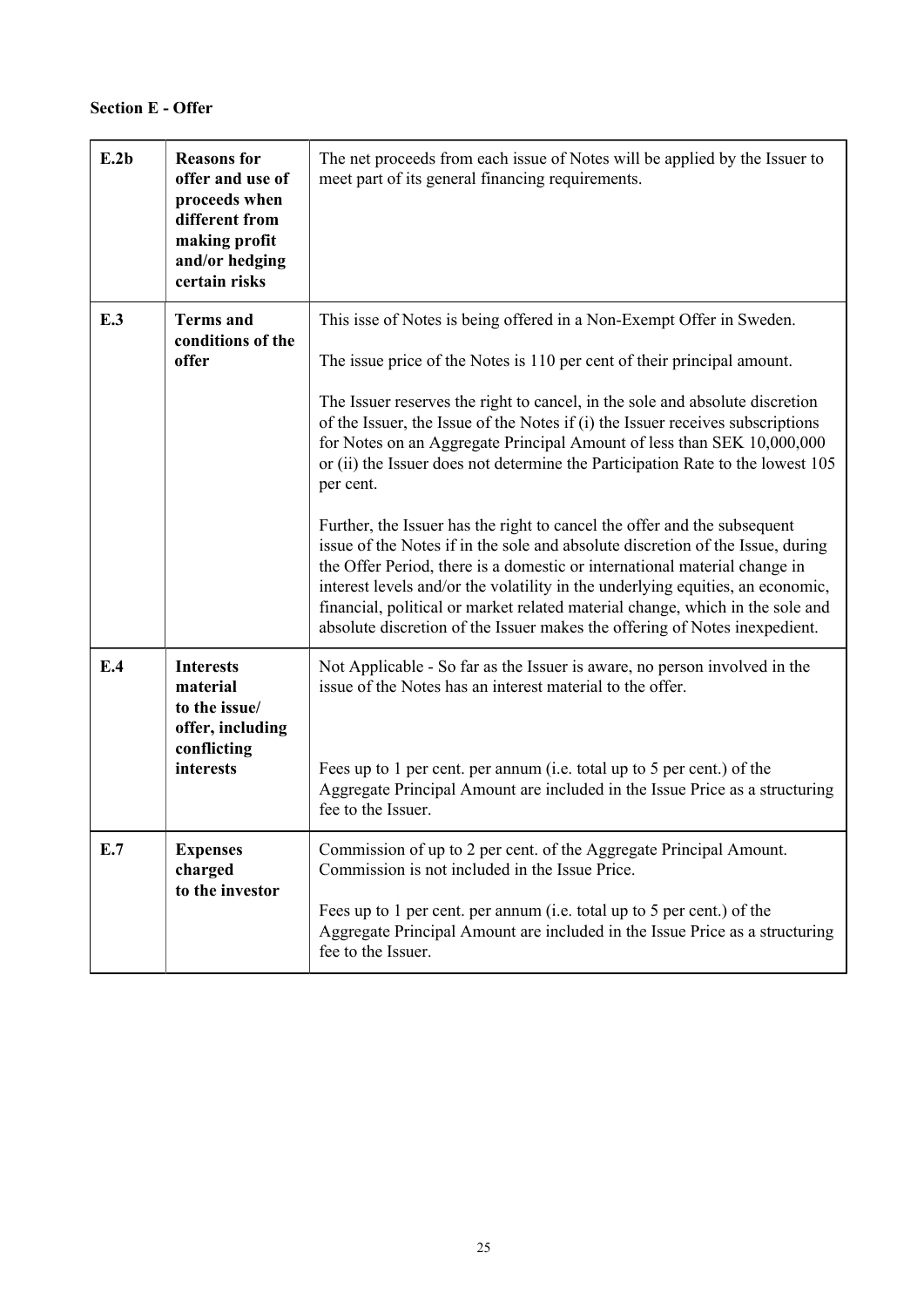## **SAMMANFATTNING**

Sammanfattningar upprättas utifrån informationspunkter kallade "Punkter". Dessa punkter numreras i Avsnitt A till E (A.1 - E.7). Denna Sammanfattning innehåller alla de Punkter som ska ingå i en sammanfattning för Obligationerna och Emittenten. Eftersom vissa Punkter inte behöver behandlas här så kan det finnas luckor i nummerföljden av Punkterna. Även om en viss Punkt ska ingå i Sammanfattningen mot bakgrund av typen av värdepapper och emittent, kan det förhålla sig så att ingen information finns att återge under den Punkten. I dessa fall anges endast en kort beskrivning av Punkten och med en förklaring varför den inte är tillämplig.

## **Avsnitt A - Introduktion och varningar**

| A.1 | Denna sammanfattning ska läsas som en introduktion till Grundprospektet och de<br>tillämpliga Slutliga Villkoren.<br>Varje beslut att investera i några Obligationer ska baseras på Grundprospektet i dess<br>helhet, inklusive varje dokument som införlivas genom hänvisning och de tillämpliga<br>Slutliga Villkoren.<br>Om ett krav avseende information i Grundprospektet och de tillämpliga Slutliga                                                                                                                                                                                                                                                                                                                                                                   |
|-----|------------------------------------------------------------------------------------------------------------------------------------------------------------------------------------------------------------------------------------------------------------------------------------------------------------------------------------------------------------------------------------------------------------------------------------------------------------------------------------------------------------------------------------------------------------------------------------------------------------------------------------------------------------------------------------------------------------------------------------------------------------------------------|
|     | Villkoren framställs i domstol i en Medlemsstat inom det Europeiska Ekonomiska<br>Samarbetsområdet, kan käranden, enligt nationell lagstiftning i den Medlemsstat där<br>kravet framställs, åläggas att bära kostnaden för att översätta Grundprospektet och de<br>tillämpliga Slutliga Villkoren innan den juridiska processen inleds.                                                                                                                                                                                                                                                                                                                                                                                                                                      |
|     | Inget civilrättsligt ansvar kommer att uppkomma för Emittenten i någon sådan<br>Medlemsstat enbart på basis av denna sammanfattning, inklusive varje översättning<br>härav, såvida inte denna är vilseledande, felaktig eller oförenlig när den läses med de<br>övriga delarna av Grundprospektet och de tillämpliga Slutliga Villkoren eller, efter<br>implementeringen av de relevanta bestämmelserna i direktiv 2010/73/EU i den relevanta<br>medlemsstaten, denna inte ger, när denna läses tillsammans med de övriga delarna<br>av Grundprospektet och de tillämpliga Slutliga Villkoren, nyckelinformation (enligt<br>definitionen i artikel 2.1(s) i Prospektdirektivet) för att bistå investerare när dessa<br>överväger huruvida de ska investera i Obligationerna. |
| A.2 | Obligationerna får erbjudas under omständigheter där det inte finns ett undantag från<br>skyldigheten under Prospektdirektivet att offentliggöra ett prospekt (ett "Icke-Undantaget<br>Erbjudande").                                                                                                                                                                                                                                                                                                                                                                                                                                                                                                                                                                         |

## **Avsnitt B - Emittent**

| B.1 | <b>Juridisk</b><br>firma och<br>kommersiellt<br>namn           | Danske Bank A/S ("Emittenten").                                                                                                                                                                                                                                                                                                                        |
|-----|----------------------------------------------------------------|--------------------------------------------------------------------------------------------------------------------------------------------------------------------------------------------------------------------------------------------------------------------------------------------------------------------------------------------------------|
| B.2 | Säte/Juridisk<br>form/<br>Lagstiftning/<br><b>Jurisdiktion</b> | Emittenten bildades i Danmark och inkorporerades den 5 oktober 1871.<br>Emittenten är en kommersiell bank med begränsat ägaransvar och bedriver<br>verksamhet under den danska lagstiftningen om finansiell verksamhet<br>Emittenten är registrerad hos det danska bolagsverket (Erhvervsstyrelsen)<br>och det danska registreringsnumret är 61126228. |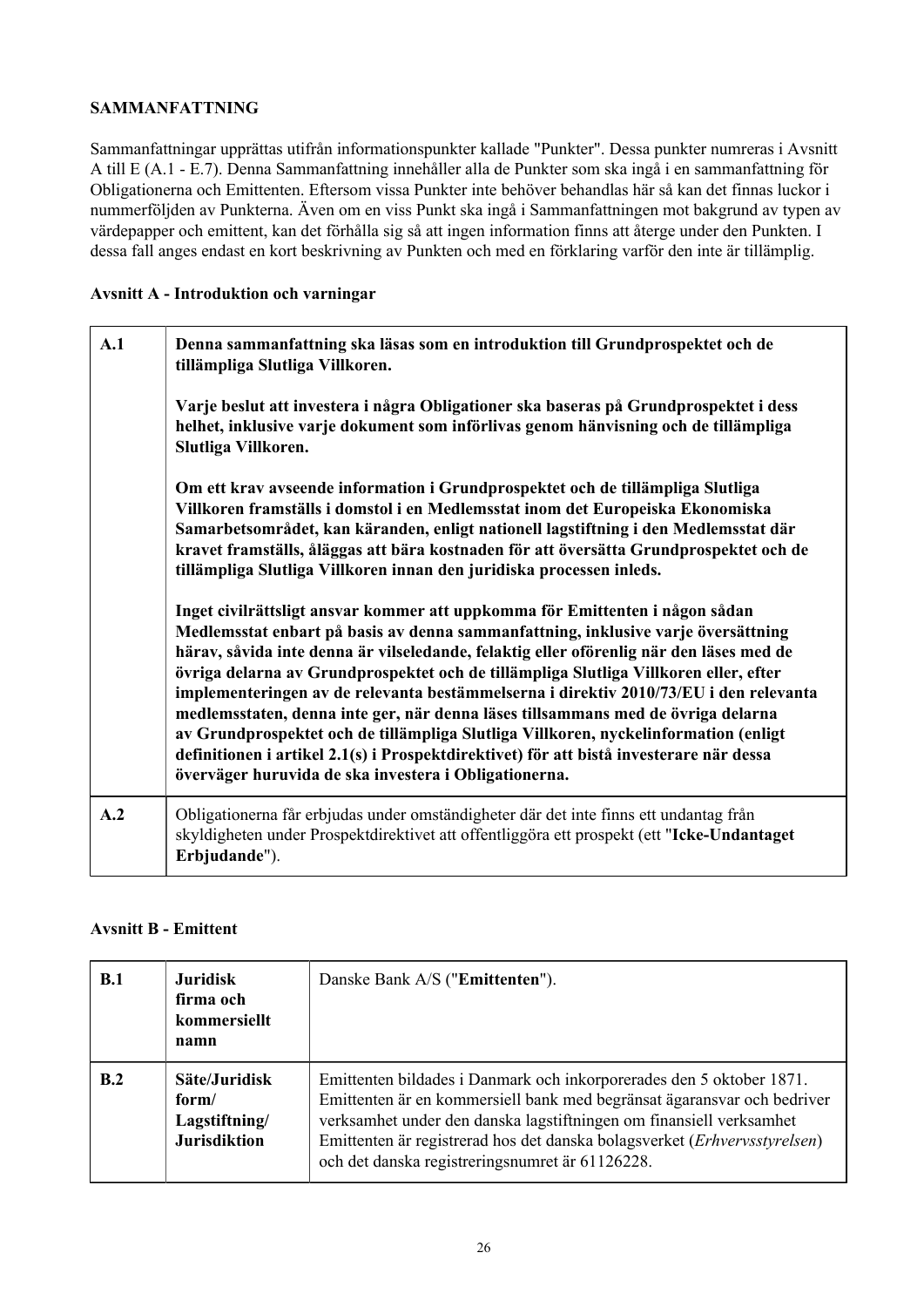| B.4b        | Kända trender<br>som påverkar<br>emittenten och<br>den brancsh där<br>emittenten är<br>verksam                                                                | Inte tillämpligt - Det finns inte nåra kända trender, osäkerheter, taganden<br>eller händelser som med rimlig sannoliket kommer att ha en väsentlig<br>inverkan på Emittentens utsikter för det innervarande räkenskapsåret. |                                                                                                                                 |                                           |                                                         |
|-------------|---------------------------------------------------------------------------------------------------------------------------------------------------------------|------------------------------------------------------------------------------------------------------------------------------------------------------------------------------------------------------------------------------|---------------------------------------------------------------------------------------------------------------------------------|-------------------------------------------|---------------------------------------------------------|
| B.5         | <b>Beskrivning af</b>                                                                                                                                         |                                                                                                                                                                                                                              | Emittenten är moderbolat i Danske Bank-koncernen ("Koncernen").                                                                 |                                           |                                                         |
|             | Koncernen                                                                                                                                                     |                                                                                                                                                                                                                              | Emittenten är en nordisk universal bank med bryggor til resten av världen.                                                      |                                           |                                                         |
| B.9         | <b>Resultatprognos</b><br>eller förväntat<br>resultat                                                                                                         | Inte tillämpligt - Ingen resultatprognos eller uppgift om förväntat resultat<br>lämnas i dette Grundprospekt.                                                                                                                |                                                                                                                                 |                                           |                                                         |
| B.10        | Anmärkningar<br><i>i</i> revisions-<br>berättelsen                                                                                                            |                                                                                                                                                                                                                              | Inte tillämpligt – Inga anmärkningar finns i de revisionsberättelser som<br>införlivats genom hänvisning i detta Grundprospekt. |                                           |                                                         |
| <b>B.12</b> |                                                                                                                                                               | <b>Utvald historisk finansiell information</b>                                                                                                                                                                               |                                                                                                                                 |                                           |                                                         |
|             | (DKK miljoner)                                                                                                                                                |                                                                                                                                                                                                                              | Tolv månader med slut 31<br>december 2017                                                                                       | Toly månader med slut 31<br>december 2016 |                                                         |
|             | <b>Danske Bank Group</b>                                                                                                                                      |                                                                                                                                                                                                                              |                                                                                                                                 |                                           |                                                         |
|             | <b>Income statement</b><br>Totala intäkter<br>Verksamhetskostnader<br>Reserveringar för kreditförluster                                                       |                                                                                                                                                                                                                              | 48 149<br>22 7 22<br>(873)                                                                                                      |                                           | 47959<br>22 642<br>(3)                                  |
|             | Vinst före skatt,<br>kärnverksamhet                                                                                                                           |                                                                                                                                                                                                                              | 26 300                                                                                                                          |                                           | 25 3 20                                                 |
|             | Visnt före skatt, icke-<br>kärnverksamhet                                                                                                                     |                                                                                                                                                                                                                              | (12)                                                                                                                            |                                           | 37                                                      |
|             | Vinst före skatt                                                                                                                                              |                                                                                                                                                                                                                              | 26 288                                                                                                                          |                                           | 25 357                                                  |
|             | <b>Skatt</b><br>Nettovinst för året                                                                                                                           |                                                                                                                                                                                                                              | 5 3 8 8<br>20 900                                                                                                               |                                           | 5 5 0 0<br>19858                                        |
|             | Balansräkning<br>Utlåning och förskott<br>Tillgångar i handelsportföljen<br>Tillgångar inom icke-<br>kärnverksamhet<br>Övriga tillgångar<br>Totala tillgångar |                                                                                                                                                                                                                              | 1 723 025<br>449 292<br>4886<br>1 362 325<br>3 539 528                                                                          |                                           | 1689 155<br>509 678<br>19 039<br>1 265 799<br>3 483 670 |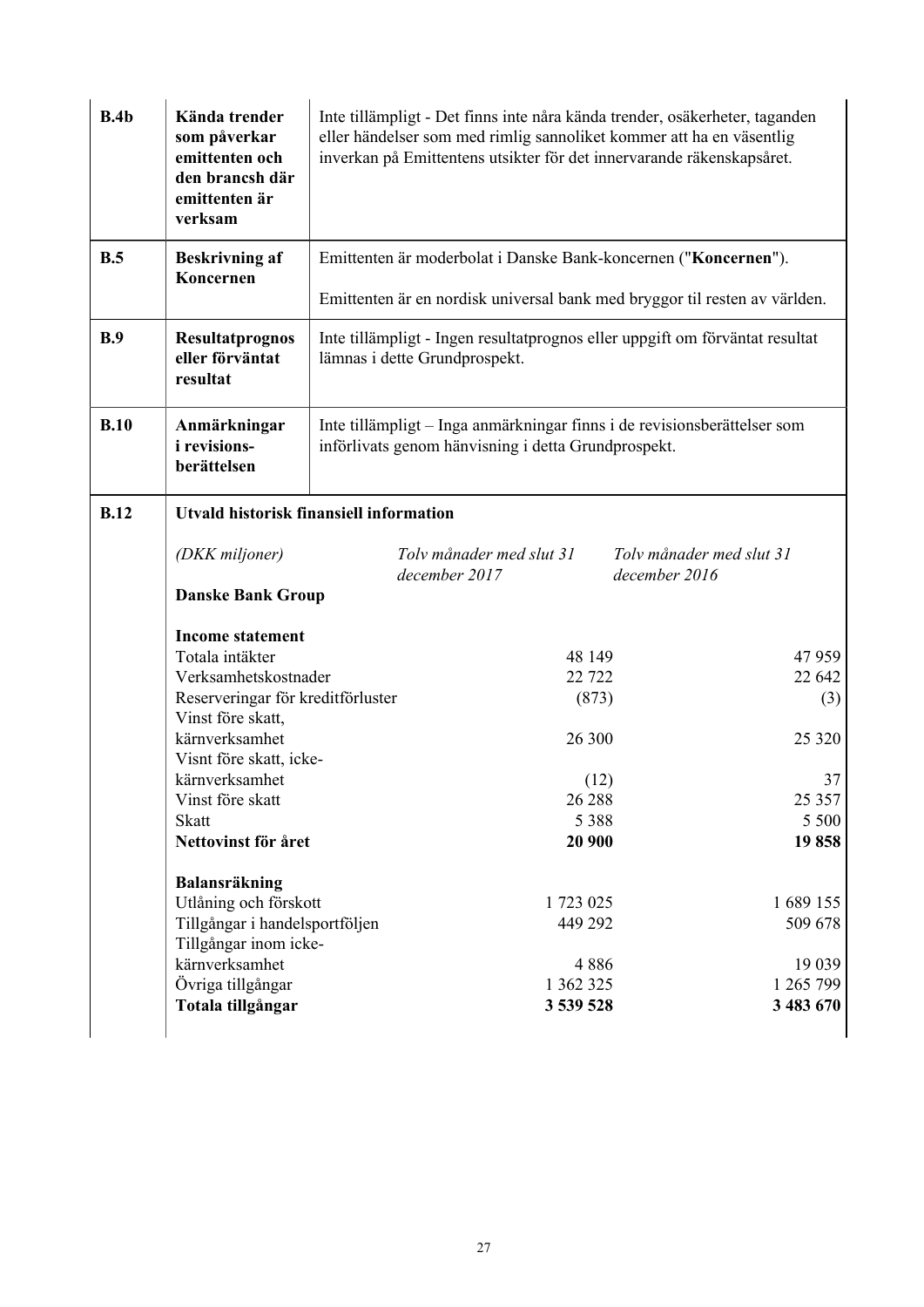| Insättningar                                     |                   | 911852                                                                      | 859 435       |
|--------------------------------------------------|-------------------|-----------------------------------------------------------------------------|---------------|
| Obligationer emitterade av<br>Realkredit Danmark |                   |                                                                             |               |
|                                                  |                   | 758 375                                                                     | 726 732       |
| Förpliktelser inom                               |                   |                                                                             |               |
| handelsportföljen                                |                   | 400 596                                                                     | 478 301       |
| Förpliktelser inom icke-<br>kärnverksamhet       |                   |                                                                             |               |
|                                                  |                   | 3 0 9 4                                                                     | 2816          |
| Övriga förpliktelser                             |                   | 1 297 355                                                                   | 1 249 771     |
| Totala förpliktelser                             |                   | 3 371 272                                                                   | 3 3 1 7 0 5 5 |
| Ytterligare tier 1 etc                           |                   | 14 3 39                                                                     | 14 3 43       |
| <b>Aktiekapital</b>                              |                   | 153 917                                                                     | 152 272       |
|                                                  |                   | Första nio månaderna med slutFörsta nio månaderna med slut                  |               |
| (DKK miljoner)                                   | 30 september 2018 | 30 september 2017                                                           |               |
| Resultaträkning                                  |                   |                                                                             |               |
| Totala intäkter                                  |                   | 33 4 34                                                                     | 35 930        |
| Verkshamhetskostnader                            |                   | 18767                                                                       | 16 965        |
| Reserveringar för kreditförluster                |                   | (607)                                                                       | (632)         |
| Vinst före skatt,                                |                   |                                                                             |               |
| kärnverksamhet                                   |                   | 15 274                                                                      | 19 5 97       |
| Vinst före skatt, icke-                          |                   |                                                                             |               |
| kärnverksamhet                                   |                   | $\overline{4}$                                                              | (39)          |
| Vinst före skatt                                 |                   | 15 278                                                                      | 19 5 5 8      |
| <b>Skatt</b>                                     |                   | 3 6 9 2                                                                     | 4 3 0 7       |
| Nettovinst för perioden                          |                   | 11 586                                                                      | 15 25 1       |
| Balansräkning                                    |                   |                                                                             |               |
| Utlåning och förskott                            |                   | 1757856                                                                     | 1726397       |
| Tillgångar i handelsportföljen                   |                   | 443 758                                                                     | 467 607       |
| Tillgångar inom icke-                            |                   |                                                                             |               |
| kärnverkshamhet                                  |                   | 15 4 24                                                                     | 17 200        |
| Övriga tillgångar                                |                   | 1 455 978                                                                   | 1 336 581     |
| Totala tillgångar                                |                   | 3 673 028                                                                   | 3 547 785     |
| Insättningar                                     |                   | 908 887                                                                     | 932 352       |
| Obligationer emitterade av                       |                   |                                                                             |               |
| Realkredit Danmark                               |                   | 739 336                                                                     | 749 414       |
| Förpliktelser inom                               |                   |                                                                             |               |
|                                                  |                   |                                                                             |               |
| handelsportföljen                                |                   | 401 698                                                                     | 408 537       |
| Förpliktelser inom icke-                         |                   |                                                                             |               |
| kärnverksamhet                                   |                   | 5 2 8 2                                                                     | 2693          |
| Övriga förpliktelser                             |                   | 1 458 122                                                                   | 1 298 410     |
| Totala förpliktelser                             |                   | 3 512 325                                                                   | 3 3 8 2 4 0 6 |
| Ytterligare tier 1 etc                           |                   | 14 404                                                                      | 14 4 34       |
| Aktiekapital                                     |                   | 146 299                                                                     | 150 945       |
|                                                  |                   |                                                                             |               |
| <b>Uppgift</b> om                                |                   | Den 19 september 2018 meddelade styrelsen för Emittenten att Emittenten     |               |
| inga väsentliga                                  |                   | kommer att donera 1,5 miljarder danska kronor till en självständig          |               |
| negativa                                         |                   | stiftelse vilken kommer att grundas för att stödja initativ riktade mot att |               |
| förändringar                                     |                   | bekämpa internationella finansiella brott, inklusive pengatvätt, bland      |               |
|                                                  |                   | annat i Danmark och Estland. Donationen kommer att kostnadsföras i          |               |
| <b>Beskrivning</b>                               |                   | det tredje kvartalet 2018. Den 4 oktober 2018 förelade DFSA styrelsen       |               |
| av väsentliga                                    |                   | och verkställande ledningen att omvärdera Emittentens och Koncernens        |               |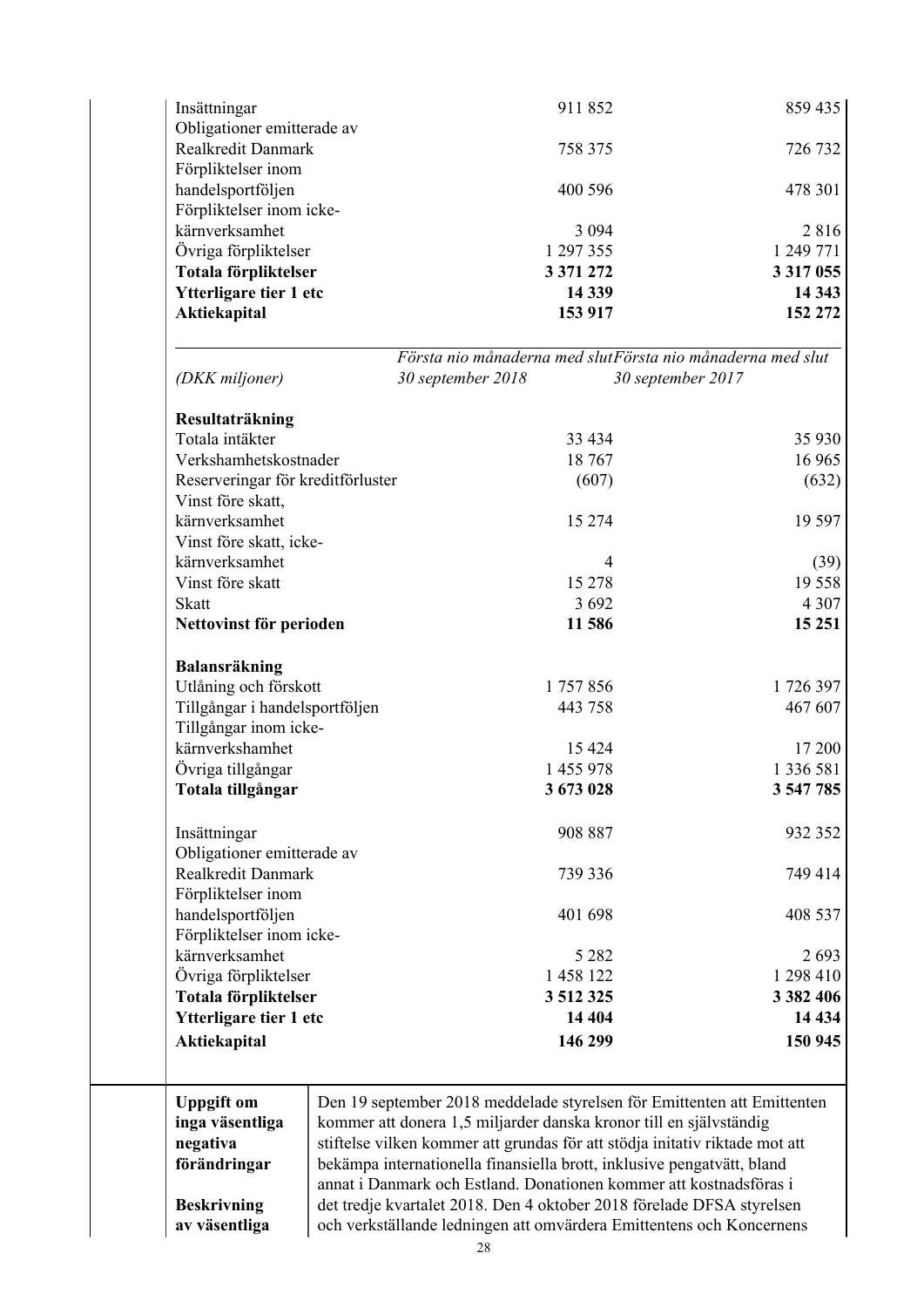| förändringar<br><i>i</i> finansiell<br>situation eller<br>ställning på<br>marknaden | solvensbehov för att tillförsäkra en adekvat intern kapitaltäckning för de<br>ökade compliance och renommériskerna, som uppkommit som ett resultat<br>av den aktuella utvecklingen. DFSA's initiala bedömning är att Pelar II<br>tillägget bör ökas med minst DKK 5 miljarder (utöver det i maj 2018<br>fastställda beloppet), således totalt DKK 10 miljarder eller omkring 1,3<br>procent av REA (riskexponeringsbelopp) vid sluttet av det andre kvartalet<br>$2018^1$ .                                                                                                                                                                                                                                                                                                                                                                                                                                                                                                                                 |
|-------------------------------------------------------------------------------------|-------------------------------------------------------------------------------------------------------------------------------------------------------------------------------------------------------------------------------------------------------------------------------------------------------------------------------------------------------------------------------------------------------------------------------------------------------------------------------------------------------------------------------------------------------------------------------------------------------------------------------------------------------------------------------------------------------------------------------------------------------------------------------------------------------------------------------------------------------------------------------------------------------------------------------------------------------------------------------------------------------------|
|                                                                                     | Den 28 november 2018 meddelade Emittenten att den blivit delgiven<br>misstanke av den danska statsåklagaren för allvarlig ekonomisk och<br>internationell brottslighet ("SØIK") avseende fyra brott mot den danska<br>lagen mot penningtvätt i samband med verksamheten i Emittentens<br>estniska filial under perioden 1 februari 2017 till slutet av januari 2016.<br>SØIK hävdar bland annat att Eittentens estniska filial saknade tillräckliga<br>processer, kontroller och riskhanterringssystem för att på ett effektivt<br>sätt hindre, begränsa och hantera risker hänförliga till penningtvätt och<br>finansiering av terrorism eller tillräckliga kundidentifieringsprocesser<br>(En. know your customer procedures) samt att övervakningen och<br>rapporteringen till tillsynsmyndigheter av misstänkta transaktioner<br>var bristfällig. Delgivningen är resultatet av en undersökning som<br>SØIK inledde under augusti 2018. Emittenten samarbetar med<br>tillsynsmyndigheterna <sup>2</sup> |
|                                                                                     | Med undantag för vad som anges ovan har det inte inträffat<br>(i)<br>någon väsentlig förändring i Emittentens, eller Emittentens<br>och dess dotterföretag tillsammans, finansiella situation eller<br>ställning på marknaden efter den 30 september 2018 <sup>3</sup> , som utgör<br>den sista dagen i den räkenskapsperiod för vilken den senaste<br>räkenskapsrapporten för har framställts.                                                                                                                                                                                                                                                                                                                                                                                                                                                                                                                                                                                                             |
|                                                                                     | Det har inte inträffat någon väsentlig negativ förändring i<br>(ii)<br>Emittentens framtidsutsikter efter den 31 december 2017, som<br>utgör den sista dagen i den räkenskapsperiod för vilken den senaste<br>reviderade räkenskapsrapporten har framställts. <sup>4</sup>                                                                                                                                                                                                                                                                                                                                                                                                                                                                                                                                                                                                                                                                                                                                  |

- 1 Genom Prospekttillägg nummer 3 daterat 9 oktober 2018 har orden "Donationen kommer att kostnadsföras i det tredje kvartalet 2018." i "Uppgift om inga väsentliga negativa förändringar" och "Beskrivning av väsentliga förändringar i finansiell situation eller ställning på marknaden" raderats och orden "Donationen kostnadsfördes under tredje kvartalet 2018. Den 4 oktober 2018 förelade DFSA styrelsen och verkställande ledningen att omvärdera Emittentens och Koncernens solvensbehov för att tillförsäkra en adekvat intern kapitaltäckning för de ökade compliance- och renommériskerna, som uppkommit som ett resultat av den aktuella utvecklingen. DFSA´s initiala bedömning är att Pelar II tillägget bör ökas med minst DKK 5 miljarder (utöver det i maj 2018 fastställda beloppet), således totalt DKK 10 miljarder eller omkring 1,30 procent av REA (riskexponeringsbelopp) vid slutet av det andra kvartalet 2018." har införst istället.
- 2 Genom Prospekttillägg nummer 6 daterat 12 december 2018 har orden "Den 28 november 2019 meddelade Emittenten att den blivit delgiven misstanke av den danska statsåklagaren för allvarlig ekonomisk och internationell brottslighet ("SØIK") avseende fyra brott mot den danska lagen mot penningtvätt i samband med verksamheten i Emittentens estniska filial under perioden 1 februari 2017 till slutet av januari 2016. SØIK hävdar bland annat att Eittentens estniska filial saknade tillräckliga processer, kontroller och riskhanterringssystem för att på ett effektivt sätt hindre, begränsa och hantera risker hänförliga till penningtvätt och finansiering av terrorism eller tillräckliga kundidentifieringsprocesser samt att övervakningen och rapporteringen till tillsynsmyndigheter av misstänkta transaktioner var bristfällig. Delgivningen är resultatet av en undersökning som SØIK inledde under augusti 2018. Emittenten samarbetar med tillsynsmyndigheterna." införts.
- 3 Genom prospekttillägg nummer 5 daterat 9 november 2018 har orden "30 juni 2018" ersatts av orden "30 september 2018 och ändringar har gjorts till avsnittet "Utvald historisk finansiell information" för att återspegla publiceringen av den konsoliderade icke-reviderade finansiella rapporten för de första nio månaderna med slut den 30 september 2018 (den "Finansiella Rapporten – första nio månaderna 2018"). Resutaträkningen för de första nio månaderna och de balansräknignen per den 30 september 2018 är tagna från sidan 4 i den Finansiella Rapporten – första nio månaderna 2018.
- 4 Genom Prospekttillägg nummer 2 daterat 3 oktober 2018 har orden "Det har inte inträffat någon väsentlig förändring i Emittentens, eller Emittentens och dess dotterföretag tillsammans, finansiella situation eller ställning på marknaden efter den 30 juni 2018, som utgör den sista dagen i den räkenskapsperiod för vilken den senaste räkenskapsrapporten för har framställts. Det har inte inträffat någon väsentlig negativ<br>förändring i Emittentens framtidsutsikter efter den 31 december 2017, som utgör de senaste reviderade räkenskapsrapporten har framställts" i "Uppgifter om inga väsentliga negativa förändringar" och "Beskrivning av väsentlig förändringar i finansiell situation eller ställning på marknaden" tagits bort och orden "Den 19 september 2018 meddelade styrelsen för Emittenten att Emittenten kommer att donera 1,5 miljarder danska kronor till en självständig stiftelse vilken kommer att grundas för att stödja initativ riktade mot att bekämpa internationella inansiella brott, inklusive pengatvätt, ibland annat Danmark och Estland. Donationen kommer att kostnadsföras i det tredje kvartalet 2018. (i) Med undantag för vad som anges ovan har det inte inträffat någon väsentlig förändring i Emittentens, eller Emittentens och dess dotterföretag tillsammans, finansiella situation eller ställning på marknaden efter den 30 juni 2018, som utgör den sista dagen i den räkenskapsperiod för vilken den senaste räkenskapsrapporten för har framställts. (ii) Det har inte inträffat någon väsentlig negativ förändring i Emittentens framtidsutsikter efter den 31 december 2017, som utgör den sista dagen i den räkenskapsperiod för vilken den senaste reviderade räkenskapsrapporten har framställts." har införts istället.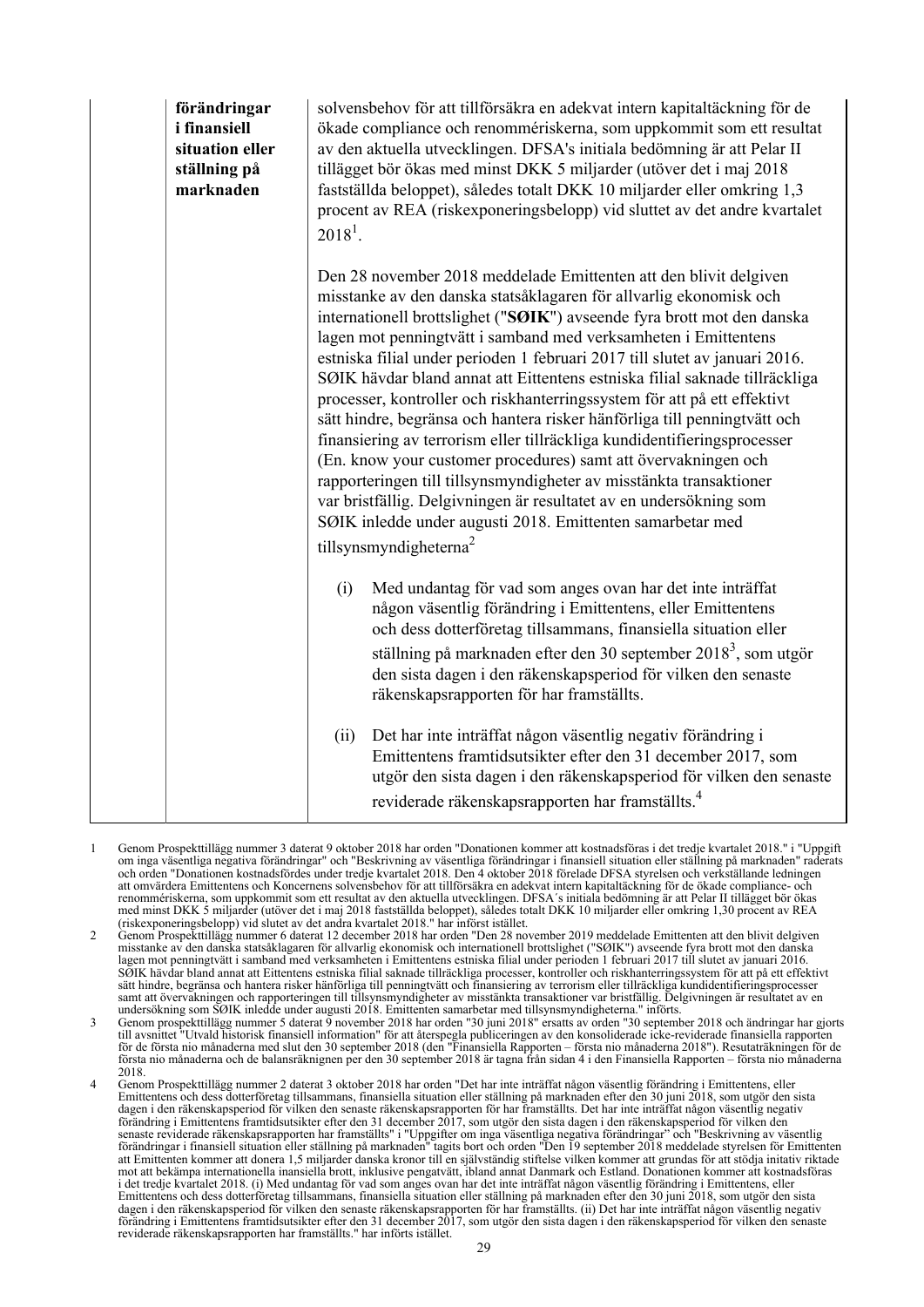| <b>B.13</b> | <b>Nyligen</b><br>inträffade<br>händelser som<br>är väsentliga för<br>att utvärdera<br><b>Emittentens</b><br>solvens | Inte tillämpligt - Det föreligger inte några nyligen inträffade händelser som<br>är väsentliga för att utvärdera Emittentens solvens.                                                                                                                                                                                                                                                                                                                                                                                                                                                                                                    |         |       |                |
|-------------|----------------------------------------------------------------------------------------------------------------------|------------------------------------------------------------------------------------------------------------------------------------------------------------------------------------------------------------------------------------------------------------------------------------------------------------------------------------------------------------------------------------------------------------------------------------------------------------------------------------------------------------------------------------------------------------------------------------------------------------------------------------------|---------|-------|----------------|
| <b>B.14</b> | <b>Beroende</b> av<br>andra företag<br>inom Koncernen                                                                | Se Punkt B.5. Inte tillämpligt - Emittenten är inte beroende av andra<br>företag inom Koncernen.                                                                                                                                                                                                                                                                                                                                                                                                                                                                                                                                         |         |       |                |
| <b>B.15</b> | <b>Huvudsakling</b><br>verkshamhet                                                                                   | Koncernen är den ledande leverantören av finansiella tjänster i Danmark<br>(Källa: danska Finanstilsynet) - och en av de största i Norden - mätt utifrån<br>totala tillgångar per den 31 mars 2018. Koncernen tillhandahåller kunder<br>ett brett utbud av tjänster inom bank, bolån, finansiering, försäkring,<br>pension, fastighetsmäkleri, förmögenhetsförvaltning och handel med<br>ränteprodukter, utländsk valuta och aktier. Emittenten är den största banken<br>i Danmark (Källa: danska Finanstilsynet), är en av de största bankerna i<br>Finland och Nordirland och har utmanarpositioner i Sverige och Norge <sup>5</sup> . |         |       |                |
| <b>B.16</b> | Kontrollerande<br>aktiägere                                                                                          | Inte tillämpligt - Emittenten känner inte till någon aktiägare eller<br>gruppering av samverkande aktieägare som direkt eller indirekt kontrollerar<br>Emittenten.                                                                                                                                                                                                                                                                                                                                                                                                                                                                       |         |       |                |
| <b>B.17</b> | Kreditvärdighet<br>betygtilldelade<br>Emittenten                                                                     | Per dagen för detta Grundprospekt som kompletterat, har Programmet<br>och Emittenten tilldelats kreditvärdighetsbetyg av följande<br>kreditvärderingsinstitut: Moody's Investors Service Ltd. ("Moody's"),<br>Standard & Poor's Credit Market Services Europe Limited ("S&P") och<br>Fitch Ratings Ltd ("Fitch").                                                                                                                                                                                                                                                                                                                        |         |       |                |
|             |                                                                                                                      | Kreditvärdighetsbetygen för Programmet och Emittenten är som följer:                                                                                                                                                                                                                                                                                                                                                                                                                                                                                                                                                                     |         |       |                |
|             |                                                                                                                      |                                                                                                                                                                                                                                                                                                                                                                                                                                                                                                                                                                                                                                          | Moody's | S&P   | Fitch          |
|             |                                                                                                                      | Icke-säkerställd icke-efterställd<br>långfristig skuld/betyg avseende<br>långsiktig emittentrisk                                                                                                                                                                                                                                                                                                                                                                                                                                                                                                                                         | $A2^6$  | A     | A              |
|             |                                                                                                                      | Icke-säkerställd icke-efterställd<br>kortfristig skuld/betyg avseende<br>kortsiktig emittentrisk.                                                                                                                                                                                                                                                                                                                                                                                                                                                                                                                                        | $P-1$   | $A-1$ | F <sub>1</sub> |
|             |                                                                                                                      | Var och en av Moody's, S&P och Fitch är etablerade inom den Europeiska<br>Unionen ("EU") och är registrerade under Förordning (2009/1006/EG) (så<br>som ändrad).                                                                                                                                                                                                                                                                                                                                                                                                                                                                         |         |       |                |
|             |                                                                                                                      | Ett kreditvärdighetsbetyg är inte rekommendation att att köpa, sälja eller<br>inneha värdepapper och kan bli föremål tillfällig indragning, sänkning eller<br>återkallelse närsomhelst av det tilldelande kreditvärderingsinstitutet.                                                                                                                                                                                                                                                                                                                                                                                                    |         |       |                |

<sup>6</sup> Genom Prospekttillägg nummer 4 daterat 19 oktober 2018 har ordet "A1" tagits bort och ordet "A2" har införts i stället.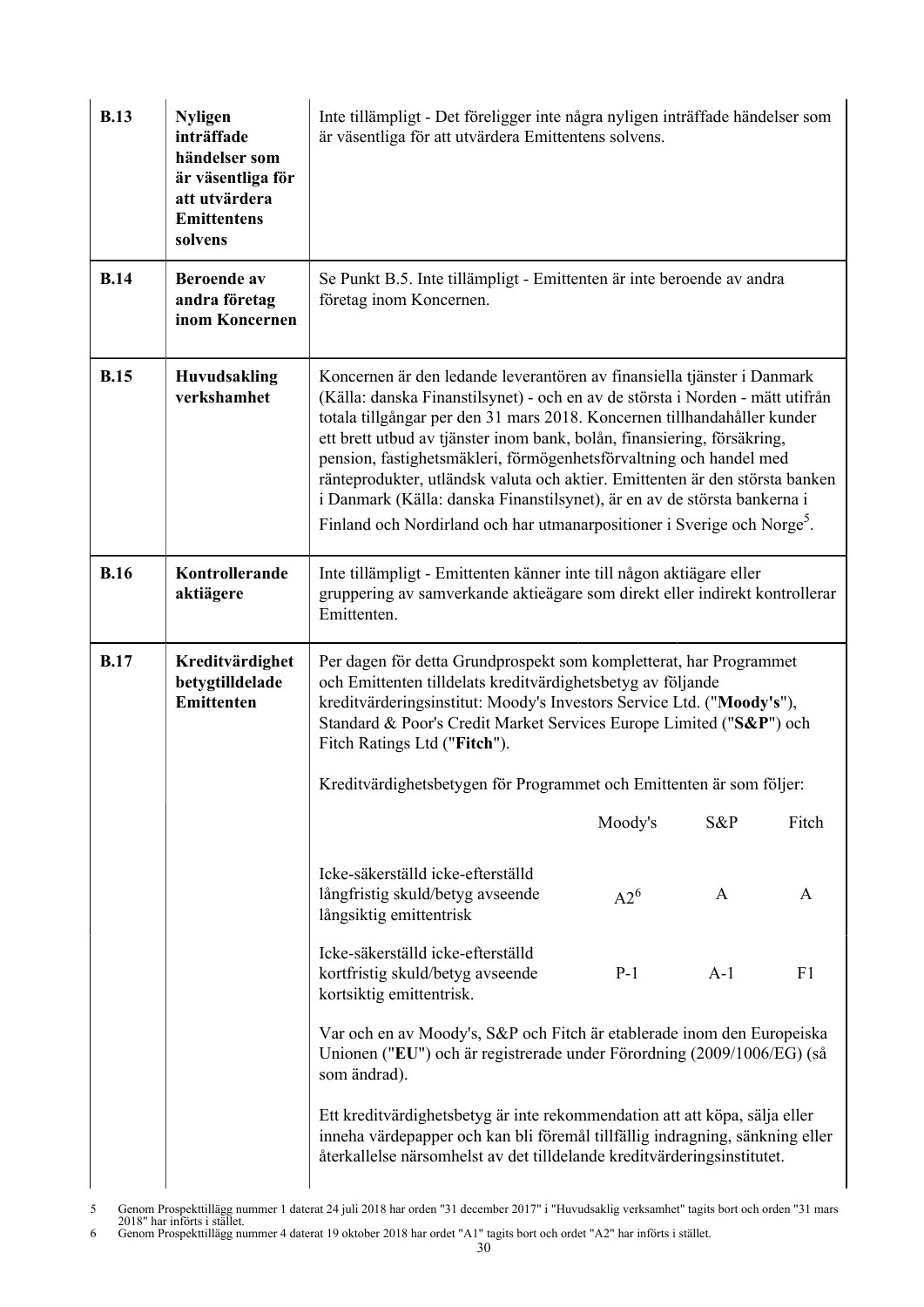| Inga kreditvärdighetsbetyg har tilldelats eller förvantas att bli tilldelade<br>Obligationerna på begäran av eller i samarbete med Emittenten i<br>kreditvärderingsprocessen. |
|-------------------------------------------------------------------------------------------------------------------------------------------------------------------------------|
|                                                                                                                                                                               |

# **Avsnitt C - Obligationer**

| C.1 | <b>Beskrivning av</b><br>Obligationerna/                                               | Obligationerna är Indexrelaterade Inlösenobligationer.                                                                                                                                                                                                                                                                                                                                                                                                                                                                                                   |
|-----|----------------------------------------------------------------------------------------|----------------------------------------------------------------------------------------------------------------------------------------------------------------------------------------------------------------------------------------------------------------------------------------------------------------------------------------------------------------------------------------------------------------------------------------------------------------------------------------------------------------------------------------------------------|
|     | <b>ISIN</b>                                                                            | Serienummer är DBSEH1EMASIT. Tranchenumret är 1.                                                                                                                                                                                                                                                                                                                                                                                                                                                                                                         |
|     |                                                                                        | International Securities Identification Number SE0011614684.                                                                                                                                                                                                                                                                                                                                                                                                                                                                                             |
|     |                                                                                        | Beräkningsbeloppet ("BB") är SEK 10,000.00.                                                                                                                                                                                                                                                                                                                                                                                                                                                                                                              |
| C.2 | Valuta                                                                                 | Obligationerna är denominerade i SEK och den angivna valutan för<br>betalningar avseende obligationerna är SEK.                                                                                                                                                                                                                                                                                                                                                                                                                                          |
| C.5 | <b>Restriktioner</b><br>avseende fri<br>överlåtbarhet                                  | Överlåtelse av Obligationer kan endast effektueras genom<br>kontoföringssystemet och det register som upprätthålls av Euroclear<br>Sweden.                                                                                                                                                                                                                                                                                                                                                                                                               |
|     |                                                                                        | Obligationerna är fritt överlåtbara, med förbehåll för erbjudande- och<br>försäljningsrestriktioner i USA; inom det Europeiska Ekonomiska<br>Samarbetsområdet, Stobritannien, Danmark, Finland och Sverige samt<br>lagar i de jurisdiktioner som Obligationerna erbjuds eller säljs i.                                                                                                                                                                                                                                                                   |
| C.8 | Rättigheter                                                                            | Obligationerna har villkor avseende, bl.a.:                                                                                                                                                                                                                                                                                                                                                                                                                                                                                                              |
|     | förknippade<br>med<br>Obligationerna,<br>inklusive<br>rangordning och<br>begränsningar | Rangordning<br>Obligationerna kommer att utgöra direkta, ovillkorade, icke-efterställda<br>och icke-säkerställda åtaganden för Emittenten och kommer att rankas<br>i likhet sinsemellan och åtminstone jämsides med Emittentens samtliga<br>övriga ordinära, icke-preferens, icke-efterställda och icke-säkerställda<br>förpliktelser, nuvarande och framtida, om inte annat anges i tvingande lag.                                                                                                                                                      |
|     |                                                                                        | <b>Skatt</b><br>Emittenten är inte ansvarig för eller på annat sätt skyldig att betala<br>någon skatt, pålaga, kostnad, avgift eller liknande som kan uppstå på<br>grund av ägarskap, överföring, utnyttjande, avveckling eller utövande av<br>Värdepapper och alla betalningar från Emittenten sker med förbehåll för<br>eventuell skatt, pålaga, källskatt eller annan betalning som ska utföras,<br>betalas, innehållas eller avdras.                                                                                                                 |
|     |                                                                                        | Negativåtagande och uppsägningsgrund avseende andra förpliktelser<br>Villkoren för Obligationerna kommer inte innehålla villkor om<br>negativåtagande och uppsägningsgrund avseende andra förpliktelser.                                                                                                                                                                                                                                                                                                                                                 |
|     |                                                                                        | Uppsägningsgrundande Händelse<br>Villkoren för Obligationerna innehåller, bl.a., följande<br>uppsägningsgrundande händelser: (i) underlåtelse av betalning av något<br>kapitalbelopp eller ränta under Obligationerna och sådan underlåtelse<br>varar under en period om 5 dagar efter den dag på vilket meddelande<br>har lämnats till Emittenten; (ii) Emittentens underlåtelse att uppfylla<br>eller respektera något av sina andra åtaganden under Obligationerna som<br>fortgår under minst 30 dagar efter meddelande om krav på rättelse har<br>31 |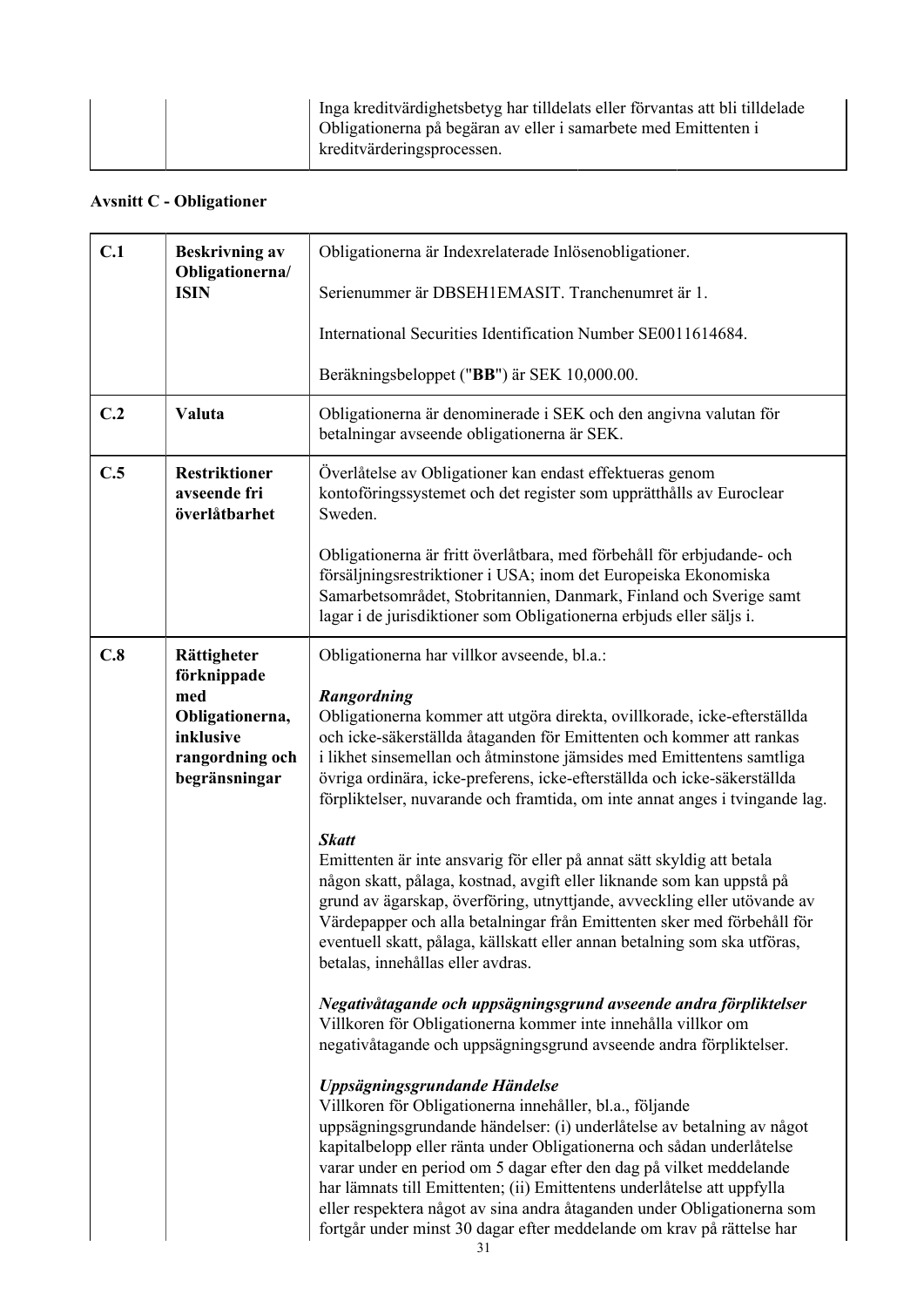|                                                                                | lämnats till Emittenten; (iii) ett juridiskt förfarande avseende beskattning<br>eller verkställande eller stämning avseende eller gällande någon del av<br>Emittentens tillgångar företas som är betydande vad gäller dess effekt<br>på Emittentens verksamhet och som inte avslås eller inhiberas inom 60<br>dagar efter sådant juridiskt förfarande avseende beskattning, verkställande<br>eller stämning, (iv) händelser avseende Emittentens konkurs; och (v) den<br>danska finansinspektionen meddelar beslut om avbrott för betalningar för<br>Emittenten. |
|--------------------------------------------------------------------------------|------------------------------------------------------------------------------------------------------------------------------------------------------------------------------------------------------------------------------------------------------------------------------------------------------------------------------------------------------------------------------------------------------------------------------------------------------------------------------------------------------------------------------------------------------------------|
|                                                                                | <b>Innehavarmöten</b><br>Villkoren för Obligationerna kommer innehålla bestämmelser om kallande<br>till innehavarmöten för att ta ställning till saker som påverkar innehavares<br>intressen generellt. Dessa villkor tillåter vissa definierade majoriteter att<br>binda samtliga innehavare, inklusive innehavare som inte närvarade vid<br>och inte röstade vid det relevanta innehavarmötet samt innehavare som<br>röstade på ett annat sätt än majoriteten.                                                                                                 |
|                                                                                | Tillämpligt rätt<br>Engelsk rätt, med undantag för registrering av Obligationerna i Euroclear<br>Sweden AB som ska vara underkastat svensk rätt.                                                                                                                                                                                                                                                                                                                                                                                                                 |
| C.9<br>Ränta, inlösen<br>och företrädare:                                      | Obligationerna löper inte med ränta.                                                                                                                                                                                                                                                                                                                                                                                                                                                                                                                             |
| Den nominella<br>räntesatsen                                                   |                                                                                                                                                                                                                                                                                                                                                                                                                                                                                                                                                                  |
| Dagen från<br>vilken ränta ska<br>erläggas och<br>förfallodagarna<br>för ränta |                                                                                                                                                                                                                                                                                                                                                                                                                                                                                                                                                                  |
| C.11<br><b>Upptagande till</b><br>handel                                       | Ansökan har gjorts hos Nasdaq Stockholm för Obligationerna att upptas till<br>handel på Nasdaq Stockholm.                                                                                                                                                                                                                                                                                                                                                                                                                                                        |
| C.16<br>Förfallodag<br>och slutlig<br>referensdagen                            | Förfallodagen är 26 mars 2024. Den slutliga referensdagen är den slutliga<br>värderingsdagen angiven i Punkt C.18 nedan.                                                                                                                                                                                                                                                                                                                                                                                                                                         |
| C.17<br>Avvecklings-<br>förfaranden<br>för derivat-<br>värdepapper             | Obligationerna är Obligationer som avvecklas kontant.                                                                                                                                                                                                                                                                                                                                                                                                                                                                                                            |
| C.18<br><b>Avkastning</b><br>på derivat-<br>värdepapper                        | Räntebeloppet (om något) och inlösenbeloppet som förfaller vid<br>förfallodagen, fastställs enligt det följande:<br><b>Ränta</b><br>Obligationerna löper inte med ränta.<br>Förtida inlösen<br>Se "Skatt" och "Uppsägningsgrundande Händelser" i Punkt C.8 ovan och                                                                                                                                                                                                                                                                                              |
|                                                                                | "Avbrottsdagar, Marknadsavbrottshändelser och Justeringar" nedan för<br>information om förtida inlösen av Obligationerna.<br>າາ                                                                                                                                                                                                                                                                                                                                                                                                                                  |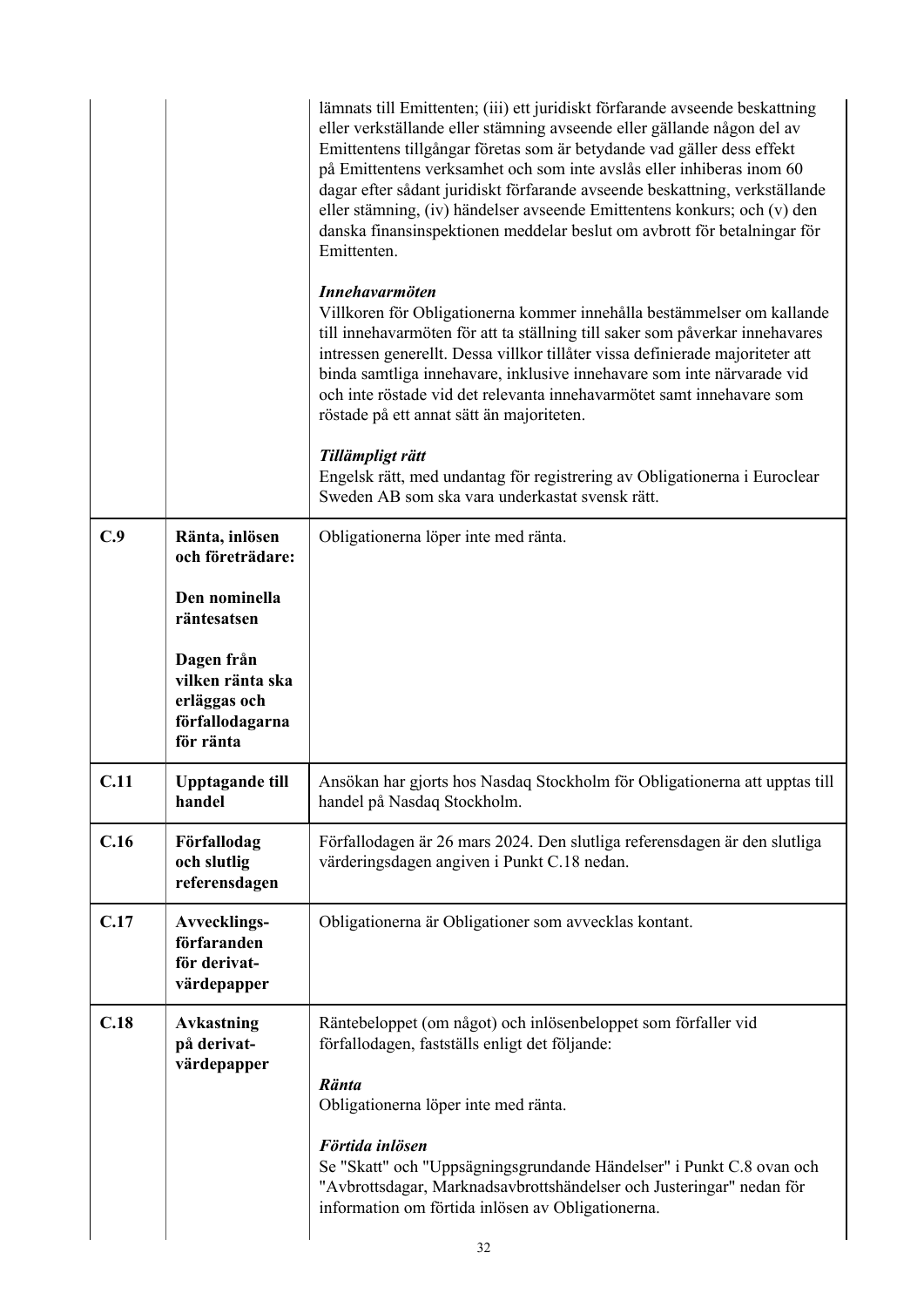Vidare, om Emittenten fastställer att utförandet av dess åtaganden under Obligationerna eller om några arrangemang som förteas för att hedga dess åtaganden under Obligationerna, har blivit eller kommer bli olagligt, helt eller delvis, som en följd av efterlevande av tillämpliga lagar eller framtida lagar en ("**olaglighet**"), så kan Emittenten lösa in Obligationerna i förtid och, om och till den omfattning som tillåts enligt tillämplig lag, betala ett belopp som är lika med det förtida inlösenbloppet avseende varje beräkningsbelopp.

I de situation som anges ovan, kommer det "**fortida inlösenbeloppet**" som förfaller till betalning vid sådan förtida inlösen av Obligationerna vara ett belopp som fastställs av Beräkningsagenten så som representerande det rimliga marknadsvärdet för varje beräkningsbelopp av Obligationerna (och sådant belopp ska inkludera räntebelopp) på en dag som väljs av Emittenten (i en situation med förtida inlösen pga. en olaglighet, med bortseende från den relevanta olagligheten), men justerat (med undantag för vid en förtida inlösen pga. en uppsåagningsgrundande håandelse) för att beakta förluster, utgifter och kostnader som Emittenten och/ eller dess närstående ådrar sig vid upplösande av hedningsarrangemang och finansieringsarrangemang avseende Obligationerna, med förbehåll för att när det rimliga marknadsvärdet för varje beräkningsbelopp av Obligationerna ska fastställas efter en uppsägningsgrundande händelse, så ska inte de finansiella förhållandena för Emittenten beaktas och Emittenten ska förutsättas at kunne utföra sine åtaganden till fullo avseende Obligationerna.

## *Inlösen vid förfall*

Såvida inte dessförinnan inlösta eller köpa och annullerade, kommer Obligationerna att lösas in till dessas Slutliga Inlösenbelopp på Förfallodagen.

Förfallodagen är den 2 mars 2024.

Inlösenbeloppet relaterat till Referensfaktor ska vara "**Inlösenbeloppet (Köpoption)**" fastställt utifrån följande formel:

 $RKB + Refers faktorbeloppet$ 

Beträffande det ovanstående:

"**Referensfaktorbeloppet**" betyder ett belopp fastställt utifrån följande formel:

 $BB \times MAX[U$ tvecklingsgolv, (DG × Utveckling(Köpoption))] × VKO

Där:

"**Utveckling (Köpoption)**" betyder summan av de viktade Utvecklingarna för var och en av Referensfaktorerna MINUS 100%.

"**Valutakurskonvertering avseende Option**": Inte tillämpligt, VKO = 1.

"**Valutakurskonvertering avseende Kapitalbelopp**": Inte tillämpligt,  $VKK = 1$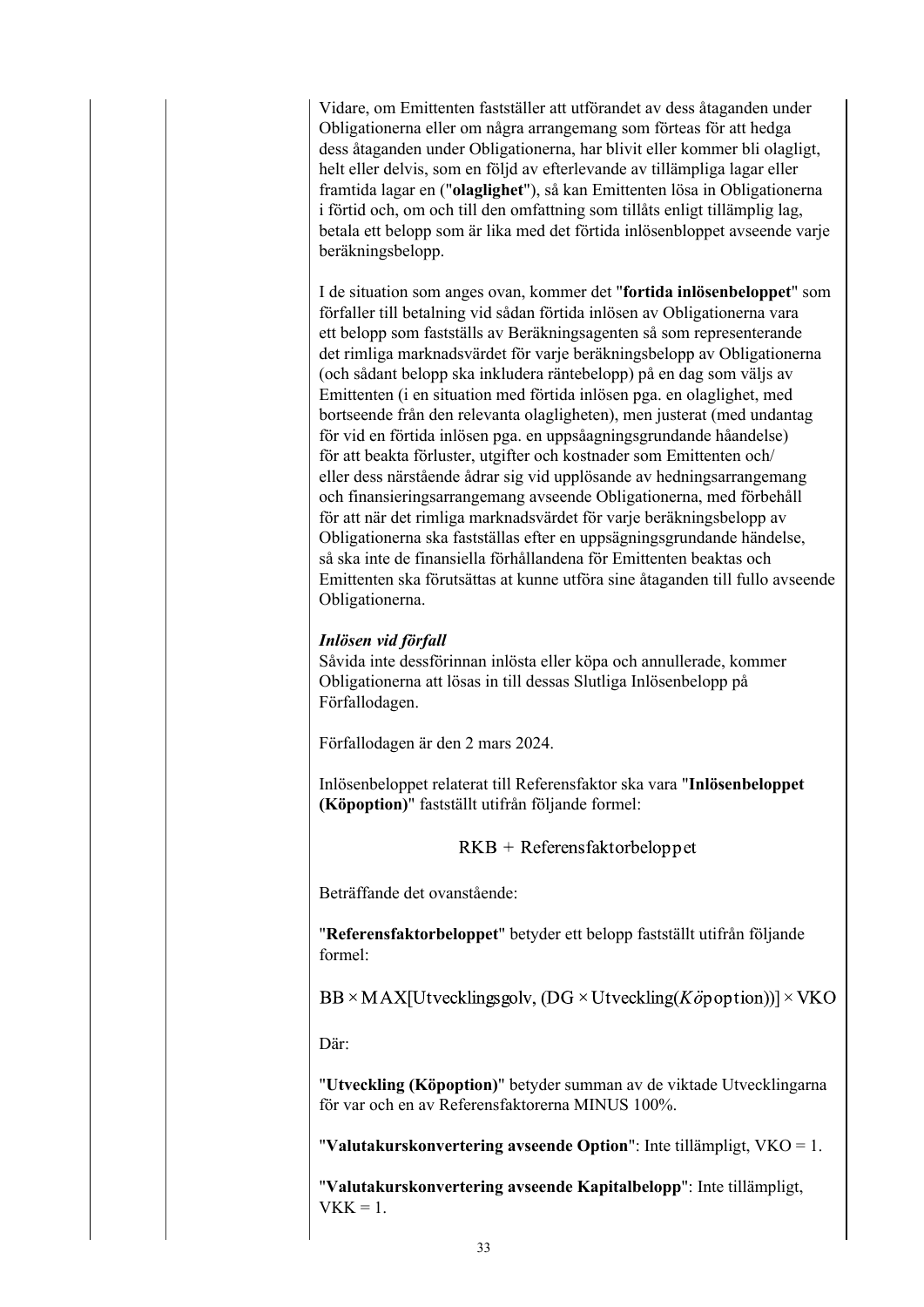"**Utveckling**" betyder, avseende en Referensfaktor och den angivna slutliga genomsnittsdagarna, genomsnittlig nivå för sådan Referensfaktor på sådana angivna slutliga genomsnittsdagar DIVIDERAT MED startnivån för sådan Referensfaktor på den initiala värderingsdagen, uttryckt som ett procenttal.

"**Relevant Kapitalbelopp**" ("**RKB**") betyder BB multiplicerat med 100 procent multiplicerat med VKK.

"**Utvecklingsgolv**" = Noll.

"**DG**" = 132%

"**Startkurs" =** 100%

*Värdering*

"**Initial värderingsdag**" = 12 mars 2019

"**Slutliga genomsnittsdagar**" = 12 mars 2023, 12 april 2023, 12 maj 2023, 12 juni 2023, 12 juli 2023, 12 augusti 2023, 12 september 2023, 12 oktober 2023, 12 november 2023, 12 december 2023, 12 januar 2023, 12 februar 2023 och 12 mars 2024.

*Avbrottsdagar, Marknadsavbrottshändelser och Justeringar* Villkoren för Obligationerna innehåller bestämmelser, beroende på vad som är tillämpligt, som rör händelser som påverkar Referensfaktorn(erna), modificering eller avslutande av Referensfaktorn(erna) och marknadsstörningsbestämmelser och bestämmelser avseende senare korrigeringar av nivån för Referensfaktorn(erna) och närmare uppgifter om konsekvenserna av sådana händelser. Sådana bestämmelser kan ge Emittenten rätt eller föreskriva att beräkningsagenten ska fastställa vilka justeringar som ska göras efter inträffandet av den relevanta händelsen (vilket kan inkludera senareläggning av varje värdering eller betalning som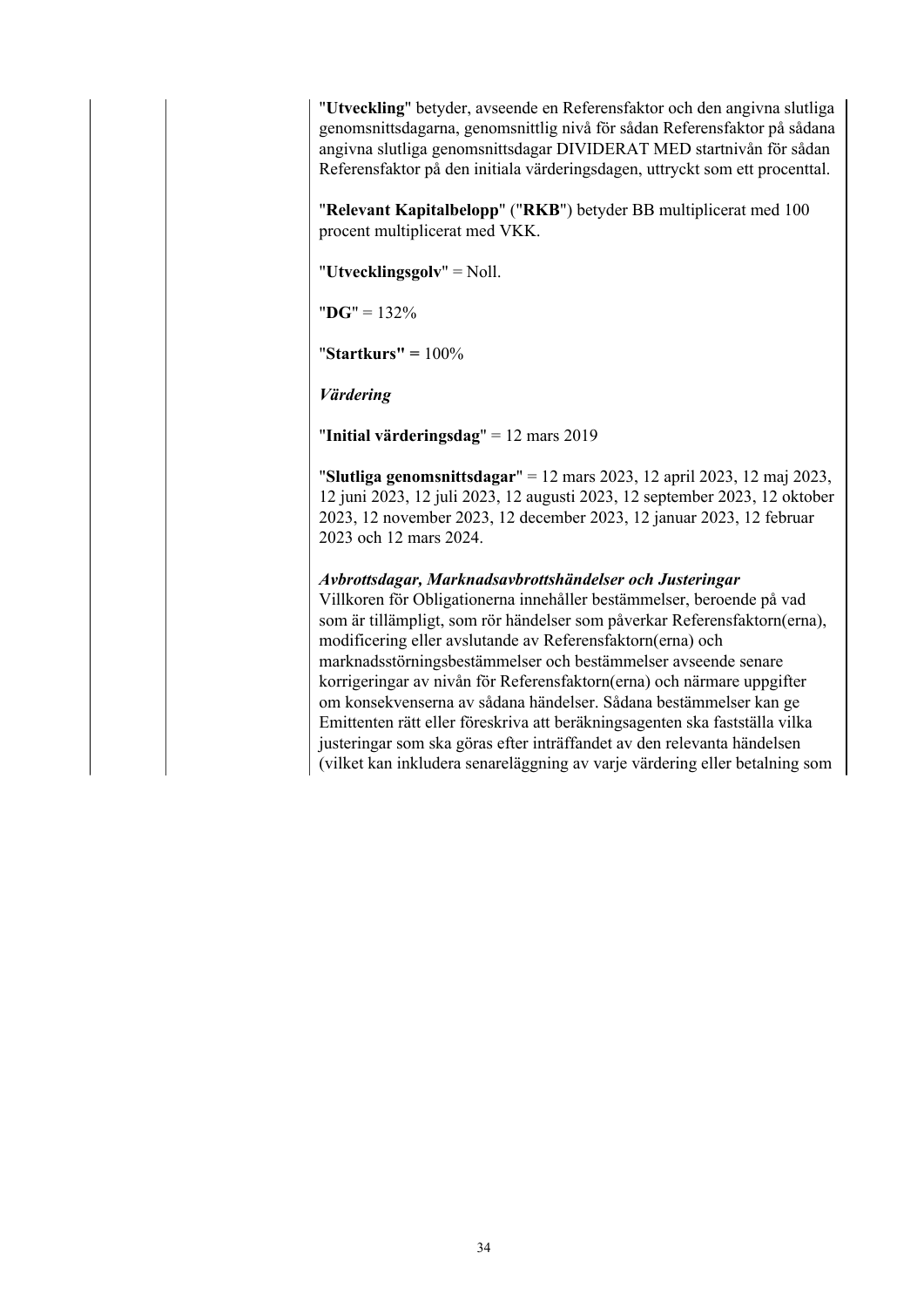|      |                                          | enligt vad som anges i C.16 ovan.                                                                                                                                                                                                                                                                                   | ska göras eller utbyte till en ersättande referensfaktor) eller att annullera<br>Obligationerna och betala ett belopp lika med det förtida inlösenbeloppet |               |             |
|------|------------------------------------------|---------------------------------------------------------------------------------------------------------------------------------------------------------------------------------------------------------------------------------------------------------------------------------------------------------------------|------------------------------------------------------------------------------------------------------------------------------------------------------------|---------------|-------------|
| C.19 | Utövandekurs/<br>slutlig<br>referenskurs | Se Punkt C.18 ovan.                                                                                                                                                                                                                                                                                                 |                                                                                                                                                            |               |             |
| C.20 | Underliggande                            | Referensfaktorerna är:                                                                                                                                                                                                                                                                                              |                                                                                                                                                            |               |             |
|      |                                          | Referensfaktor                                                                                                                                                                                                                                                                                                      | Klassificering                                                                                                                                             | Webbplats     | <b>Vikt</b> |
|      |                                          | <b>MSCI</b><br>Singapore Free<br>Index                                                                                                                                                                                                                                                                              | Index                                                                                                                                                      | <b>SIMCI</b>  | 50%         |
|      |                                          | <b>MSCI</b> Taiwan<br>Index                                                                                                                                                                                                                                                                                         | Index                                                                                                                                                      | <b>TAMSCI</b> | 50%         |
|      |                                          | Information avseende Referensfaktorerna finns tillgänlig från<br>internationellt erkända offentliggjorda eller elektroniskt visade källor<br>såsom Bloomberg och varje webbplats för den relevanta Referensfaktorn<br>och från annan internationellt eränd källa för offentliggörande eller<br>elektronisk visning. |                                                                                                                                                            |               |             |

## **Avsnitt D - Risker**

| D.2<br>Huvudsakliga<br>risker<br>förknippade<br>med Emittenten | Vid köp av Obligationer ikläder sig investerare risken förknippad med<br>att Emittenten kan bli insolvent eller av annan anledning oförmögen<br>att göra alla betalning som förfaller under Obligationerna. Det finns<br>ett brett spektrum av faktorer som, var för sig eller tillsammans, kan<br>resultera i att Emittenten inte kan fullgöra sina betalningsförpliktelser<br>under Obligationerna. Det är inte möjligt att identifiera all sådana faktorer<br>eller att fastställa vilka faktorer som är mest troliga att inträffa, eftersom<br>Emittenten kan vara omedveten om alla relevanta faktorer och vissa<br>faktorer som Emittenten för närvarande bedömer som inte väsentliga,<br>kan bli väsentliga på grund av inträffandet av händelser som ligger utom<br>Emittentens kontroll. Emittenten har i detta Grundprospekt identifierat ett<br>antal faktorer som kan väsentligt negativt påverka dess verksamhet och<br>förmåga att erlägga betalning avseende Obligationerna.<br>Dessa faktorer inkluderar:<br>Koncernen är exponerad mot ett antal risker, vilka kan<br>$\bullet$<br>kategoriseras som kreditrisk, marknadsrisk, likviditetsrisk,<br>operationell risk, juridisk och näringsrättlig risk, försäkringsrisk,<br>pensionsrisk och affärsrisk. |
|----------------------------------------------------------------|---------------------------------------------------------------------------------------------------------------------------------------------------------------------------------------------------------------------------------------------------------------------------------------------------------------------------------------------------------------------------------------------------------------------------------------------------------------------------------------------------------------------------------------------------------------------------------------------------------------------------------------------------------------------------------------------------------------------------------------------------------------------------------------------------------------------------------------------------------------------------------------------------------------------------------------------------------------------------------------------------------------------------------------------------------------------------------------------------------------------------------------------------------------------------------------------------------------------------------------------------------------------------|
|----------------------------------------------------------------|---------------------------------------------------------------------------------------------------------------------------------------------------------------------------------------------------------------------------------------------------------------------------------------------------------------------------------------------------------------------------------------------------------------------------------------------------------------------------------------------------------------------------------------------------------------------------------------------------------------------------------------------------------------------------------------------------------------------------------------------------------------------------------------------------------------------------------------------------------------------------------------------------------------------------------------------------------------------------------------------------------------------------------------------------------------------------------------------------------------------------------------------------------------------------------------------------------------------------------------------------------------------------|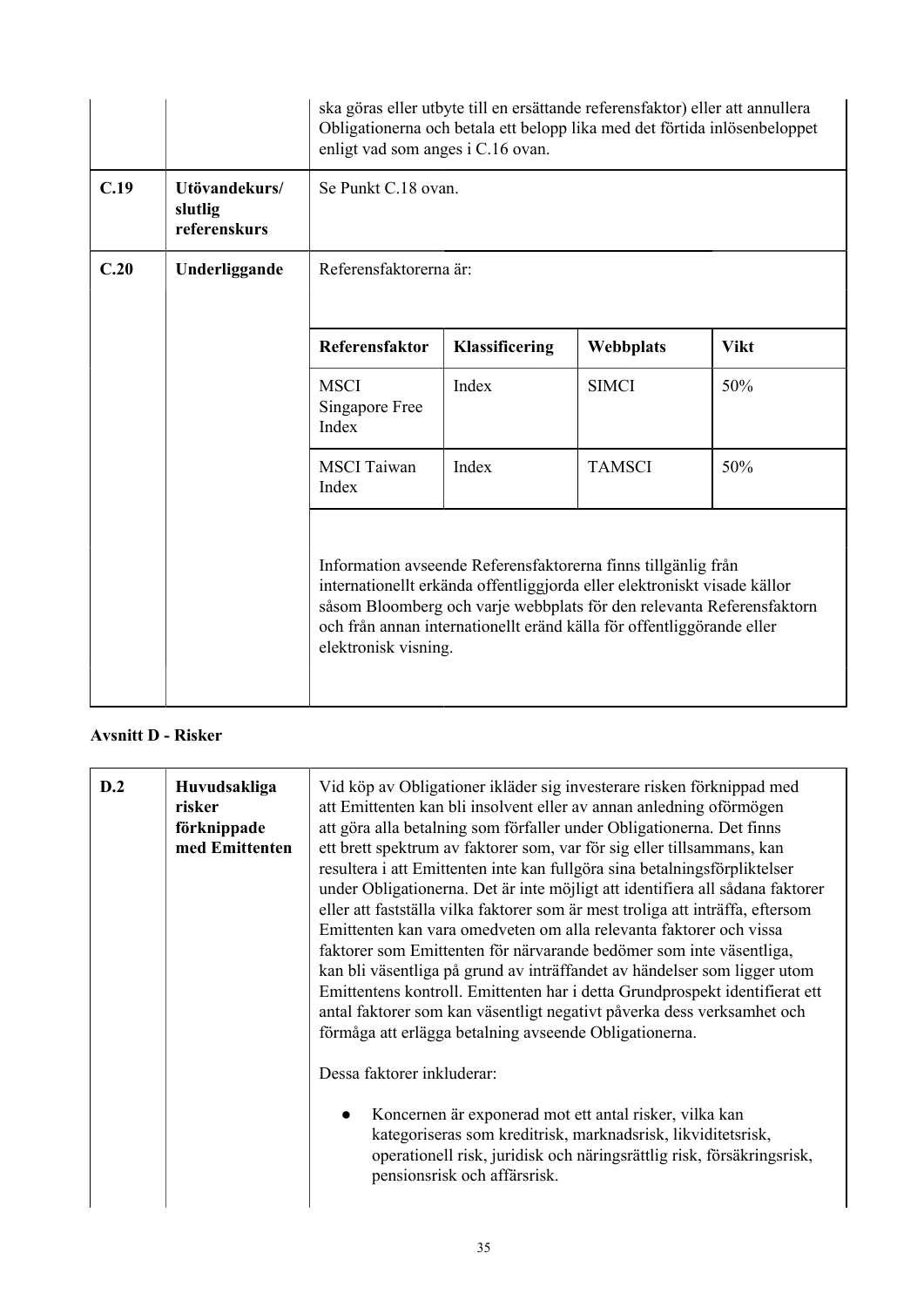|     |                                                                                                  | Regulatoriska förändringar kan väsentligt påverka Emittentens<br>verksamhet.                                                                                                                                                                                                                                                                                                                                                                                                                                                                                                                                                                                                                                                                                                                                                                                                                                                                                                                                                                                                                                                                                                                                                                                                                                                                                                                                                                                                                                                                                                                                                                                                                                                                                                                                                                                                                                                                                                                                                                                                                                                                                                                                                                                                                      |
|-----|--------------------------------------------------------------------------------------------------|---------------------------------------------------------------------------------------------------------------------------------------------------------------------------------------------------------------------------------------------------------------------------------------------------------------------------------------------------------------------------------------------------------------------------------------------------------------------------------------------------------------------------------------------------------------------------------------------------------------------------------------------------------------------------------------------------------------------------------------------------------------------------------------------------------------------------------------------------------------------------------------------------------------------------------------------------------------------------------------------------------------------------------------------------------------------------------------------------------------------------------------------------------------------------------------------------------------------------------------------------------------------------------------------------------------------------------------------------------------------------------------------------------------------------------------------------------------------------------------------------------------------------------------------------------------------------------------------------------------------------------------------------------------------------------------------------------------------------------------------------------------------------------------------------------------------------------------------------------------------------------------------------------------------------------------------------------------------------------------------------------------------------------------------------------------------------------------------------------------------------------------------------------------------------------------------------------------------------------------------------------------------------------------------------|
|     |                                                                                                  | Emittenten kommer att möta ökade kapital- och likviditetskrav som<br>en följd av Basel III-ramverket.                                                                                                                                                                                                                                                                                                                                                                                                                                                                                                                                                                                                                                                                                                                                                                                                                                                                                                                                                                                                                                                                                                                                                                                                                                                                                                                                                                                                                                                                                                                                                                                                                                                                                                                                                                                                                                                                                                                                                                                                                                                                                                                                                                                             |
|     |                                                                                                  | Implementeringen av direktiv om inrättande av en ram<br>för återhämtning och resolution av kreditinstitut och<br>värdepappersföretag eller åtgärder vidtagna enligt detta direktiv kan<br>betydande påverka värdet på Obligationerna.                                                                                                                                                                                                                                                                                                                                                                                                                                                                                                                                                                                                                                                                                                                                                                                                                                                                                                                                                                                                                                                                                                                                                                                                                                                                                                                                                                                                                                                                                                                                                                                                                                                                                                                                                                                                                                                                                                                                                                                                                                                             |
|     |                                                                                                  | Koncernen kan bli tvungen att betala ytterligare belopp<br>insättningsgarantiplaner och liknande fonder; och                                                                                                                                                                                                                                                                                                                                                                                                                                                                                                                                                                                                                                                                                                                                                                                                                                                                                                                                                                                                                                                                                                                                                                                                                                                                                                                                                                                                                                                                                                                                                                                                                                                                                                                                                                                                                                                                                                                                                                                                                                                                                                                                                                                      |
|     |                                                                                                  | Koncernen kan påverkas av allmänna ekonomiska och geopolitiska<br>$\bullet$<br>förhållanden, vilket kan resultera i uteblivna vinster eller ökade<br>förluster inom Koncernens verksamhet.                                                                                                                                                                                                                                                                                                                                                                                                                                                                                                                                                                                                                                                                                                                                                                                                                                                                                                                                                                                                                                                                                                                                                                                                                                                                                                                                                                                                                                                                                                                                                                                                                                                                                                                                                                                                                                                                                                                                                                                                                                                                                                        |
| D.6 | <b>Nyckel</b><br>information om<br>huvudsakliga<br>risker för-<br>knippade med<br>Obligationerna | Emittenten anser att faktorerna sammanfattade nedan representerar de<br>huvudsakliga riskerna förknippade med att investera i Obligationerna,<br>men Emittenten kan vara oförmögen att erlägga belopp avseende<br>Obligationerna av andra skäl som inte behöver anses vara väsentliga av<br>Emittenten på basis an den information som Emittenten för närvarande har<br>tillgänglig eller som den för närvarande inte kan förutse.                                                                                                                                                                                                                                                                                                                                                                                                                                                                                                                                                                                                                                                                                                                                                                                                                                                                                                                                                                                                                                                                                                                                                                                                                                                                                                                                                                                                                                                                                                                                                                                                                                                                                                                                                                                                                                                                |
|     |                                                                                                  | Obligationerna kan vara förknippade med en hög grad av risk. Det finns<br>vissa faktorer som är väsentliga för att kunna bedöma marknadsriskerna<br>förknippade med att investera i Obligationerna, vilka inkluderar, utan<br>begränsning, det följande: en aktiv andrahandsmarknad avseende<br>Obligationerna kan komma att inte uppstå eller så kan den vara illikvid<br>och detta kan ha en negativ påverkan värdet för vilket en investerare<br>kan sälja sina Obligationer, om en investerare innehar Obligationer som<br>inte är denominerade i valutan för investerarens hemland så kommer<br>exponering ske mot förändringar i valutakurserna som negativt kan<br>påverka värdet av innehavet och införandet av valutakontroller kan<br>resultera i att en investerare inte får betalt för sina Obligationer, att<br>marknadsvärdet för Obligationerna kommer att påverkas av ett antal<br>faktorer oberoende av Emittentens kreditvärdighet, kreditvärdighetsbetyg<br>tilldelade Emittenten kanske inte återspeglar alla risker förknippade<br>med en investering i Obligationerna, Obligationerna kanske inte är en<br>lämplig investering för alla investerare, eftersom Obligationer i, att<br>skatter och avgifter kan komma att behöva betalas av investerare avseende<br>Obligationerna, innehållande av källskatt enligt amerikansk lagstiftning<br>(U.S. Foreign Account Tax Compliance Act) kan påverka betalningar<br>avseende Obligationerna, innehållande under lagstiftningen om incitament<br>för anställning (Hiring Incentives to Restore Employment Act) kan påverka<br>betalningar för Obligationerna, de föreslagna finansiella transaktionerna<br>kan tillämpas avseende viss handel med Obligationerna, förändringar<br>av referensvärdena kan ha påverkan på Obligationerna: Villkoren för<br>Obligationerna innehåller bestämmelser som tillåter att detta modifieras<br>utan samtycke av samtliga investerare, att värdet av Obligationer kan<br>påverkas negativt av en förändring i tillämplig rätt eller administrativ<br>praxis, att Emittenten har emitterat säkerställda obligationer och om några<br>relevanta anspråk avseende dessa säkerställda obligationer inte kan mötas<br>ur tillgångsmassan eller likvider resulterande från denna, kommer varje |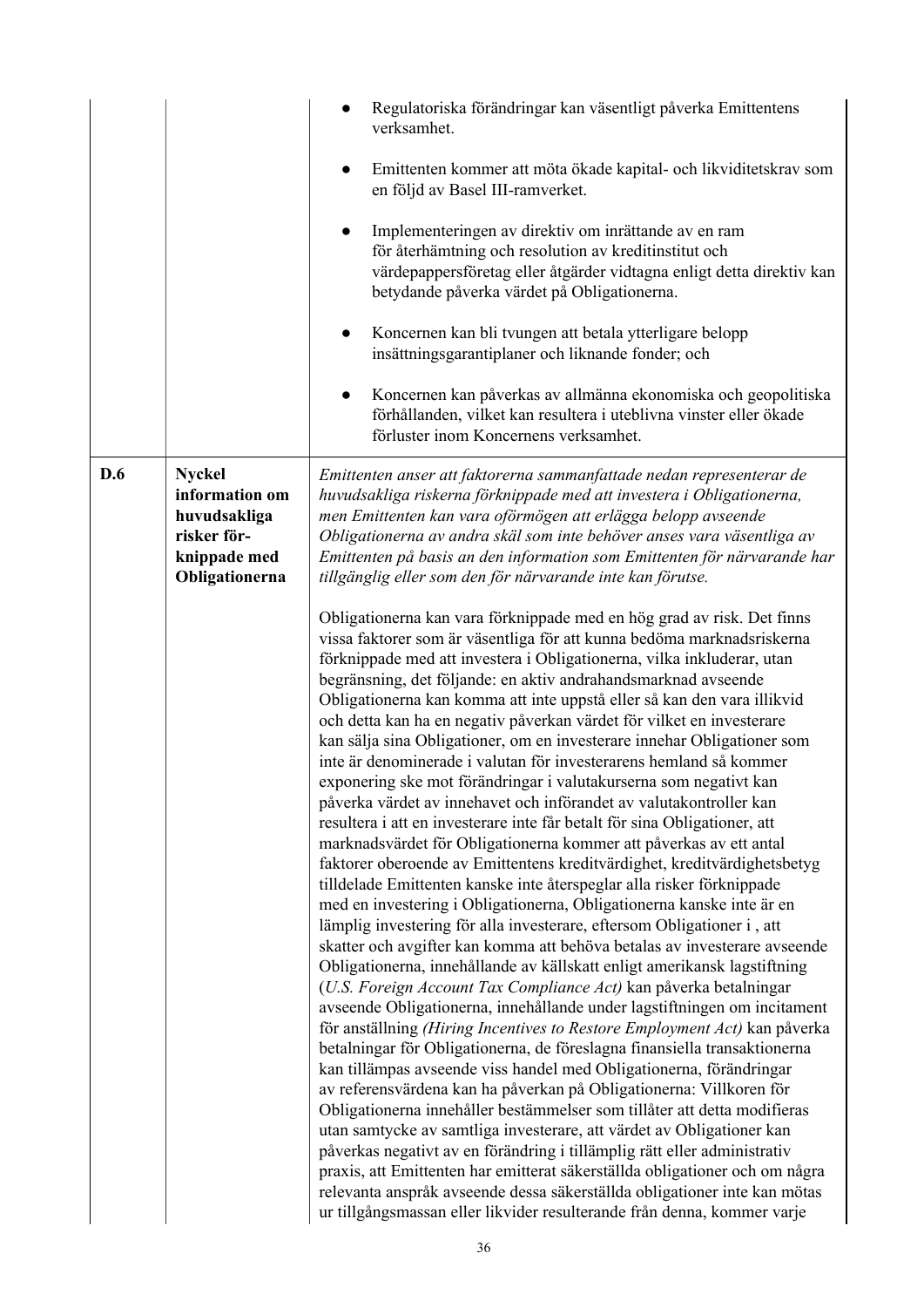|     |                    | återstående krav att därefter rangordnas lika med Emittentens förpliktelser<br>under Obligationerna.<br>Dessutom, det finns vissa faktorer som är väsentliga när det gäller<br>bedömningen av riskerna avseende strukturen för Obligationerna, vilka                                                                                                                                                                                                                                                                                                                                                                                                                                                                                                                                                                                                                                                                                                                                                                                                                                                                                                                                                                                                                                                                                                              |
|-----|--------------------|-------------------------------------------------------------------------------------------------------------------------------------------------------------------------------------------------------------------------------------------------------------------------------------------------------------------------------------------------------------------------------------------------------------------------------------------------------------------------------------------------------------------------------------------------------------------------------------------------------------------------------------------------------------------------------------------------------------------------------------------------------------------------------------------------------------------------------------------------------------------------------------------------------------------------------------------------------------------------------------------------------------------------------------------------------------------------------------------------------------------------------------------------------------------------------------------------------------------------------------------------------------------------------------------------------------------------------------------------------------------|
|     |                    | inkluderar, bland annat, det följande: om fullgörandet av Emittentens<br>förpliktelser under Obligationerna, blir olagligt, kan Emittenten lösa in<br>Obligationerna och värdet för Obligationer med Fast Ränta kan påverkas av<br>rörelser i marknadsräntor.                                                                                                                                                                                                                                                                                                                                                                                                                                                                                                                                                                                                                                                                                                                                                                                                                                                                                                                                                                                                                                                                                                     |
|     |                    | Det finns vissa ytterligare risker förknippade med Obligationer relaterade<br>till Referensfaktorn: Potentiella investerare i Obligationerna ska vidare<br>vara införstådda med att riskerna med transaktioner som involverar<br>Obligationerna och bör endast fatta ett investeringsbeslut efter noggrant<br>övervägande, tillsammans med sina rådgivare, av lämpligheten<br>av Obligationerna i ljuset av investerarens egna omständigheter,<br>informationen i Grundprospektet och informationen om Referensfaktorn<br>till vilken värdet för, eller betalningarna avseende Obligationerna är<br>relaterade. Förändringar i värdet och/eller volatiliten för Referensfaktor<br>kan påverka Obligationernas värde. Investerare riskerar att förlora hela<br>sin investering. Investerare kommer inte att ha några anspråk gentemot<br>någon Referensfaktor. Emittentens hedgningsarrangemang kan påverka<br>Obligationernas värde och det kan förekomma intressekonflikter avseende<br>Obligationerna. Marknadsavbrott eller andra justeringshändelser kan<br>inträffa avseende Referensfaktorn vilket kan resultera i att värderingar och/<br>eller betalningar senareläggs, Obligationerna kan bli föremål för justering<br>(inklusive, utan begränsning till, att den relevanta Referensfaktorn kan<br>bytas ut) eller att Obligationerna löses in i förtid. |
| D.6 | <b>Riskvarning</b> | <b>BELOPPET SOM ERLÄGGS VID INLÖSEN AV</b><br>OBLIGATIONERNA KAN VARA LÄGRE ÄN<br>KAPITALBELOPPET FÖR OBLIGATIONERNA, TILLSAMMANS<br>MED UPPLUPEN RÄNTA (OM NÅGON), OCH KAN UNDER<br>VISSA OMSTÄNDIGHETER VARA NOLL. INVESTERARE KAN<br>FÖRLORA VÄRDET AV DERAS HELA INVESTERING ELLER<br>DEL DÄRAV, BEROENDE PÅ VAD SOM BLIR FALLET.                                                                                                                                                                                                                                                                                                                                                                                                                                                                                                                                                                                                                                                                                                                                                                                                                                                                                                                                                                                                                             |

# **Avsnitt E - Erbjudande**

| E.2b | <b>Motiv</b> till<br>erbjudandet<br>och användning<br>av likviderna<br>när annat än att<br>göra vinst och/<br>eller hedga vissa<br>risker | Nettolikviderna från varje emission av Obligationer kommer att användas<br>av Emittenten för att möta delar av dess allmänna finansieringsbehov.                                  |
|------|-------------------------------------------------------------------------------------------------------------------------------------------|-----------------------------------------------------------------------------------------------------------------------------------------------------------------------------------|
| E.3  | Villkor för<br>erbjudandet                                                                                                                | Denna emission av Obligationer erbjuds i ett Icke-Undantaget Erbjudandet<br><i>i</i> Sverige.<br>Emissionskursen för Obligationerna är 110,00 procent av dessas<br>kapitalbelopp. |